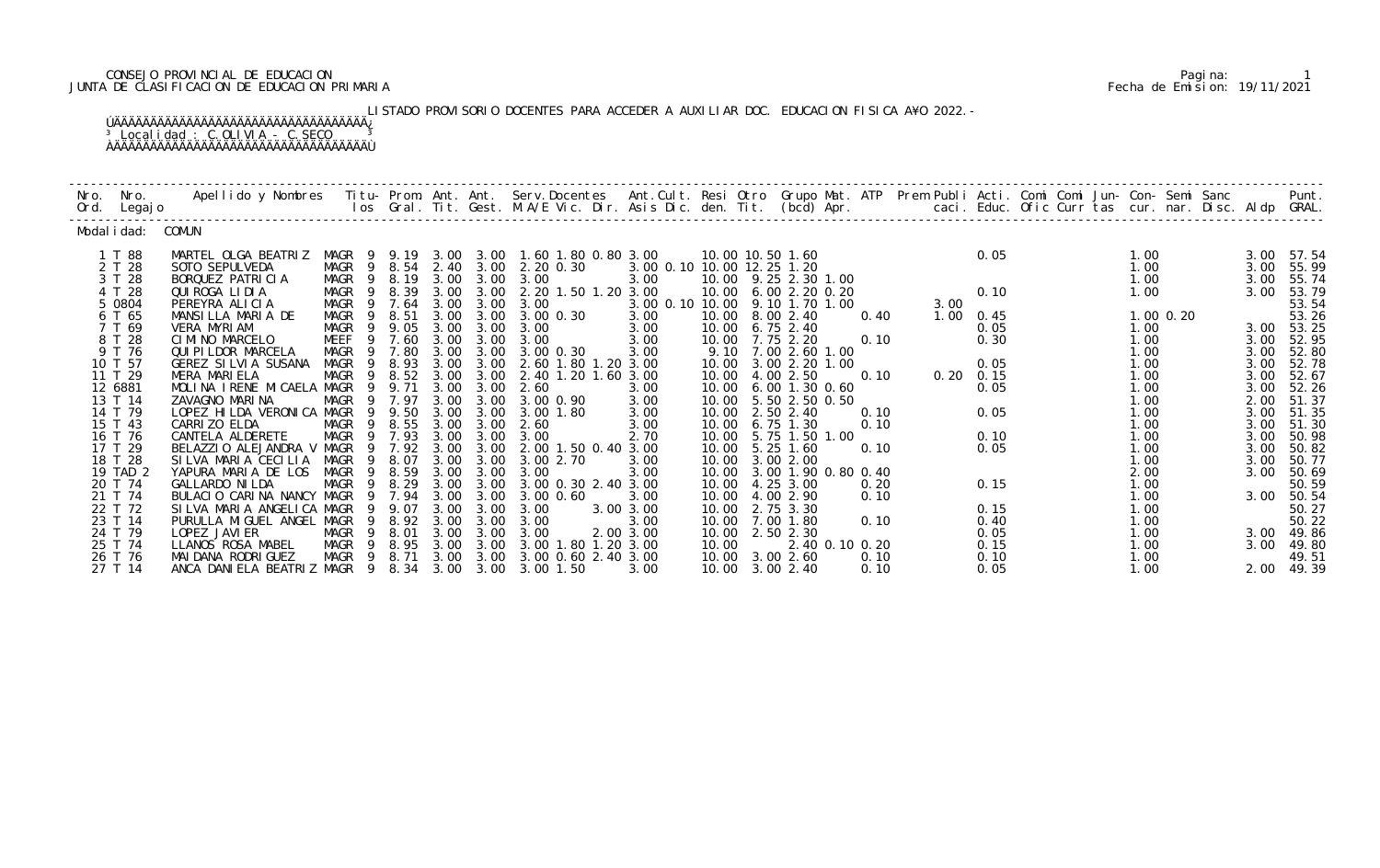## CONSEJO PROVINCIAL DE EDUCACION Pagina: 2 JUNTA DE CLASIFICACION DE EDUCACION PRIMARIA Fecha de Emision: 19/11/2021

LISTADO PROVISORIO DOCENTES PARA ACCEDER A AUXILIAR DOC. EDUCACION FISICA A¥O 2022.-

| Nro. | Nro.    | Apellido y Nombres - Titu- Prom. Ant. Ant. Serv.Docentes - Ant.Cult. Resi Otro Grupo Mat. ATP Prem Publi Acti. Comi Comi Jun- Con- Semi Sanc - - - Punt.<br>Ios Gral. Tit. Gest. M.A/E Vic. Dir. Asis Dic. den. Tit. (bcd) Apr. - |                        |        |      |                   |                               |      |                           |                |                |      |          |      |  |      |  |      |            |
|------|---------|-----------------------------------------------------------------------------------------------------------------------------------------------------------------------------------------------------------------------------------|------------------------|--------|------|-------------------|-------------------------------|------|---------------------------|----------------|----------------|------|----------|------|--|------|--|------|------------|
| Ord. | Legaj o |                                                                                                                                                                                                                                   |                        |        |      |                   |                               |      |                           |                |                |      |          |      |  |      |  |      |            |
|      |         |                                                                                                                                                                                                                                   |                        |        |      |                   |                               |      |                           |                |                |      |          |      |  |      |  |      |            |
|      | 28 T 69 | YBA¥EZ MONICA LORENA MAGR 9 6.77 2.60 3.00 2.60                                                                                                                                                                                   |                        |        |      |                   |                               | 3.00 | 10.00 6.00 1.30 1.00      |                |                |      |          |      |  | 1.00 |  |      | 3.00 49.27 |
|      | 29 T 36 | HERRERA SANDRA                                                                                                                                                                                                                    | MAGR 9 8.77 3.00 3.00  |        |      |                   | 3.00 0.60                     | 3.00 | 10.00                     | 3.00 1.90      |                |      |          |      |  | 1.00 |  | 3.00 | 49.27      |
|      | 30 T 14 | LUNA SILVIA LILIANA                                                                                                                                                                                                               | MAGR 9 6.87            |        |      |                   | 3.00 3.00 3.00 1.80 0.80 3.00 |      | 10.00  1.25  2.90         |                |                | 0.20 |          | 0.30 |  | 1.00 |  | 3.00 | 49.12      |
|      | 31 T 74 | GOMEZ GRACIELA DEL                                                                                                                                                                                                                | MAGR 9 7.43            |        |      |                   | 3.00 3.00 2.80 0.30 2.40 3.00 |      | 10.00 4.00 2.20           |                |                | 0.80 |          |      |  | 1.00 |  |      | 48.93      |
|      | 32 T 28 | DURE MARIA TERESA                                                                                                                                                                                                                 | MAGR 9 8.86            |        | 3.00 | 3.00              | 3.00                          | 1.95 | 10.00 7.00 2.00           |                |                |      |          | 0.05 |  | 1.00 |  |      | 48.86      |
|      | 33 T 69 | FI GUEREDO MARI ELA                                                                                                                                                                                                               | MAGR 9 6.32 3.00       |        |      | 3.00              | 2.80 2.40                     | 3.00 | 10.00                     | 3.00 2.20 0.10 |                |      |          |      |  | 1.00 |  |      | 3.00 48.82 |
|      | 34 T 28 | BENITEZ SOFIA                                                                                                                                                                                                                     | MAGR                   | 9 8.40 | 2.40 | 3.00              | 2.20 0.30                     | 3.00 | 10.00 8.00 1.20 0.20      |                |                |      |          |      |  | 1.00 |  |      | 48.70      |
|      | 35 T 14 | URQUIZA ALICIA DEL                                                                                                                                                                                                                | MAGR<br>- 9            | 8.38   |      |                   | 3.00 3.00 3.00 1.20 1.60 3.00 |      | 10.00 2.50 3.00           |                |                |      |          |      |  | 1.00 |  |      | 48.68      |
|      | 36 T 76 | SOSA DEI DAMIA SOFIA                                                                                                                                                                                                              | MAGR<br>$\overline{9}$ | 7.15   | 3.00 | 3.00              | 3.00 1.20 0.80 3.00           |      | 10.00                     | 4.25 2.90      |                | 0.20 |          | 0.05 |  | 1.00 |  |      | 48.55      |
|      | 37 T 69 | MARTINEZ YANINA                                                                                                                                                                                                                   | MAGR<br>- 9            | 8.60   | 3.00 | 3.00              | 3.00                          | 3.00 | 10.00                     | 2.75 2.00      |                |      |          | 0.15 |  | 1.00 |  | 3.00 | 48.50      |
|      | 38 T 43 | MAMANI NATALIA                                                                                                                                                                                                                    | MAGR 9 6.39            |        | 3.00 | 3.00              | 3.00 1.50                     | 3.00 | 10.00 3.00 2.60           |                |                |      |          |      |  | 1.00 |  | 3.00 | 48.49      |
|      | 39 T 76 | MI RANDA OSVALDO                                                                                                                                                                                                                  | MAGR 9 7.69            |        | 3.00 |                   | 3.00 3.00 2.40 0.40 3.00      |      | 10.00                     | 3.00           |                |      |          |      |  | 1.00 |  | 3.00 | 48.49      |
|      | 40 T 88 | SALAS FRANCI SCA                                                                                                                                                                                                                  | MAGR<br>$\overline{9}$ | 7.00   | 3.00 | 3.00              | 2.40 2.10                     | 3.00 | 10.00                     |                | 1.80 1.00 0.10 |      |          | 3.00 |  | 1.00 |  | 2.00 | 48.40      |
|      | 41 T 65 | QUI NTERO ELENA                                                                                                                                                                                                                   | MAGR<br>$\overline{9}$ | 7.45   | 2.80 | 3.00              | 3.00                          | 2.50 | 10.00 4.00 1.50 1.00 0.10 |                |                |      |          |      |  | 1.00 |  | 3.00 | 48.35      |
|      | 42 T 79 | GI AGNORIO GABRI ELA                                                                                                                                                                                                              | MAGR<br>$\overline{9}$ | 8.73   | 3.00 | 3.00              | 3.00                          | 3.00 | 10.00                     | 2.50 1.70 0.40 |                |      |          |      |  | 1.00 |  | 3.00 | 48.33      |
|      | 43 T 65 | CARRI ZO GABRI ELA                                                                                                                                                                                                                | MAGR<br>-9             | 6.77   | 3.00 | 3.00              | 3.00 0.90                     | 3.00 | 10.00                     | 6.00 2.30      |                | 0.30 |          | 0.05 |  | 1.00 |  |      | 48.32      |
|      | 44 T 29 | RUIZ SABRINA EUGENIA                                                                                                                                                                                                              | MAGR<br>-9             | 6.09   | 3.00 | 3.00              | 2.80 0.30                     | 3.00 | 10.00                     | 4.50 1.60 1.00 |                |      |          |      |  | 1.00 |  | 3.00 | 48.29      |
|      | 45 T 29 | GORDI LLO CELIA                                                                                                                                                                                                                   | MAGR<br>$\overline{9}$ | 8.15   | 3.00 | 3.00              | 2.80 0.90 2.00 2.95           |      | 10.00                     | 3.00 2.30      |                | 0.10 |          | 0.05 |  | 1.00 |  |      | 48.25      |
|      | 46 T 74 | RASGI DO DANI EL                                                                                                                                                                                                                  | MAGR                   | 9 7.82 | 2.20 | 2.75              | 2.40                          | 3.00 | 10.00                     |                | 1.20 1.00      |      | 0.605.25 |      |  | 1.00 |  |      | 2.00 48.22 |
|      | 47 T 88 | CASAS ROSANA                                                                                                                                                                                                                      | MAGR<br>$\overline{9}$ | 6.88   | 2.80 | 3.00              | 2.80                          | 3.00 | 10.00                     | 5.00 1.40 0.20 |                |      |          | 0.10 |  | 1.00 |  | 3.00 | 48.18      |
|      | 48 T 65 | SEGUNDO HECTOR JORGE MAGR                                                                                                                                                                                                         | - 9                    | 5.87   | 3.00 | 3.00              | 3.00 2.40                     | 3.00 | 10.00                     | 5.50 2.40      |                |      |          |      |  | 1.00 |  |      | 48.17      |
|      | 49 T 29 | GARCIA GLADYS RAQUEL MAGR                                                                                                                                                                                                         | - 9                    | 8.27   | 3.00 | 3.00              | 3.00                          | 3.00 | 10.00                     | 3.00 1.70      |                | 0.20 |          |      |  | 1.00 |  |      | 3.00 48.17 |
|      | 50 T 76 | MAZO OSVALDO AGUSTIN MAGR                                                                                                                                                                                                         |                        | 9 7.80 | 3.00 | 3.00              | 3.00 1.50                     | 3.00 | 10.00  1.25  2.40         |                |                |      |          | 0.20 |  | 1.00 |  | 3.00 | 48.15      |
|      | 51 T 43 | ZELAYA DANIEL                                                                                                                                                                                                                     | MEEF                   | 9 7.94 | 3.00 | 3.00              | 3.00                          | 3.00 | 9.10                      | 4.50 1.60      |                |      |          |      |  | 1.00 |  | 3.00 | 48.14      |
|      | 52 T 43 | TORRES MARIELA                                                                                                                                                                                                                    | MAGR<br>9              | 7.59   | 3.00 | 3.00              | 3.00 1.80 0.80 3.00           |      | 10.00                     | 3.00 2.90      |                |      |          |      |  | 1.00 |  |      | 48.09      |
|      | 53 T 13 | VILLALBA SILVINA                                                                                                                                                                                                                  | MAGR<br>-9             | 8.54   | 2.40 | 3.00              | 2.40                          | 3.00 | 8.40                      | 6.001.20       |                | 0.10 |          |      |  | 1.00 |  | 3.00 | 48.04      |
|      | 54 T 74 | NORIA FABIOLA ANDREA                                                                                                                                                                                                              | MAGR                   | 9 8.00 |      | $3.00 \quad 3.00$ | 3.00 0.30                     | 3.00 | 10.00 1.50 2.60           |                |                | 0.20 |          | 0.35 |  | 1.00 |  | 3.00 | 47.95      |
|      | 55 T 69 | ALVAREZ ANDREA                                                                                                                                                                                                                    | MAGR 9 6.90 3.00 3.00  |        |      |                   | 3.00 0.30                     | 3.00 | 10.00 3.00 2.50           |                |                |      |          | 0.20 |  | 1.00 |  | 3.00 | 47.90      |
|      | 56 T 14 | BARRI ENTOS KARI NA                                                                                                                                                                                                               | MAGR 9 7.21            |        |      | $3.00 \quad 3.00$ | 3.00                          | 3.00 | 10.00 3.00 2.20           |                |                | 0.20 |          | 0.25 |  | 1.00 |  | 3.00 | 47.86      |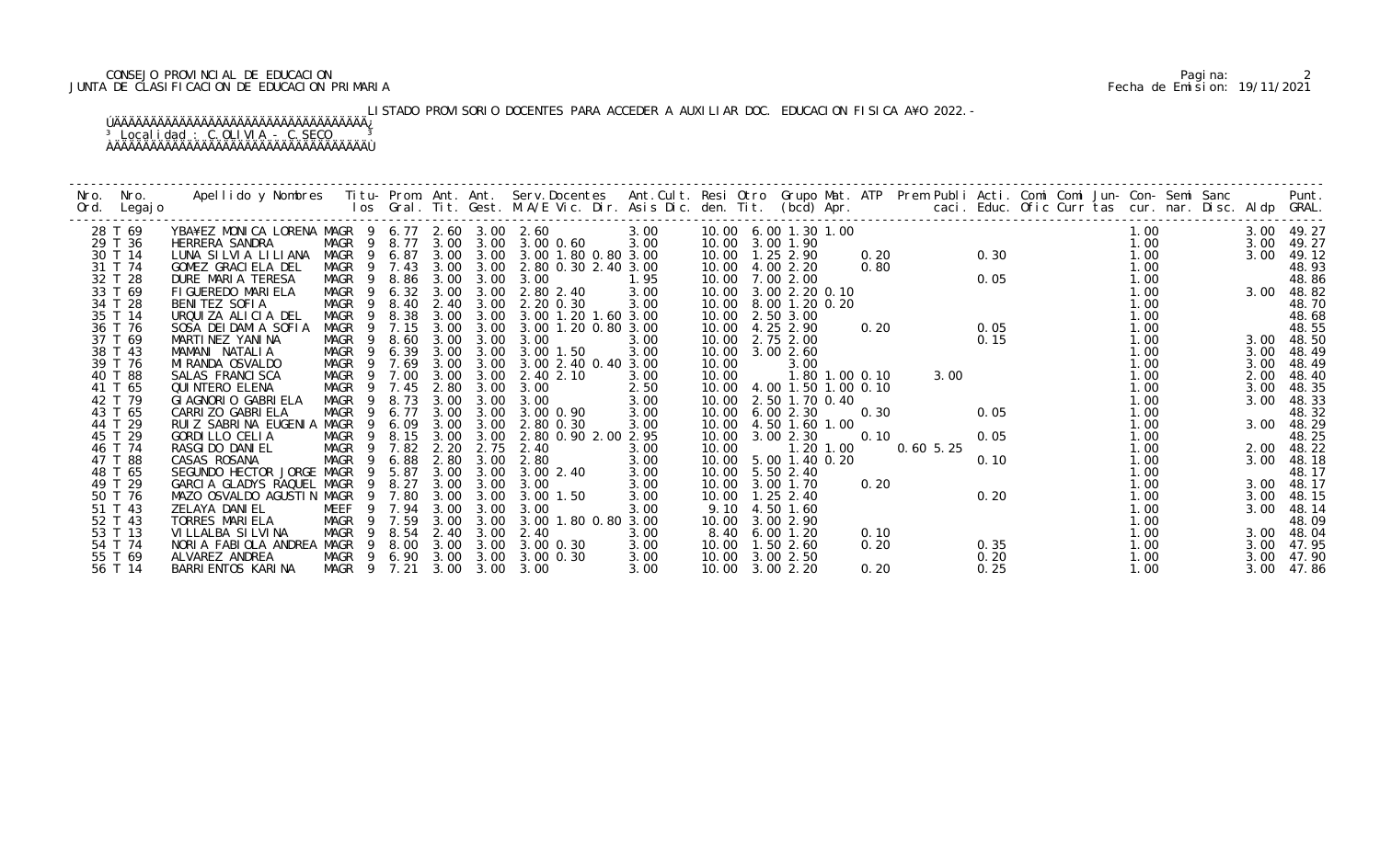## CONSEJO PROVINCIAL DE EDUCACION Pagina: 3 JUNTA DE CLASIFICACION DE EDUCACION PRIMARIA Fecha de Emision: 19/11/2021

LISTADO PROVISORIO DOCENTES PARA ACCEDER A AUXILIAR DOC. EDUCACION FISICA A¥O 2022.-

| Nro.<br>Ord. | Nro.<br>Legaj o | Apellido y Nombres - Titu- Prom. Ant. Ant. Serv.Docentes - Ant.Cult. Resi Otro Grupo Mat. ATP - Prem Publi Acti. Comi Comi Jun- Con- Semi Sanc - - - - Punt.<br>Ios Gral. Tit. Gest. M.A/E Vic. Dir. Asis Dic. den. Tit. (bcd) Ap |                            |                |        |      |           |                                           |      |                               |                     |           |      |             |                         |  |      |      |  |      |            |
|--------------|-----------------|-----------------------------------------------------------------------------------------------------------------------------------------------------------------------------------------------------------------------------------|----------------------------|----------------|--------|------|-----------|-------------------------------------------|------|-------------------------------|---------------------|-----------|------|-------------|-------------------------|--|------|------|--|------|------------|
|              | 57 T 13         | CARRIZO ANALIA DEL                                                                                                                                                                                                                |                            |                |        |      |           | MAGR 9 8.18 3.00 3.00 3.00 0.90           | 2.35 | 10.00  1.50  1.80  1.00  0.10 |                     |           |      |             | 0. 70<br>0. 70<br>0. 20 |  |      | 1.00 |  |      | 3.00 47.83 |
|              |                 | 58 T 76/36 NI ETO EVA HAYDEE                                                                                                                                                                                                      |                            |                |        |      |           | MEEF 9 7.25 3.00 3.00 3.00 1.20 1.60 3.00 |      | 10.00  1.25  2.80  1.00       |                     |           |      |             |                         |  |      | 1.00 |  |      | 47.80      |
|              | 59 T 69         | VERA CAROLINA                                                                                                                                                                                                                     | MAGR 9 8.58 2.60 3.00 2.80 |                |        |      |           |                                           | 3.00 | 10.00 2.50 1.40 0.90          |                     |           |      |             |                         |  |      | 1.00 |  |      | 3.00 47.78 |
|              | 60 T43          | CORDOBA MARIA JOSE                                                                                                                                                                                                                | MAGR 9 9.39                |                |        |      | 3.00 3.00 | $2.85$<br>$3.00$<br>2.60                  |      |                               | 9.10 5.50 1.30 1.00 |           |      |             |                         |  |      | 1.00 |  |      | 47.74      |
|              | 61 T 76         | ROA JOVITA ALEJANDRA MAGR                                                                                                                                                                                                         |                            |                | 9 7.16 | 3.00 |           | 3.00 3.00                                 |      | 10.00                         | 6.50 2.00           |           |      |             |                         |  |      | 1.00 |  |      | 47.66      |
|              | 62 T 82         | SEPULVEDA PAOLA                                                                                                                                                                                                                   | MAGR 9 8.86 2.80           |                |        |      | 3.00      | 1.60 1.80                                 | 3.00 | 10.00 2.50 1.40 0.70          |                     |           |      |             |                         |  |      | 1.00 |  |      | 2.00 47.66 |
|              | 63 T 36         | CARRI ZO ALEJANDRA                                                                                                                                                                                                                | MAGR 9 6.72 3.00           |                |        |      | 3.00      | 3.00 0.90 2.00 3.00                       |      | 10.00 3.00 2.70               |                     |           |      |             |                         |  |      | 1.00 |  |      | 47.52      |
|              | 64 T 57         | MANCUELLO GABRIEL                                                                                                                                                                                                                 | MAGR                       | - 9            | 8.37   |      |           | 3.00 3.00 3.00 0.60 2.40 3.00             |      | 10.00                         |                     | 3.00 0.50 |      |             | 0.65                    |  |      | 1.00 |  |      | 47.52      |
|              | 65 T 76         | ARCE MERCEDES RITA                                                                                                                                                                                                                | MAGR                       | $\overline{9}$ | 7.30   | 3.00 | 3.00      | 3.00 1.50 0.80 3.00                       |      | 10.00                         | 2.80                |           |      |             | 0.10                    |  |      | 1.00 |  |      | 3.00 47.50 |
|              | 66 T 29         | PAEZ CARINA DEL                                                                                                                                                                                                                   | MAGR 9 7.33                |                |        | 3.00 | 3.00      | 3.00                                      | 3.00 |                               | 9.80 3.75 1.60      |           |      |             |                         |  |      | 1.00 |  | 3.00 | 47.48      |
|              | 67 TAD 2        | CUEVAS VERONICA                                                                                                                                                                                                                   | MAGR 9 8.10                |                |        |      |           | 3.00 3.00 3.00                            | 3.00 | 10.00 4.25 2.90               |                     |           |      |             | 0.15                    |  |      | 1.00 |  |      | 47.40      |
|              | 68 T 82         | PATI¥O ADRIANA                                                                                                                                                                                                                    | MAGR                       |                | 9 6.90 |      |           | 3.00 3.00 2.60 2.10 0.80 3.00             |      | 10.00                         |                     | 2.20 0.80 |      |             |                         |  |      | 1.00 |  | 3.00 | 47.40      |
|              | 69 TAD 2        | ALCAYAGA JULIO ARIEL MAGR 9                                                                                                                                                                                                       |                            |                | 8.28   | 3.00 | 3.00      | 3.00                                      | 3.00 | 10.00                         | $1.25$ 1.50         |           |      |             | 0.35                    |  |      | 2.00 |  | 3.00 | 47.38      |
|              | 70 T 13         | ZAMORA LAURA SILVANA MAGR                                                                                                                                                                                                         |                            |                | 9 7.52 | 3.00 | 3.00      | 3.00 2.10                                 | 3.00 | 10.00 3.00 2.60               |                     |           | 0.10 |             |                         |  |      | 1.00 |  |      | 47.32      |
|              | 71 6286         | AYUELEF ESTELA MARIS MAGR                                                                                                                                                                                                         |                            |                | 9 8.05 | 3.00 | 3.00      | 2.20                                      | 3.00 | 10.00                         | 6.75 1.10           |           |      |             | 0.15                    |  |      | 1.00 |  |      | 47.25      |
|              | 72 T 29         | CASTRO ROXANA ANDREA MAGR                                                                                                                                                                                                         |                            |                | 9 7.24 |      | 3.00 3.00 | 2.60 0.30                                 | 3.00 | 10.00                         | 3.50 1.40           |           | 0.20 |             |                         |  |      | 1.00 |  |      | 3.00 47.24 |
|              | 73 7094         | ALVARES SI LVANA                                                                                                                                                                                                                  | MAGR                       | - 9            | 8.31   | 3.00 | 3.00      | 1.60                                      | 3.00 | 10.00                         | 8.50 0.80           |           |      |             |                         |  |      |      |  |      | 47.21      |
|              | 74 T 69         | GODOY MARIA PAULINA                                                                                                                                                                                                               | MAGR 9 7.30                |                |        | 3.00 | 3.00      | 3.00 0.60 2.00 3.00                       |      | 10.00                         | 2.25 3.00           |           |      |             |                         |  |      | 1.00 |  |      | 47.15      |
|              | 75 T 14         | SALVATI ERRA ALFREDO                                                                                                                                                                                                              | MAGR                       |                | 9 8.08 |      | 3.00 3.00 | 3.00 0.90 2.00 3.00                       |      | 10.00  1.25  2.90             |                     |           |      |             |                         |  |      | 1.00 |  |      | 47.13      |
|              | 76 T 82         | BALVERDI PATRICIA                                                                                                                                                                                                                 | MAGR                       |                | 9 7.87 | 3.00 | 2.75      | 3.00                                      | 1.85 | 10.00 6.25 2.30               |                     |           |      |             | 0.05                    |  |      | 1.00 |  |      | 47.07      |
|              | 77 T 69         | JACOB LUCAS GEREMIAS MAGR                                                                                                                                                                                                         |                            | 9              | 7.41   | 3.00 | 3.00      | 3.00 0.30                                 | 2.35 | 10.00                         | 2.25 1.60 1.00      |           |      |             | 0.15                    |  |      | 1.00 |  | 3.00 | 47.06      |
|              | 78 T 82         | OLIVIERI CLAUDIA                                                                                                                                                                                                                  | MAGR 9 7.01                |                |        | 2.40 | 3.00      | 2.40                                      | 3.00 | 10.00                         | 5.00 1.20           |           |      |             |                         |  |      | 1.00 |  | 3.00 | 47.01      |
|              | 79 T 69         | MAMANI YOLANDA                                                                                                                                                                                                                    | MAGR 9 8.14                |                |        | 3.00 | 3.00      | 2.00 2.40                                 | 3.00 | 10.00 3.00 1.80 0.20 0.10     |                     |           |      |             | 0.35                    |  |      | 1.00 |  |      | 46.99      |
|              | 80 T 43         | I LLANES ADRI ANA                                                                                                                                                                                                                 | MAGR                       | $\overline{9}$ | 7.97   | 3.00 | 3.00      | 2.80                                      | 3.00 | 10.00 2.50 1.40               |                     |           | 0.30 |             |                         |  |      | 1.00 |  | 3.00 | 46.97      |
|              | 81 T 74         | GHIO PAOLA VANINA                                                                                                                                                                                                                 | MAGR                       |                | 7.32   | 3.00 | 3.00      | 3.00 2.40                                 | 3.00 | 10.00                         | 1.50 3.10 0.10 0.10 |           |      | $0.15$ 0.30 |                         |  |      | 1.00 |  |      | 46.97      |
|              | 82 T 28         | AGUI LERA SI LVI NA                                                                                                                                                                                                               | MAGR                       | 9              | 8.19   | 3.00 | 3.00      | 2.80                                      | 0.05 | 10.00 5.50 1.40               |                     |           |      |             |                         |  |      | 1.00 |  | 3.00 | 46.94      |
|              | 83 T 29         | PEREZ NATALIA MARIA                                                                                                                                                                                                               | MAGR 9 9.05                |                |        | 3.00 | 2.75      | 2.80                                      | 3.00 | 7.70 4.00 1.40                |                     |           | 0.10 |             | 0.10                    |  |      | 1.00 |  | 3.00 | 46.90      |
|              | 84 592          | ROBLEDO MARIO                                                                                                                                                                                                                     | MEEF 9 7.61                |                |        |      | 3.00 3.00 | 3.00                                      | 3.00 | 10.00  0.50  2.00             |                     |           |      |             | $0.45$ 0.15             |  | 2.10 |      |  | 3.00 | 46.81      |
|              | 85 T 74         | OSES MIRTHA ISABEL                                                                                                                                                                                                                | MAGR 9 7.55                |                |        |      | 2.80 3.00 | 2.40 0.60                                 | 3.00 | 10.00 6.00 1.40               |                     |           |      |             |                         |  |      | 1.00 |  |      | 46.75      |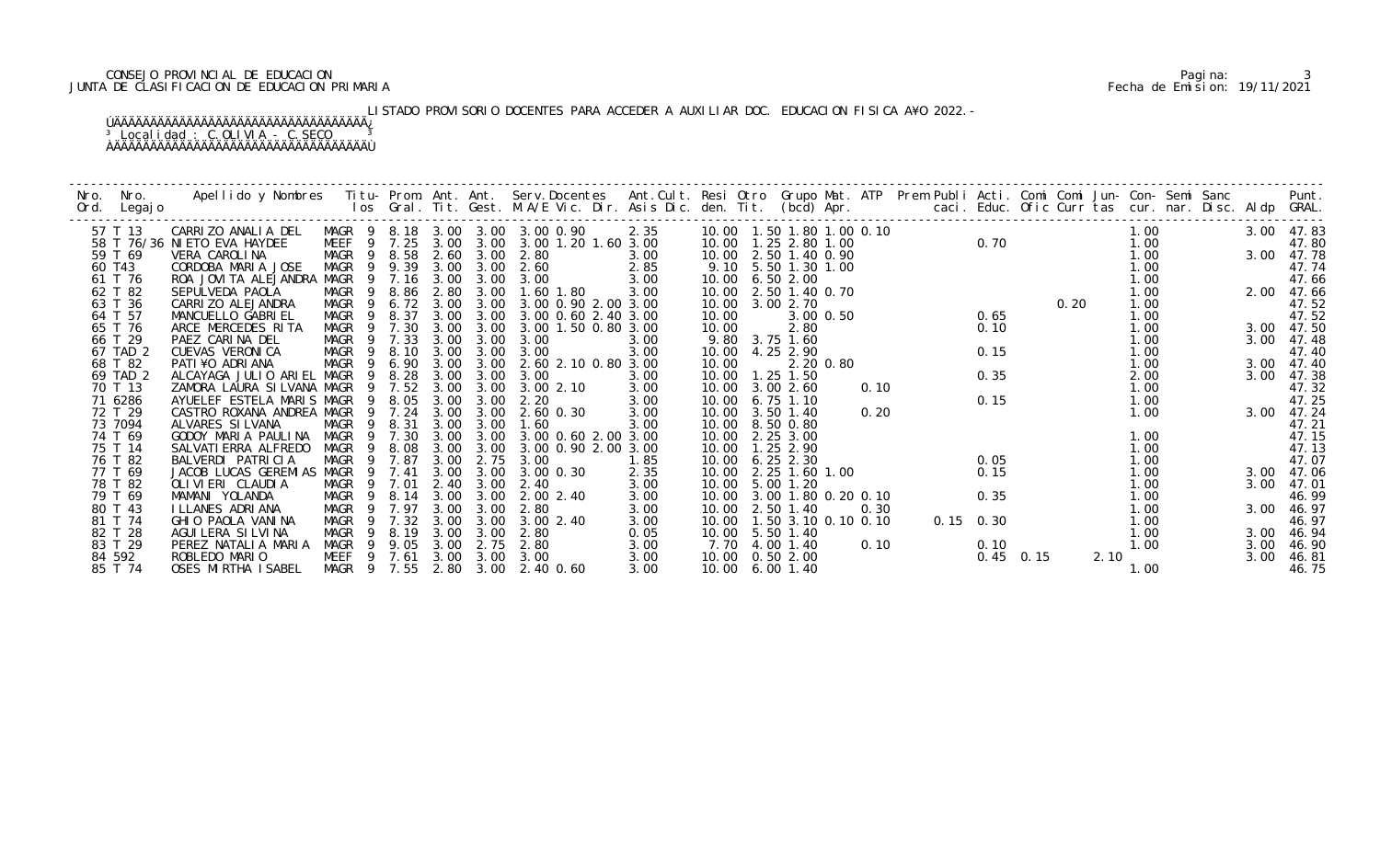## CONSEJO PROVINCIAL DE EDUCACION Pagina: 4 JUNTA DE CLASIFICACION DE EDUCACION PRIMARIA Fecha de Emision: 19/11/2021

LISTADO PROVISORIO DOCENTES PARA ACCEDER A AUXILIAR DOC. EDUCACION FISICA A¥O 2022.-

| Nro.    | Nro.                 |                                                                   |                  |                            |              |                   |                                 |                           |                               |                |      |      |                   |                                           |              |  |      |                |
|---------|----------------------|-------------------------------------------------------------------|------------------|----------------------------|--------------|-------------------|---------------------------------|---------------------------|-------------------------------|----------------|------|------|-------------------|-------------------------------------------|--------------|--|------|----------------|
| Ord.    | Legaj o              |                                                                   |                  |                            |              |                   |                                 |                           |                               |                |      |      |                   |                                           |              |  |      |                |
|         | 86 TAD2              | GALINDO MABEL DEL C MAGR 9 7.84 3.00 3.00 3.00                    |                  |                            |              |                   |                                 | 3.00                      |                               |                |      |      | 0.05              |                                           | 1.00         |  |      | 3.00 46.74     |
|         | 87 T 74              | ARAYA SANDRA SUSANA                                               |                  |                            |              |                   | MAGR 9 7.52 3.00 3.00 3.00      | 3.00                      | 10.00  1.25  2.60             |                |      | 0.20 |                   |                                           |              |  | 3.00 | 46.57          |
|         | 88 T 57              | BARRI ONUEVO ADRI ANA                                             |                  |                            |              |                   | MAGR 9 7.49 3.00 3.00 3.00 0.60 | 3.00 0.10 10.00 4.50 1.70 |                               |                |      |      |                   |                                           |              |  |      | 46.54          |
|         | 89 TAD 16            | GONZALEZ LUIS                                                     | MAGR 9 6.88      |                            |              | 3.00 3.00         | 3.00                            | 3.00                      | 10.00  4.25  2.50             |                |      | 0.80 |                   | 0. 15<br>0. 10<br>0. 10<br>0. 10<br>1. 00 |              |  |      | 46.53          |
|         | 90 T 43              | SOTELO SUSANA                                                     | MAGR             | 9 6.21                     |              |                   | 3.00 3.00 3.00 1.20 0.80 3.00   |                           | 10.00                         | 2.50 3.00 0.80 |      |      |                   |                                           | 1.00         |  |      | 46.51          |
|         | 91 T 69              | CAMPILLAY VALERIA A                                               | MAGR 9           | 8.51                       | 3.00         | 3.00              | 3.00                            | 3.00                      | 10.00                         | 2.00 1.00      |      |      |                   |                                           | 1.00         |  | 3.00 | 46.51          |
|         | 92 7469              | FOI TZI CK SANDRA B.                                              | MAGR             | 9 8.51                     | 3.00         | 3.00              | 3.00                            | 3.00                      | 10.00                         | 2.90 1.00      |      |      |                   |                                           |              |  | 3.00 | 46.41          |
|         | 93 T 43              | BORDON SANDRA NOEMI                                               | MAGR 9 6.98      |                            |              | 3.00 3.00         | 2.80 0.30                       | 2.85                      | 10.00 2.75 1.50               |                | 0.10 |      |                   |                                           | 1.00         |  | 3.00 | 46.28          |
|         | 94 T 69              | I BARRA MARIA ZULMA                                               | MAGR             | 9 7.03                     | 3.00         | 3.00              | 3.00                            | 3.00                      | 10.00                         | 5.50 1.60      |      |      | 0.10              |                                           | 1.00         |  |      | 46.23          |
|         | 95 T 88              | MARECO RAMONA                                                     | MAGR 9 6.94 3.00 |                            |              | 3.00              | 2.80                            | 3.00                      | 9.80                          | $3.00$ 1.40    | 0.10 |      | 0.10              |                                           | 1.00         |  | 3.00 | 46.14          |
|         | 96 T 23              | CALIL JOSEFA                                                      | MAGR             | 9 6.89                     | 3.00         | 3.00              | 3.00 0.90 2.00 3.00             |                           | 10.00  1.25  3.00             |                |      |      | 0.05              |                                           | 1.00         |  |      | 46.09          |
|         | 97 T 29              | SUASO CARLOS DOMINGO MAGR                                         |                  | 9 6.68                     |              | $3.00 \quad 3.00$ | 3.00 1.20 1.60 3.00             |                           | 10.00  1.25  2.90             |                | 0.10 |      | 0.30              |                                           | 1.00         |  |      | 46.03          |
|         | 98 T 29              | CAUCAMAN ANDREA                                                   | MEEF             | 9                          | 8.16 3.00    | 3.00              | 3.00                            | 3.00                      | 10.00                         | 2.30           |      |      | $0.20 \quad 0.35$ |                                           | 1.00         |  |      | 3.00 46.01     |
|         | 99 T 65              | ZARI NICOLAS GABRIEL MEEF                                         |                  | 6.53<br>- 9                | 3.00         | 3.00              | 3.00                            | 3.00 0.25 10.00 4.25 2.20 |                               |                |      |      | $0.30 \quad 0.45$ |                                           | 1.00         |  |      | 45.98          |
|         | 100 T 79<br>101 T 36 | OLIMA MARCELO<br>GRIFFA PATRICIA                                  | MAGR             | 6.69<br>- 9<br>6.42<br>- 9 | 3.00<br>3.00 | 3.00<br>3.00      | 3.00<br>3.00 1.80               | 3.00<br>3.00              | 10.00  1.25  3.00<br>10.00    | 2.60           |      |      | 0.10              |                                           | 1.00         |  | 3.00 | 3.00 45.94     |
|         | 102 T 65             | PEREZ MIRTA BEATRIZ                                               | MAGR<br>MAGR     | 7.69<br>$\overline{9}$     | 3.00         | 3.00              | 3.00                            | 3.00 3.00                 | 10.00                         | 2.80 0.10      |      |      | 0.30              |                                           | 1.00<br>1.00 |  |      | 45.92<br>45.89 |
|         | 103 T 29             | SALAS AURORA                                                      | MAGR             | 9 7.37                     | 3.00         | 3.00              | 3.00                            | 3.00                      | 10.00                         | 1.00 1.50 1.00 |      |      |                   |                                           | 1.00         |  | 3.00 | 45.87          |
|         | 104 T 76             | ROSA MARCELA VI VI ANA MAGR                                       |                  | 9 8.64                     | 3.00         | 3.00              | 3.00                            | 3.00                      | 10.00                         | 2.10           |      |      |                   |                                           | 1.00         |  | 3.00 | 45.74          |
|         | 105 T 79             |                                                                   |                  |                            | 3.00         | 3.00              | 3.00 1.20 1.60 3.00             |                           | 10.00                         | $1.25$ 2.80    |      |      |                   |                                           | 1.00         |  |      | 45.72          |
|         | 106 T 14             | MOYA CARINA SILVINA MAGR 9 6.87<br>QUIROGA MYRIAM DEL MAGR 9 6.90 |                  |                            | 3.00         | 3.00              | 3.00                            | 3.00                      | 10.00                         | 1.002.60       | 0.10 |      | 0.10              |                                           | 1.00         |  | 3.00 | 45.70          |
|         | 107 T 29             | GOMEZ EDUARDO NESTOR MEEF                                         |                  | 7.34<br>- 9                | 3.00         | 3.00              | 3.00                            | 3.00                      | 10.00                         | 1.00 2.30      |      |      | 0.05              |                                           | 1.00         |  | 3.00 | 45.69          |
|         | 108 T 69             | LEVI PI CHUN MARCELA                                              | MAGR             | 9 8.15                     | 2.40         | 2.75              | 2.40                            | 3.00                      | 10.00 2.75 1.20               |                |      |      |                   |                                           | 1.00         |  | 3.00 | 45.65          |
|         | 109 T 14             | FERLATTI BERNARDO                                                 | MAGR             | 9 7.89                     | 3.00         | 3.00              | 0.8<br>3.00                     | 0.80 3.00                 | 10.00  1.25  2.90  0.50       |                |      |      | 0.30              |                                           | 1.00         |  |      | 45.64          |
|         | 110 T 14             | DEL VALLE CAROLINA                                                | MEEF             | 7.26<br>-9                 | 3.00         | 3.00              | 3.00                            | 3.00 0.10 10.00           |                               | 4.00 1.80      |      |      | 0.35              |                                           | 1.00         |  |      | 45.51          |
| 111 T 3 |                      | SI LVA ANDREA                                                     | MAGR             | 9 7.95                     | 2.00         | 2.50              | 1.80 0.30                       | 1.25                      | 10.00                         | 7.50 2.20      |      |      |                   |                                           | 1.00         |  |      | 45.50          |
|         | 112 T 29             | FERNANDEZ VERON                                                   | MAGR             | 9 8.20                     | 3.00         | 3.00              | 3.00                            | 3.00                      | 10.00 3.50 1.60               |                | 0.20 |      |                   |                                           | 1.00         |  |      | 45.50          |
|         | 113 T 88             | LUNA CARLOS MARCELO                                               |                  |                            |              |                   | MAGR 9 6.25 3.00 3.00 3.00 0.60 | 2.95                      | 10.00  1.00  1.70  0.70  0.10 |                |      |      | 0.20              |                                           | 1.00         |  |      | 3.00 45.50     |
|         | 114 T 69             | FELMER TOLEDO JOVITA MAGR 9 6.82 3.00                             |                  |                            |              | 3.00              | 3.00 0.60                       | 2.20                      | 10.00 3.00 1.70               |                |      |      |                   |                                           | 1.00         |  | 2.00 | 45.32          |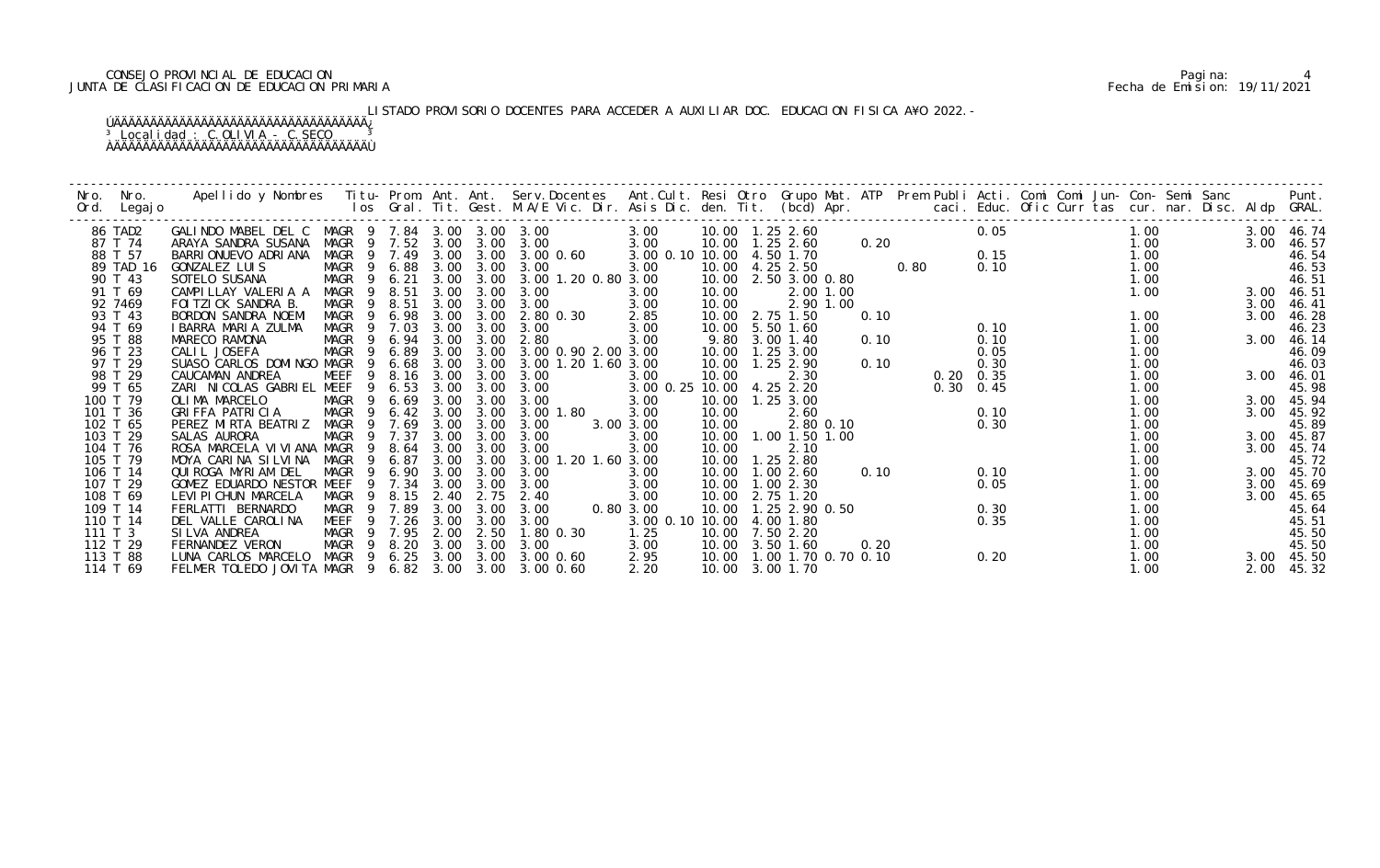## CONSEJO PROVINCIAL DE EDUCACION Pagina: 5 JUNTA DE CLASIFICACION DE EDUCACION PRIMARIA Fecha de Emision: 19/11/2021

LISTADO PROVISORIO DOCENTES PARA ACCEDER A AUXILIAR DOC. EDUCACION FISICA A¥O 2022.-

| Nro.<br>Ord. | Nro.<br>Legaj o | Apellido y Nombres - Titu- Prom. Ant. Ant. Serv.Docentes - Ant.Cult. Resi Otro Grupo Mat. ATP - Prem Publi Acti. Comi Comi Jun- Con- Semi Sanc - - - - Punt.<br>Ios Gral. Tit. Gest. M.A/E Vic. Dir. Asis Dic. den. Tit. (bcd) Ap |             |             |                            |           |                     |      |                      |                |                               |      |      |                  |      |      |  |      |            |
|--------------|-----------------|-----------------------------------------------------------------------------------------------------------------------------------------------------------------------------------------------------------------------------------|-------------|-------------|----------------------------|-----------|---------------------|------|----------------------|----------------|-------------------------------|------|------|------------------|------|------|--|------|------------|
|              | 115 T 29        | DEL VALLE MARIANA                                                                                                                                                                                                                 |             |             | MEEF 9 8.14 3.00 3.00 3.00 |           |                     | 3.00 | 10.00                |                | 1.80 0.30                     |      |      | $0.05$<br>$0.10$ |      | 1.00 |  |      | 3.00 45.24 |
|              | 116 T 79        | DIAZ CAROLINA RAQUEL MAGR 9 6.87                                                                                                                                                                                                  |             |             |                            | 3.00 3.00 | 3.00                | 3.00 |                      |                | 10.00  1.00  1.80  0.40  0.10 |      |      |                  |      | 1.00 |  | 3.00 | 45.22      |
|              | 117 T 76        | SALAS MERCEDES DEL                                                                                                                                                                                                                | MAGR 9 6.90 |             | 3.00                       | 3.00      | 3.00                | 3.00 | 10.00  1.50  1.60    |                |                               |      |      |                  |      | 1.00 |  | 3.00 | 45.10      |
|              | 118 T 76        | BARRI ONUEVO MARI EL                                                                                                                                                                                                              | MAGR 9 7.15 |             | 3.00                       | 3.00      | 3.00                | 3.00 | 10.00 4.00 1.60 0.30 |                |                               |      |      |                  |      | 1.00 |  |      | 45.05      |
|              | 119 5168        | MAI DANA RODRI GUEZ                                                                                                                                                                                                               | MAGR 9      | 9.10        | 3.00                       | 3.00      | 2.40                | 3.00 | 10.00                | 4.25 1.20      |                               |      | 0.05 |                  |      |      |  |      | 45.00      |
|              | 120 T 36        | ORQUERA MALVINA                                                                                                                                                                                                                   | MAGR 9 7.65 |             | 2.40                       | 3.00      | 2.20 0.30           | 3.00 | 10.00                | 1.25 1.20 1.00 |                               |      |      |                  |      | 1.00 |  | 3.00 | 45.00      |
|              | 121 T 13        | BRIZUELA JORGE                                                                                                                                                                                                                    | MAGR        | 9 7.67      | 3.00                       | 3.00      | 3.00                | 3.00 | 10.00                | 3.00 2.10 0.10 |                               |      | 0.10 |                  |      | 1.00 |  |      | 44.97      |
|              | 122 T 43        | MIOTTI SILVIA MABEL                                                                                                                                                                                                               | MAGR        | 8.56<br>- 9 | 3.00                       | 3.00      | 2.80                | 3.00 | 10.00                | 1.40           |                               | 0.10 | 0.10 |                  |      | 1.00 |  |      | 3.00 44.96 |
|              | 123 T 65        | REARTE DORIS ANDREA                                                                                                                                                                                                               | MAGR        | 8.00<br>9   | 3.00                       | 3.00      | 3.00                | 3.00 | 10.00                | 1.80           |                               |      | 0.05 |                  |      | 1.00 |  | 3.00 | 44.85      |
|              | 124 6106        | BARRETO NI LDA MABEL                                                                                                                                                                                                              | <b>MAGR</b> | 8.21<br>9   | 3.00                       | 3.00      | 3.00                | 2.45 | 10.00                | 1.25 1.80      |                               |      | 0.05 |                  |      |      |  | 3.00 | 44.76      |
|              | 125 T 14        | REALES GRACI ELA DEL                                                                                                                                                                                                              | MAGR 9      | 6.81        | 3.00                       | 3.00      | 3.00                | 3.00 | 10.00                | 2.90           |                               |      |      |                  |      | 1.00 |  | 3.00 | 44.71      |
|              | 126 T 36        | VI LLAGRA ADRI ANA                                                                                                                                                                                                                | MAGR 9 7.25 |             | 3.00                       | 3.00      | 3.00 1.80 0.80 3.00 |      | 10.00                | 2.70           |                               | 0.10 | 0.05 |                  |      | 1.00 |  |      | 44.70      |
|              | 127 T 88        | HEREDIA SANDRA                                                                                                                                                                                                                    | MAGR 9      | 7.19        | 3.00                       | 3.00      | 3.00                | 3.00 | 10.00                | 1.50 1.00      |                               |      |      |                  |      | 1.00 |  | 3.00 | 44.69      |
|              | 128 T 74        | CEBALLOS LIDIA DEL                                                                                                                                                                                                                | MAGR        | 6.97<br>- 9 | 3.00                       | 3.00      | 3.00                | 3.00 | 10.00                | 2.70           |                               |      |      |                  |      | 1.00 |  | 3.00 | 44.67      |
|              | 129 T 43        | ALVARADO LAURA                                                                                                                                                                                                                    | <b>MEEF</b> | 9 7.67      | 3.00                       | 3.00      | 3.00                | 3.00 | 10.00                | 2.00           |                               |      |      |                  |      | 1.00 |  | 3.00 | 44.67      |
|              | 130 T 69        | RECHE DANI ELA                                                                                                                                                                                                                    | <b>MEEF</b> | 8.60<br>9   | 2.80                       | 3.00      | 2.80                | 3.00 | 10.00                | 1.40           |                               |      | 0.05 |                  |      | 1.00 |  | 3.00 | 44.65      |
|              | 131 T 57        | GARCIA IVANA MARICEL                                                                                                                                                                                                              | MAGR        | -9<br>7.78  | 3.00                       | 3.00      | 3.00                | 3.00 | 10.00                | 3.00 1.60      |                               |      |      |                  | 0.20 | 1.00 |  |      | 44.58      |
|              | 132 T 36        | FERNANDEZ CLAUDIA                                                                                                                                                                                                                 | MAGR        | 9 7.86      | 3.00                       | 3.00      | 3.00                | 3.00 | 10.00                | 1.70           |                               |      |      |                  |      | 1.00 |  | 3.00 | 44.56      |
|              | 133 TAD 16      | ALCAYAGA JORGE                                                                                                                                                                                                                    | MAGR 9 8.60 |             | 3.00                       | 3.00      | 3.00                | 3.00 | 10.00                | $1.25$ $2.60$  |                               |      | 0.10 |                  |      | 1.00 |  |      | 44.55      |
|              | 134 T 14        | RIVERO RAFAEL ANDRES MAGR                                                                                                                                                                                                         |             | 9 7.27      | 3.00                       | 3.00      | 3.00                | 2.25 | 10.00                | 3.00           |                               |      |      |                  |      | 1.00 |  | 3.00 | 44.52      |
|              | 135 T 36        | MATIAS SAUCEDO DI EGO MEEF                                                                                                                                                                                                        |             | 6.92        | 3.00                       | 3.00      | 3.00                | 3.00 | 10.00                | 2.50           |                               |      | 0.10 |                  |      | 1.00 |  | 3.00 | 44.52      |
|              | 136 8326        | PEREZ GABRIELA                                                                                                                                                                                                                    | MAGR        | 9 9.07      | 3.00                       | 3.00      | 2.20                | 3.00 |                      | 9.10 4.00 1.10 |                               |      |      |                  |      | 1.00 |  |      | 44.47      |
|              | 137 T 43        | SOSA CECILIA DE                                                                                                                                                                                                                   | MAGR        | 6.87<br>9   | 3.00                       | 3.00      | 3.00 0.30           | 3.00 | 10.00                | 2.20           |                               | 0.10 |      |                  |      | 1.00 |  | 3.00 | 44.47      |
|              | 138 T 69        | GORDILLO MONICA                                                                                                                                                                                                                   | MAGR        | 7.85<br>9   | 3.00                       | 3.00      | 3.00                | 3.00 | 10.00                | 1.60           |                               |      |      |                  |      | 1.00 |  | 3.00 | 44.45      |
|              | 139 T 74        | LOPEZ ANA CRISTINA                                                                                                                                                                                                                | MAGR        | 7.45        | 3.00                       | 3.00      | 3.00                | 3.00 | 10.00                | 1.50           |                               | 0.40 | 0.10 |                  |      | 1.00 |  | 3.00 | 44.45      |
|              | 140 T 36        | VI LLAGRA ANA DEL                                                                                                                                                                                                                 | MAGR        | 8.28<br>-9  | 3.00                       | 3.00      | 3.00                | 3.00 | 10.00                | 1.50 2.50      |                               |      | 0.10 |                  |      | 1.00 |  |      | 44.38      |
|              | 141 T 43        | GANGA JUAN RAMON                                                                                                                                                                                                                  | MEEF        | 6.33<br>9   | 3.00                       | 3.00      | 3.00                | 3.00 | 10.00                | 2.30           |                               |      | 0.75 |                  |      | 1.00 |  | 3.00 | 44.38      |
|              | 142 T 76        | AVI LA FRANCI SCO                                                                                                                                                                                                                 | MAGR        |             | 9 6.34 3.00                | 3.00      | 3.00                | 3.00 | 10.00                | 2.70           |                               | 0.20 | 0.10 |                  |      | 1.00 |  | 3.00 | 44.34      |
|              | 143 T 76        | CELONE ARIEL ERNESTO MEEF 9 8.22 3.00 3.00 3.00                                                                                                                                                                                   |             |             |                            |           |                     | 2.40 | 10.00                | 1.60           |                               |      | 0.10 |                  |      | 1.00 |  | 3.00 | 44.32      |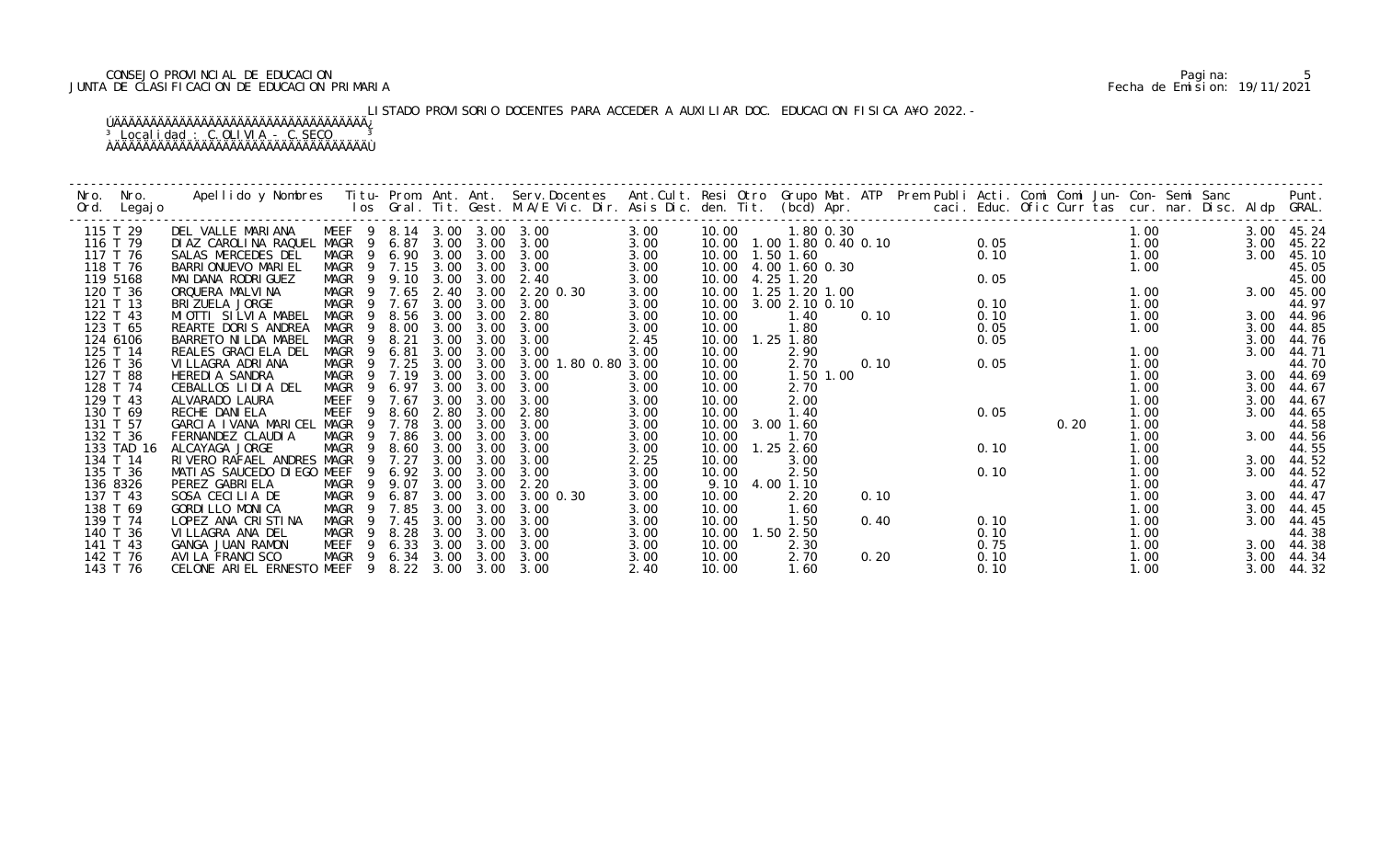## CONSEJO PROVINCIAL DE EDUCACION Pagina: 6 JUNTA DE CLASIFICACION DE EDUCACION PRIMARIA Fecha de Emision: 19/11/2021

LISTADO PROVISORIO DOCENTES PARA ACCEDER A AUXILIAR DOC. EDUCACION FISICA A¥O 2022.-

| Nro.<br>Ord. | Nro.<br>Legaj o | Apellido y Nombres  Titu- Prom. Ant. Ant.  Serv.Docentes  Ant.Cult. Resi Otro  Grupo Mat. ATP  Prem Publi Acti. Comi Comi Jun- Con- Semi Sanc            Punt.<br>Ios Gral. Tit. Gest. M.A/E Vic. Dir. Asis Dic. den. Tit. (bcd) |                        |        |      |           |                |           |       |                   |                |      |             |      |               |      |      |            |
|--------------|-----------------|----------------------------------------------------------------------------------------------------------------------------------------------------------------------------------------------------------------------------------|------------------------|--------|------|-----------|----------------|-----------|-------|-------------------|----------------|------|-------------|------|---------------|------|------|------------|
|              | 144 T 28        | OVIEDO AMALIA MABEL MAGR 9 8.54 2.80 3.00 2.80                                                                                                                                                                                   |                        |        |      |           |                | 1.70      |       | 10.00 4.00 1.40   |                |      |             |      |               | 1.00 |      | 44.24      |
|              | 145 T 29        | ALVAREZ CLAUDIA                                                                                                                                                                                                                  | MAGR 9 7.41            |        |      |           | 3.00 3.00 3.00 | 3.00      | 10.00 | 1.70              |                |      |             |      |               | 1.00 |      | 3.00 44.11 |
|              | 146 7399        | CARO NANCY ELISABETH MAGR 9 7.44                                                                                                                                                                                                 |                        |        | 3.00 | 3.00      | 1.10           | 3.00      |       | 9.80 7.25 0.50    |                |      |             |      |               |      |      | 44.09      |
|              | 147 11045       | BUSTAMANTE CARINA                                                                                                                                                                                                                | MAGR 9 8.68            |        | 3.00 | 2.00      | 1.10           | 3.00      |       | 3.50 10.25 0.50   |                |      |             |      |               |      | 3.00 | 44.03      |
|              | 148 T 36        | ARGA ARAZ RODOLFO                                                                                                                                                                                                                | <b>MEEF</b>            | 9 8.44 | 3.00 | 3.00      | 2.40           | 2.80      | 9.80  | 1.20              |                |      |             | 0.35 |               | 1.00 | 3.00 | 43.99      |
|              | 149 12809       | VARGAS RITA LUISINA                                                                                                                                                                                                              | MAGR 9 7.33            |        | 3.00 | 3.00      | 3.00           | 3.00      |       | 10.00 2.75 1.70   |                | 0.10 |             | 0.05 |               | 1.00 |      | 43.93      |
|              | 150 T 82        | ABALLAY RAMON DELFIN MAGR                                                                                                                                                                                                        |                        | 9 6.93 | 3.00 | 3.00      | 3.00 0.30      | 2.45      | 10.00 | 2.70              |                |      |             | 0.55 |               | 1.00 |      | 2.00 43.93 |
|              | 151 T 29        | LAZARTE MARIA TERESA MAGR                                                                                                                                                                                                        |                        | 9 7.06 | 3.00 | 3.00      | 3.00           | 2.45      |       | 10.00 3.00 2.30   |                | 0.10 |             |      |               | 1.00 |      | 43.91      |
|              | 152 T 69        | BARRI ONUEVO ERI CA                                                                                                                                                                                                              | MEEF<br>- 9            | 8.06   | 3.00 | 3.00      | 3.00           | 3.00      |       | 10.00  1.25  2.20 |                |      |             | 0.25 |               | 1.00 |      | 43.76      |
|              | 153 0211        | BARREI RO ALFREDO                                                                                                                                                                                                                | MAGR 9 7.83            |        | 3.00 | 3.00      | 2.20           | 3.00      | 10.00 | 4.25 1.10         |                |      |             | 0.20 |               |      |      | 43.58      |
|              | 154 6762        | RUBI LAR GABRI ELA                                                                                                                                                                                                               | MAGR                   | 9 8.91 | 3.00 | 3.00      | 0.80           | 3.00      | 10.00 | 5.25 0.40 0.20    |                |      |             |      |               |      |      | 43.56      |
|              | 155 T 43        | MOLINA SILVIA ROXANA MAGR                                                                                                                                                                                                        | 9                      | 8.41   | 2.40 | 2.75      | 2.40           | 3.00 0.10 | 7.70  | 2.25 1.20         |                |      |             | 0.30 |               | 1.00 |      | 3.00 43.51 |
|              | 156 T 29        | ANDRADE ANDREA MABEL MAGR                                                                                                                                                                                                        |                        | 9 5.84 | 3.00 | 3.00      | 3.00 0.60      | 3.00      | 10.00 | 2.50 2.20         |                |      | $0.15$ 0.20 |      |               | 1.00 |      | 43.49      |
|              | 157 T 43        | SOSA LUCIANA                                                                                                                                                                                                                     | MAGR 9 8.55            |        | 1.80 | 2.50      | 2.20           | 1.80      | 10.00 | 2.50 1.10         |                |      |             |      |               | 1.00 |      | 3.00 43.45 |
|              | 158 0384        | MEDINA FABIAN                                                                                                                                                                                                                    | MAGR                   | 9 6.35 | 3.00 | 3.00      | 3.00           | 3.00      | 10.00 | 2.10              |                |      |             |      |               | 1.00 | 3.00 | 43.45      |
|              | 159 10814       | MALDONADO DAI ANA                                                                                                                                                                                                                | MAGR<br>$\overline{9}$ | 9.14   | 1.40 | 1.75      | 1.20           | 1.35      | 10.00 | $6.00 \, 0.60$    |                |      |             |      |               |      | 3.00 | 43.44      |
|              |                 | 160 T 88/82 GUAYTIMA MARIA LAURA MEEF                                                                                                                                                                                            | 9                      | 7.23   | 2.80 | 3.00      | 2.40           | 1.80      | 10.00 | 2.00 1.20         |                |      |             |      |               | 1.00 | 3.00 | 43.43      |
|              | 161 T 79        | GOMEZ BLANCA ESTELA                                                                                                                                                                                                              | MAGR                   | 9 7.28 | 3.00 | 3.00      | 3.00           | 3.00      | 9.80  | 1.25 1.60 0.50    |                |      | 0.50 0.30   |      | $0.10$ $1.00$ |      |      | 43.33      |
|              | 162 T 69        | CORIA MARIA ANGELICA MEEF                                                                                                                                                                                                        | -9                     | 6. 78  | 3.00 | 3.00      | 3.00           | 3.00      | 10.00 | 1.50              |                |      |             |      |               | 1.00 |      | 3.00 43.28 |
|              | 163 T 65        | I NAYADO PAUL I VAN                                                                                                                                                                                                              | MAGR                   | 9 8.54 | 2.00 | 2.50      | 1.80           | 0.55      | 10.00 | 3.50 1.30         |                |      |             |      |               | 1.00 |      | 3.00 43.19 |
|              | 164 T 69        | RI STORTO MONDI NO                                                                                                                                                                                                               | MEEF                   | 9 7.76 | 3.00 | 3.00      | 3.00           | 3.00      | 10.00 | 2.30              |                |      |             | 1.10 |               | 1.00 |      | 43.16      |
|              | 165 T 79        | SUAREZ CRISTINA DEL                                                                                                                                                                                                              | MEEF                   | 9 7.53 | 3.00 | 3.00      | 2.80           | 3.00      | 8.40  | 2.20              |                | 0.10 |             | 0.10 |               | 1.00 |      | 3.00 43.13 |
|              | 166 T 74        | PALACIO NELIDA                                                                                                                                                                                                                   | MAGR                   | 9 7.09 | 3.00 | 3.00      | 3.00           | 3.00      | 10.00 |                   | 2.60 1.00 0.40 |      |             |      |               | 1.00 |      | 43.09      |
|              | 167 T 14        | MONTENEGRO ELVIRA                                                                                                                                                                                                                | MAGR<br>-9             | 8.81   | 1.80 | 2.25      | 1.80           | 3.00      |       | 10.00 2.50 0.90   |                |      |             |      |               | 1.00 | 2.00 | 43.06      |
|              | 168 T 13        | CARDOSO LUIS CALIXTO MEEF                                                                                                                                                                                                        | 9                      | 7.49   | 3.00 | 3.00      | 3.00           | 2.85      | 10.00 | 1.50              |                |      |             |      |               | 1.00 | 2.00 | 42.84      |
|              | 169 T 23        | ARNEDO ANGELA                                                                                                                                                                                                                    | MAGR<br>$\overline{9}$ | 8.06   | 3.00 | 3.00      | 3.00           | 2.60      | 10.00 | 1.25 1.90         |                |      |             |      |               | 1.00 |      | 42.81      |
|              | 170 677         | PENALBA CLAUDIA                                                                                                                                                                                                                  | MEEF 9 7.36            |        | 3.00 | 3.00      | 3.00           | 3.00      | 10.00 | 1.80 1.00         |                |      |             | 0.65 |               | 1.00 |      | 42.81      |
|              | 171 T 13        | QUI ROGA GUI DO                                                                                                                                                                                                                  | MAGR 9 7.09            |        |      | 3.00 3.00 | 3.00           | 3.00      | 10.00 | 1.002.40          |                | 0.10 |             | 0.10 |               | 1.00 |      | 42.69      |
|              | 172 T 28        | SORIA MARCELA                                                                                                                                                                                                                    | MAGR 9 8.99 3.00       |        |      | 3.00      | 3.00           | 2.05      | 10.00 | 2.60              |                |      |             |      |               | 1.00 |      | 42.64      |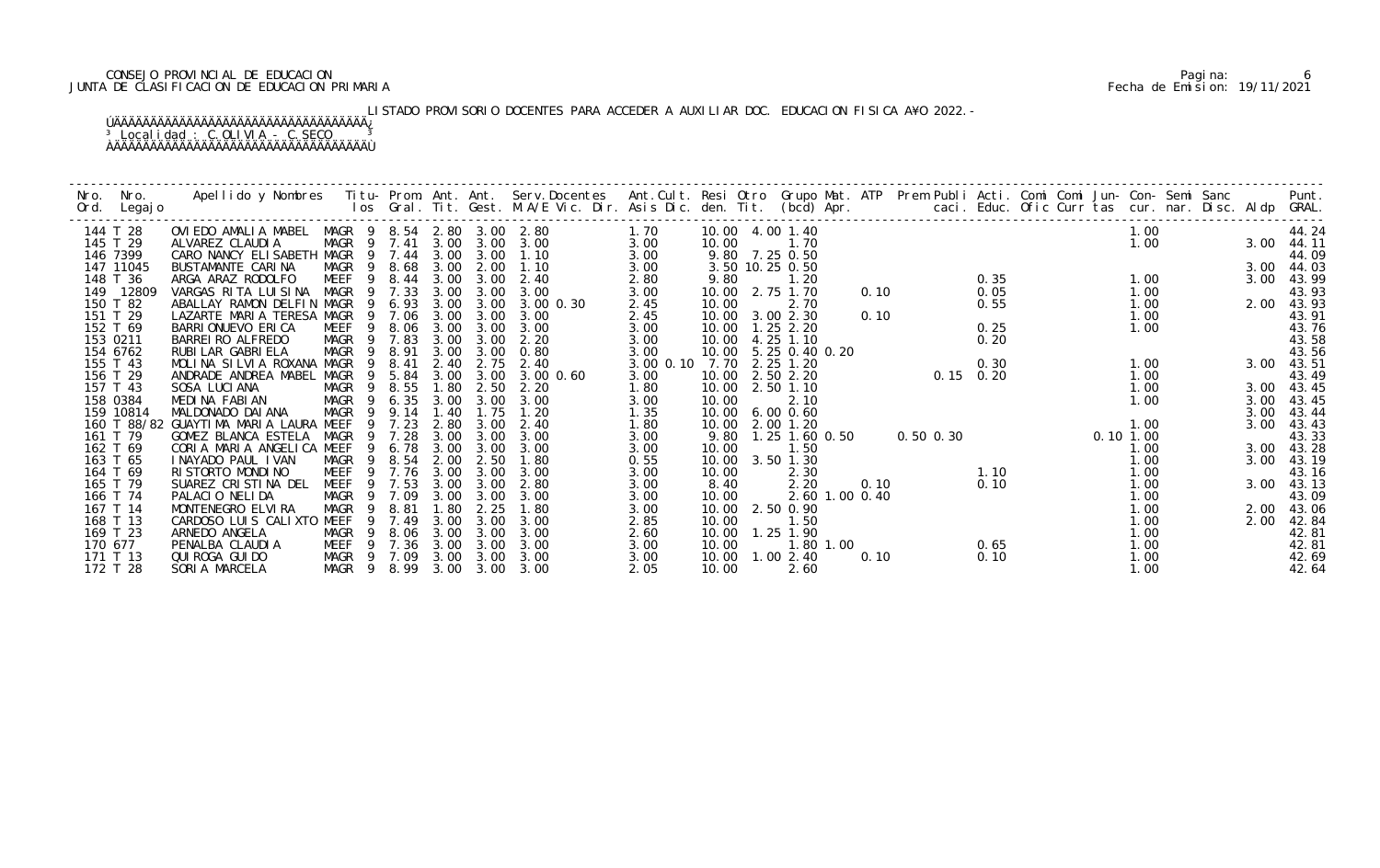## CONSEJO PROVINCIAL DE EDUCACION Pagina: 7 JUNTA DE CLASIFICACION DE EDUCACION PRIMARIA Fecha de Emision: 19/11/2021

# LISTADO PROVISORIO DOCENTES PARA ACCEDER A AUXILIAR DOC. EDUCACION FISICA A¥O 2022.-

| Nro.<br>Nro.<br>Ord.<br>Legaj o | Apellido y Nombres Titu-Prom. Ant. Ant. Serv.Docentes Ant.Cult. Resi Otro Grupo Mat. ATP Prem Publi Acti. Comi Comi Jun-Con-Semi Sanc Punt.<br>Ios Gral. Tit. Gest. M.A/E Vic. Dir. Asis Dic. den. Tit. (bcd) Apr. |                |                       |              |              |                                    |              |                          |                   |      |                          |      |                             |              |  |                    |                |
|---------------------------------|--------------------------------------------------------------------------------------------------------------------------------------------------------------------------------------------------------------------|----------------|-----------------------|--------------|--------------|------------------------------------|--------------|--------------------------|-------------------|------|--------------------------|------|-----------------------------|--------------|--|--------------------|----------------|
| 173 T 69<br>174 7137            | ESCOBAR MAYELA<br>GARCIA ANGEL HENRY                                                                                                                                                                               |                | MAGR 9 7.55           | 3.00         | 3.00         | MAGR 9 7.06 2.40 2.75 2.40<br>2.90 | 3.00<br>1.40 | 10.00  1.25  1.40        |                   |      | 9.10 0.50 1.20 1.00 0.10 | 0.10 | 1.00                        |              |  | 3.00 42.61<br>3.00 | 42.50          |
| 175 T 57                        | CAPOVI LLA SANDRA                                                                                                                                                                                                  |                | MAGR 9 8.50 3.00      |              | 3.00         | 3.00                               | 2.15         | 10.00  1.00  1.40  0.40  |                   |      |                          |      | $0.05$<br>0.10<br>0.05 1.00 |              |  |                    | 42.50          |
| 176 7522<br>177 9754            | MAGR<br>CANTELA ALDERETE<br>MORENO NOEMI JULIETA MAGR                                                                                                                                                              |                | 9 7.20<br>9 7.78      | 3.00<br>2.00 | 3.00<br>2.50 | 3.00<br>1.80                       | 3.00<br>3.00 | 10.00 2.75 1.50<br>10.00 | 3.75 1.00 0.50    |      |                          |      |                             | 1.00         |  |                    | 42.45<br>42.33 |
| 178 T 82                        | MAGR<br>MI RANDA SI LVANA                                                                                                                                                                                          |                | 8.33                  | 3.00         | 3.00         | 3.00                               | 3.00         | 10.00                    | 1.60 0.30         |      |                          |      |                             | 0.10 1.00    |  |                    | 42.33          |
| 179 T 74                        | ESPINOZA PATRICIA                                                                                                                                                                                                  |                | MAGR 9 7.53           | 3.00         | 3.00         | 3.00                               | 3.00         | 10.00                    | 2.20              | 0.40 |                          |      | 0.15                        | 1.00         |  |                    | 42.28          |
| 180 T 14                        | MAGR<br>MERCADO LORENA                                                                                                                                                                                             |                | 9 7.42                | 2.60         | 3.00         | 2.60                               | 1.35         | 10.00 4.00 1.30          |                   |      |                          |      |                             | 1.00         |  |                    | 42.27          |
| 181 T 43                        | MAGR<br>PINTOS JANINA PAOLA                                                                                                                                                                                        |                | 9 7.96                | 2.40         | 2.75         | 1.90                               | 1.10         | 10.00                    | 2.25 0.90         |      |                          |      |                             | 1.00         |  | 3.00               | 42.26          |
| 182 T 13<br>183 T 57            | MAGR<br>OTAROLA MANUEL ABEL<br>ROMERO MARIANA NOEMI<br>MAGR                                                                                                                                                        | - 9            | 6.34<br>7.62          | 3.00<br>3.00 | 3.00<br>3.00 | 2.80<br>3.00                       | 1.70<br>3.00 | 10.00<br>10.00           | 1.40 1.00<br>2.60 |      |                          |      |                             | 1.00<br>1.00 |  | 3.00               | 42.24<br>42.22 |
| 184 T 57                        | MAGR<br>QUEVEDO CARINA                                                                                                                                                                                             |                | 9 8.51                | 3.00         | 3.00         | 3.00                               | 3.00         | 10.00                    | 1.50              | 0.20 |                          |      |                             | 1.00         |  |                    | 42.21          |
| 185 T 57                        | NIETO NORMA LEONOR<br>MAGR                                                                                                                                                                                         | 9              | 6.83                  | 3.00         | 3.00         | 3.00                               | 1.95         | 8.40                     | 2.90              |      |                          | 0.10 |                             | 1.00         |  | 3.00               | 42.18          |
| 186 T 82                        | CARRI ZO NATALI A<br>MAGR                                                                                                                                                                                          | $\overline{9}$ | 8.11                  | 2.40         | 3.00         | 2.40                               | 3.00         | 10.00                    | 1.20              |      |                          |      |                             | 1.00         |  | 2.00               | 42.11          |
| 187 5419<br>188 T 36            | GUEVARA MARCELA DEL<br>MAGR<br>MANRIQUE MAXIMILIANO MAGR                                                                                                                                                           | - 9            | 8.83<br>9 7.16        | 3.00<br>3.00 | 3.00<br>3.00 | 3.00<br>3.00                       | 2.25<br>2.20 | 10.00<br>10.00           | 3.00<br>1.70      |      |                          |      |                             | 1.00         |  | 2.00 42.06         | 42.08          |
| 189 T 14                        | MAGR<br>MEDINA LURDES                                                                                                                                                                                              | 9              | 7.83                  | 3.00         | 3.00         | 3.00                               | 3.00         | 10.00                    | 2.20              |      |                          |      |                             | 1.00         |  |                    | 42.03          |
| 190 T 79                        | CENTENO CARINA<br>MAGR                                                                                                                                                                                             | - 9            | 6.93                  | 3.00         | 3.00         | 2.60                               | 3.00         | 9.10                     | 1.30              |      |                          | 0.10 |                             | 1.00         |  | 3.00               | 42.03          |
| 191 9216                        | MEEF<br>SI ERVO DAI ANA MARI EL                                                                                                                                                                                    | 9              | 8.49                  | 2.40         | 2.75         | 2.20                               | 2.95         | 10.00                    | 1.10              |      |                          | 0.10 |                             |              |  | 3.00               | 41.99          |
| 192 7557                        | MEEF<br>DIAZ RAFAEL MARCELO<br>GALITZKI SILVINA                                                                                                                                                                    |                | 9 7.82<br>9 7.65      | 3.00<br>3.00 | 3.00<br>3.00 | 2.60<br>3.00                       | 3.00         | 9.10                     | 1.30              |      |                          | 0.15 |                             |              |  | 3.00               | 41.97          |
| 193 T 28<br>194 T 13            | MAGR<br>MERCADO CRISTINA A<br>MAGR                                                                                                                                                                                 | - 9            | 8.86                  | 3.00         | 3.00         | 3.00                               | 3.00<br>2.45 | 10.00<br>10.00           | 2.10<br>1.60      | 0.20 |                          |      |                             | 1.00<br>1.00 |  |                    | 41.95<br>41.91 |
| 195 T 65                        | GIMENEZ LAURA<br>MEEF                                                                                                                                                                                              |                | 9 7.56                | 2.80         | 3.00         | 2.40                               | 1.40         | 10.00                    | 1.20              |      |                          | 0.55 |                             | 1.00         |  | 3.00               | 41.91          |
| 196 T 28                        | MAGR<br>VI LLANUEVA RAMON                                                                                                                                                                                          | $\overline{9}$ | 7.20                  | 3.00         | 3.00         | 3.00                               | 3.00         | 10.00                    | 2.50 0.10 0.10    |      |                          |      |                             | 1.00         |  |                    | 41.90          |
| 197 T 69                        | <b>MAGR</b><br>FLORES NILDA                                                                                                                                                                                        | -9             | 6.62                  | 3.00         | 3.00         | 3.00                               | 3.00         | 10.00                    | 2.40 0.80         |      |                          | 0.05 |                             | 1.00         |  |                    | 41.87          |
| 198 TAD 2<br>199 T 36           | ARENA GUSTAVO<br>MAGR<br>ZURITA SONIA RAQUEL<br>MAGR                                                                                                                                                               | - 9<br>- 9     | 5.75<br>7.18          | 3.00<br>3.00 | 3.00<br>3.00 | 3.00<br>3.00                       | 3.00<br>3.00 | 10.00<br>10.00           | 3.00<br>2.60      |      |                          | 0.10 |                             | 2.00<br>1.00 |  |                    | 41.85<br>41.78 |
| 200 T 79                        | MAIDANA ARCE ROSAMEL MAGR 9 7.58                                                                                                                                                                                   |                |                       |              | 3.00 3.00    | 3.00                               | 3.00         | 10.00                    | 2.20              |      |                          |      |                             | 1.00         |  |                    | 41.78          |
| 201 T 43                        | OPORTO HORACIO                                                                                                                                                                                                     |                | MEEF 9 7.54 2.40 3.00 |              |              | 2.40                               | 2.00         | 10.00                    | 1.20              |      |                          | 0.20 |                             | 1.00         |  | 3.00 41.74         |                |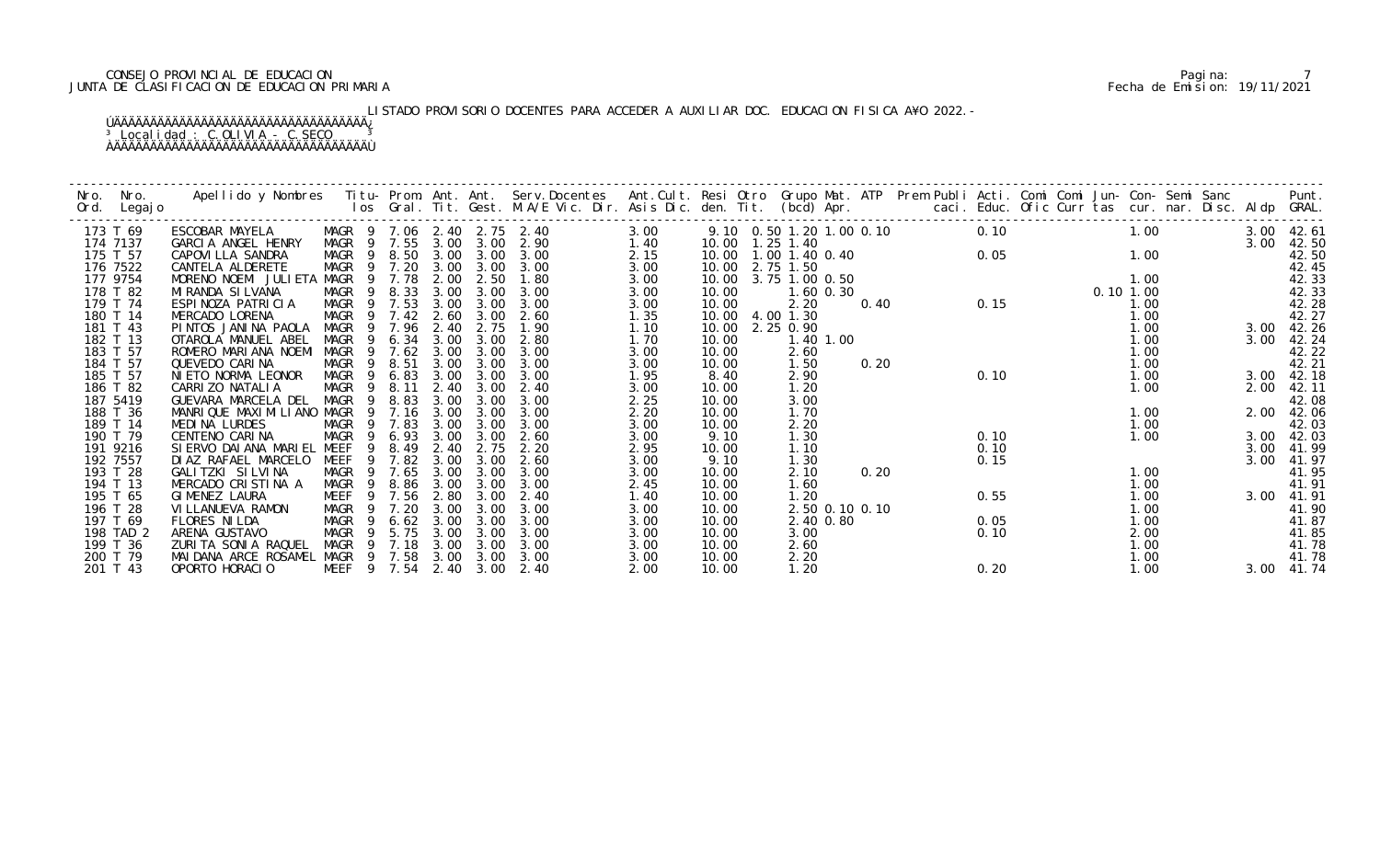## CONSEJO PROVINCIAL DE EDUCACION Pagina: 8 JUNTA DE CLASIFICACION DE EDUCACION PRIMARIA Fecha de Emision: 19/11/2021

# LISTADO PROVISORIO DOCENTES PARA ACCEDER A AUXILIAR DOC. EDUCACION FISICA A¥O 2022.-

| Nro.<br>Ord. | Nro.<br>Legaj o      | Apellido y Nombres - Titu- Prom. Ant. Ant. Serv.Docentes - Ant.Cult. Resi Otro Grupo Mat. ATP - Prem Publi Acti. Comi Comi Jun- Con- Semi Sanc - - - - Punt.<br>Ios Gral. Tit. Gest. M.A/E Vic. Dir. Asis Dic. den. Tit. (bcd) Ap |              |                                  |              |                                            |                            |              |                          |              |                |      |      |  |              |              |                |
|--------------|----------------------|-----------------------------------------------------------------------------------------------------------------------------------------------------------------------------------------------------------------------------------|--------------|----------------------------------|--------------|--------------------------------------------|----------------------------|--------------|--------------------------|--------------|----------------|------|------|--|--------------|--------------|----------------|
|              | 202 7948             | CARBONARO KARINA                                                                                                                                                                                                                  |              |                                  |              |                                            | MAGR 9 7.16 3.00 3.00 2.80 | 1.95         | 9.80 3.00 1.40 0.30 0.20 |              |                |      | 0.10 |  |              |              | 41.71          |
|              | 203 T 14             | OLI VI ERI NATALI A                                                                                                                                                                                                               |              |                                  |              |                                            | MAGR 9 7.55 2.20 2.75 2.40 | 3.00         | 10.00                    | 1.20         |                | 0.50 | 0.10 |  | 1.00         | 2.00         | 41.70          |
|              | 204 7503<br>205 T 14 | STI VANELLO FLAVI A<br>BA¥ADOS MARCELA                                                                                                                                                                                            |              |                                  |              | MAGR 9 8.19 3.00 3.00<br>$3.00 \quad 3.00$ | 1.00<br>3.00               | 2.80         | 10.00 4.00 0.70<br>10.00 |              |                |      | 0.05 |  | 1.00         |              | 41.69          |
|              | 206 8550             | GUMI EL MONICO SANDRO MAGR                                                                                                                                                                                                        | MAGR         | 9 7.69<br>7.32<br>$\overline{9}$ | 3.00         | 3.00                                       | 2.70                       | 2.75<br>1.85 | 10.00                    | $1.25$ 1.30  | 1.70 0.50      |      | 0.25 |  |              | 2.00         | 41.69<br>41.67 |
|              | 207 T 69             | MORENO MARIA LAURA                                                                                                                                                                                                                | MAGR         | 8.35<br>9                        | 2.40         | 3.00                                       | 2.40                       | 2.90         | 8.40                     | 1.20         |                |      |      |  | 1.00         | 3.00         | 41.65          |
|              | 208 T 82             | SIMEONE SANDRA MARIA MAGR                                                                                                                                                                                                         |              | 9 7.52                           | 3.00         | 2.50                                       | 1.80                       | 1.40         | 10.00  1.50  0.90        |              |                |      |      |  | 1.00         | 3.00         | 41.62          |
|              | 209 7636             | LEIVA ROSANA INES                                                                                                                                                                                                                 | MAGR         | 6.70<br>-9                       | 3.00         | 3.00                                       | 2.95                       | 2.45         | 10.00                    | 3.00 1.40    |                |      | 0.10 |  |              |              | 41.60          |
|              | 210 T 28             | ROLDAN SUSANA                                                                                                                                                                                                                     | MAGR         | 8.60<br>$\overline{9}$           | 3.00         | 2.00                                       | 2.20                       | 1.70         | 10.00                    | 1.10         |                |      |      |  | 1.00         | 3.00         | 41.60          |
|              | 211 T 13             | NI EVES NATALI A                                                                                                                                                                                                                  | MAGR         | 9 7.59                           | 3.00         | 3.00                                       | 2.80                       | 0.80         | 10.00                    | 1.40         |                |      |      |  | 1.00         | 3.00         | 41.59          |
|              | 212 T 65             | SUI RESZCZ LURDES                                                                                                                                                                                                                 | MEEF         | 6.48<br>-9                       | 3.00         | 3.00                                       | 3.00                       | 3.00         | 10.00                    | 2.60         |                |      | 0.50 |  | 1.00         |              | 41.58          |
|              | 213 T 88             | COMAN MIRTA ROSANA                                                                                                                                                                                                                | MAGR         | 6.36<br>- 9                      | 3.00         | 3.00                                       | 3.00                       | 3.00         | 10.00                    | 1.50 1.60    |                | 0.10 |      |  | 1.00         |              | 41.56          |
|              | 214 T 82             | GIMENEZ MIGUEL ANGEL                                                                                                                                                                                                              | MEEF         | 7.56                             | 3.00         | 3.00                                       | 3.00                       | 3.00         | 10.00                    | 1.50         |                |      | 0.50 |  | 1.00         |              | 41.56          |
|              | 215 5649             | TARIFA HEBE ROSANA                                                                                                                                                                                                                | MEEF         | 9 7.24                           | 3.00         | 3.00                                       | 2.20                       | 3.00         | 10.00                    | 1.10         |                |      |      |  |              |              | 3.00 41.54     |
|              | 216 T 88             | MONTIEL CINTIA                                                                                                                                                                                                                    | MAGR         | 9 7.23                           | 2.00         | 2.50                                       | 2.00                       | 0.70         | 10.00                    | 3.00 1.10    |                |      |      |  | 1.00         | 3.00         | 41.53          |
|              | 217 T 69             | DI CI CCO FERNANDO                                                                                                                                                                                                                | MEEF         | 7.53<br>9                        | 2.60         | 3.00                                       | 2.60                       | 1.15         | 10.00                    | 1.30         |                |      | 0.35 |  | 1.00         | 3.00         | 41.53          |
|              | 218 T 36             | ALVAREZ SELEDONIO                                                                                                                                                                                                                 | MAGR         | 7.70<br>9                        | 6.22<br>3.00 | 3.00<br>3.00                               | 3.00                       | 3.00         | 10.00                    |              | 2.30 1.00      |      |      |  | 1.00         |              | 41.52          |
|              | 219 T 88<br>220 T 74 | GAUNA KARINA LAURA<br>SERANGGIOLI SANDRA                                                                                                                                                                                          | MAGR<br>MEEF | 6.88<br>-9                       | 3.00<br>3.00 | 3.00                                       | 3.00<br>2.40               | 1.10         | 10.00<br>10.00           | 1.70<br>1.20 |                |      |      |  | 1.00<br>1.00 | 2.00<br>2.00 | 41.50<br>41.48 |
|              | 221 T 29             | CORDOBA MARIA                                                                                                                                                                                                                     | MAGR         |                                  | 9 7.92 3.00  | 3.00                                       | 3.00                       | 3.00<br>3.00 | 10.00                    | 1.50         |                |      | 0.05 |  | 1.00         |              | 41.47          |
|              | 222 T 82             | FUENTES MARIA                                                                                                                                                                                                                     | MEEF         | 7.12                             | 3.00         | 3.00                                       | 3.00                       | 3.00         | 10.00                    | 2.20         |                |      | 0.15 |  | 1.00         |              | 41.47          |
|              | 223 T 13             | WILCHES DANIELA INES MAGR                                                                                                                                                                                                         |              | 6.69<br>9                        | 3.00         | 3.00                                       | 3.00                       | 2.05         | 10.00                    | 1.60         |                | 0.10 |      |  | 1.00         | 2.00         | 41.44          |
|              | 224 T 28             | NIETO MARIA ROSANA                                                                                                                                                                                                                | MAGR         | 6.35<br>-9                       | 3.00         | 3.00                                       | 3.00                       | 3.00         | 10.00                    | 3.00         |                |      | 0.05 |  | 1.00         |              | 41.40          |
|              | 225 7807             | SALVATI ERRA YOLANDA                                                                                                                                                                                                              | MAGR         | 8.34<br>9                        | 2.80         | 3.00                                       | 2.50                       | 3.00         | 10.00                    |              | 1.20 0.30 0.20 |      |      |  | 1.00         |              | 41.34          |
|              | 226 T 74             | MORALES SILVIA                                                                                                                                                                                                                    | MAGR         | 7.61                             | 3.00         | 3.00                                       | 3.00                       | 3.00         | 10.00                    | 1.70         |                |      |      |  | 1.00         |              | 41.31          |
|              | 227 T 74             | VILLAGRA ALBA GISELA MAGR                                                                                                                                                                                                         |              | 8.43<br>-9                       | 2.40         | 3.00                                       | 2.40                       | 2.35         | 10.00                    | 1.50 1.20    |                |      |      |  | 1.00         |              | 41.28          |
| 228 265      |                      | RAMI REZ I SABEL                                                                                                                                                                                                                  | MAGR         | 8.27<br>$\overline{9}$           | 3.00         | 3.00                                       | 3.00                       | 1.95         | 10.00                    | 1.90         |                | 0.10 | 0.05 |  | 1.00         |              | 41.27          |
|              | 229 T 14             | YUCHECHEN NANCI                                                                                                                                                                                                                   | MAGR 9       | 7.87                             | 3.00         | 3.00                                       | 3.00                       | 1.70         | 10.00                    | 2.70         |                |      |      |  | 1.00         |              | 41.27          |
|              | 230 T 82             | VI LLAFA¥EZ SANDRA                                                                                                                                                                                                                |              |                                  |              | MAGR 9 7.80 3.00 3.00 3.00                 |                            | 2.85         | 10.00                    | 1.60         |                |      |      |  | 1.00         |              | 41.25          |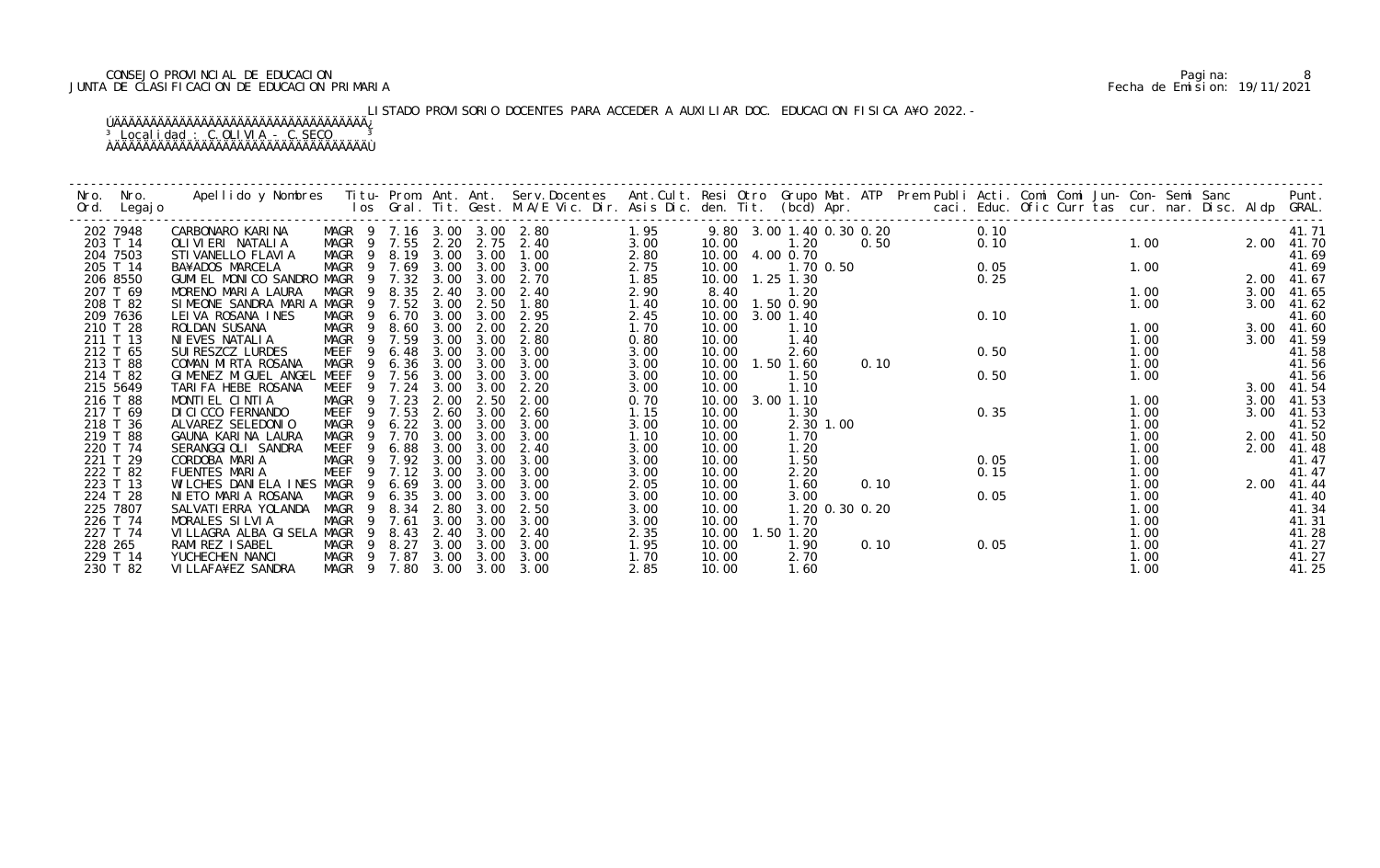## CONSEJO PROVINCIAL DE EDUCACION Pagina: 9 JUNTA DE CLASIFICACION DE EDUCACION PRIMARIA Fecha de Emision: 19/11/2021

# LISTADO PROVISORIO DOCENTES PARA ACCEDER A AUXILIAR DOC. EDUCACION FISICA A¥O 2022.-

| Nro.<br>Ord. | Nro.<br>Legaj o |                                                 |             |                        |      |                       |      |      |       |                   |                |      |  |      |        |  |      |      |       |
|--------------|-----------------|-------------------------------------------------|-------------|------------------------|------|-----------------------|------|------|-------|-------------------|----------------|------|--|------|--------|--|------|------|-------|
|              | 231 T 36        | DAVALOS ANABELLA DEL MAGR 9 7.04 3.00 3.00 3.00 |             |                        |      |                       |      | 3.00 | 10.00 |                   | 1.50 0.60 0.10 |      |  |      | 600.10 |  | 1.00 |      | 41.24 |
|              | 232 T 69        | BARRI ENTOS ALVARADO                            |             |                        |      | MAGR 9 7.62 3.00 3.00 | 3.00 | 3.00 | 10.00 | 1.60              |                |      |  |      |        |  | 1.00 |      | 41.22 |
|              | 233 T 14        | ZI TTERMANN CLAUDI A                            |             |                        |      | MEEF 9 6.52 3.00 3.00 | 3.00 | 1.10 | 10.00 | 1.60              |                |      |  |      |        |  | 1.00 | 3.00 | 41.22 |
|              | 234 T 43        | SANDOVAL ANGELA                                 | MAGR 9 7.71 |                        | 3.00 | 3.00                  | 3.00 | 2.65 | 9.10  | $1.25$ $1.50$     |                |      |  |      |        |  | 1.00 |      | 41.21 |
|              | 235 T 65        | ARNEDO OLGA FANNY                               | MAGR 9 6.72 |                        | 3.00 | 3.00                  | 3.00 | 3.00 | 10.00 | 2.40              |                |      |  | 0.05 |        |  | 1.00 |      | 41.17 |
|              | 236 T 36        | MAMANI MARTA BEATRIZ MAGR 9 7.56                |             |                        | 3.00 | 3.00                  | 3.00 | 3.00 | 10.00 | 1.60              |                |      |  |      |        |  | 1.00 |      | 41.16 |
|              | 237 T 28        | REYES MARINA BEATRIZ MAGR                       |             | 9 7.49                 | 3.00 | 3.00                  | 3.00 | 3.00 | 10.00 | 1.60              |                |      |  |      |        |  | 1.00 |      | 41.09 |
| 238 T 7      |                 | LUCERO JUAN EDUARDO                             | MEEF        | 9 5.83                 | 3.00 | 3.00                  | 2.80 | 3.00 | 10.00 | 3.00              |                |      |  | 0.40 |        |  | 1.00 |      | 41.03 |
|              | 239 T 29        | CORDOBA FERMIN                                  | <b>MAGR</b> | 6.27<br>$\overline{9}$ | 3.00 | 3.00                  | 3.00 | 3.00 | 10.00 | 2.70              |                |      |  | 0.05 |        |  | 1.00 |      | 41.02 |
|              | 240 T 36        | TULA LAURA DANI ELA                             | MAGR        | 7.70<br>- 9            | 2.20 | 2.50                  | 2.20 | 1.30 | 10.00 | 3.00 1.10 1.00    |                |      |  |      |        |  | 1.00 |      | 41.00 |
|              | 241 T 76        | SANDEZ MARIA MARCELA                            | MAGR        | 6.41<br>9              | 3.00 | 3.00                  | 3.00 | 3.00 | 10.00 | 2.50              |                |      |  | 0.05 |        |  | 1.00 |      | 40.96 |
|              | 242 T 76        | ALVAREZ ANDRES                                  | MEEF        | 9 6.82                 | 3.00 | 3.00                  | 3.00 | 2.75 | 10.00 | 2.00              |                |      |  | 0.35 |        |  | 1.00 |      | 40.92 |
|              |                 | 243 T 76/82 PAEZ MARTIN JOSE                    | MEEF        | 7.61<br>- 9            | 3.00 | 2.50                  | 3.00 | 3.00 | 7.00  | 1.70              |                |      |  | 0.10 |        |  | 1.00 | 3.00 | 40.91 |
|              | 244 T 36        | GONZALEZ MIRTA                                  | MAGR 9 7.15 |                        | 3.00 | 3.00                  | 3.00 | 3.00 | 10.00 | 1.60              |                | 0.10 |  |      |        |  | 1.00 |      | 40.85 |
|              | 245 T 29        | DELGADO RODOLFO                                 | MAGR        | 9 7.29                 | 3.00 | 3.00                  | 3.00 | 2.80 | 10.00 | 1.60              |                |      |  | 0.15 |        |  | 1.00 |      | 40.84 |
|              | 246 T 43        | LEDESMA ELISA MAGALI                            | MAGR        | 7.73<br>9              | 3.00 | 3.00                  | 2.80 | 3.00 | 9.80  | 1.40              |                | 0.10 |  |      |        |  | 1.00 |      | 40.83 |
|              | 247 7354        | ARRI AGADA SI LVI A                             | <b>MAGR</b> | 8.08<br>-9             | 3.00 | 3.00                  | 3.00 | 2.15 | 10.00 | 1.60              |                |      |  |      |        |  | 1.00 |      | 40.83 |
|              | 248 T 57        | ROBLEDO MI GUEL ANGEL                           | MAGR        | 6.40<br>9              | 3.00 | 3.00                  | 3.00 | 3.00 | 10.00 | 2.30              |                |      |  |      |        |  | 1.00 |      | 40.70 |
|              | 249 T 79        | ODONE ADRIAN JESUS                              | MAGR        | 7.69<br>9              | 3.00 | 3.00                  | 2.60 | 3.00 | 9.10  | $1.00$ $1.30$     |                |      |  |      |        |  | 1.00 |      | 40.69 |
|              | 250 T 82        | DI AZ NOEMI VALERIA                             | MAGR        | 9 7.99                 | 3.00 | 3.00                  | 3.00 | 2.00 | 10.00 | 1.70              |                |      |  |      |        |  | 1.00 |      | 40.69 |
|              | 251 T 82        | BREVI MAURO OMAR                                | <b>MEEF</b> | 6.19<br>9              | 1.80 | 2.25                  | 1.80 | 3.00 | 10.00 | 1.75 0.90         |                |      |  |      |        |  | 1.00 | 3.00 | 40.69 |
|              | 252 T 69        | URREA MARIANA RITA                              | MAGR        | 8.02                   | 2.00 | 2.50                  | 1.90 | 2.25 | 10.00 | 0.90              |                | 0.10 |  |      |        |  | 1.00 | 3.00 | 40.67 |
|              | 253 T 13        | PAZ CARLOS ESTEBAN                              | MAGR        | 6.90<br>- 9            | 3.00 | 3.00                  | 3.00 | 2.25 |       | 10.00  1.00  1.50 |                |      |  |      |        |  | 1.00 |      | 40.65 |
|              | 254 0187        | VI LLAGRA CRISTINA                              | <b>MEEF</b> | 9 7.55                 | 3.00 | 3.00                  | 3.00 | 3.00 | 10.00 | 1.60              |                |      |  | 0.50 |        |  |      |      | 40.65 |
|              | 255 T 23        | MEIRA VERONICA                                  | MAGR        | 7.93                   | 3.00 | 3.00                  | 3.00 | 0.80 | 10.00 | $1.25$ $1.50$     |                |      |  |      |        |  | 1.00 |      | 40.48 |
|              | 256 T 14        | HERRERA VERONICA                                | MAGR        | 7.70<br>- 9            | 3.00 | 3.00                  | 3.00 | 2.25 | 10.00 | 1.50              |                |      |  |      |        |  | 1.00 |      | 40.45 |
|              | 257 5380        | BASI GLIO LI LI ANA                             | MEEF        | 8.98<br>9              | 3.00 | 3.00                  | 2.20 | 3.00 | 10.00 | 1.10              |                |      |  | 0.15 |        |  |      |      | 40.43 |
|              | 258 8574        | RAVERA SANTI AGO                                | MAGR        | 9 8.83                 | 3.00 | 3.00                  |      |      | 10.00 | 6.50              |                |      |  |      |        |  |      |      | 40.33 |
|              | 259 T 69        | MI CHELENA ESMERALDA                            | MAGR 9 7.23 |                        |      | 2.80 3.00             | 2.80 | 0.05 | 10.00 | 1.40              |                |      |  |      |        |  | 1.00 | 3.00 | 40.28 |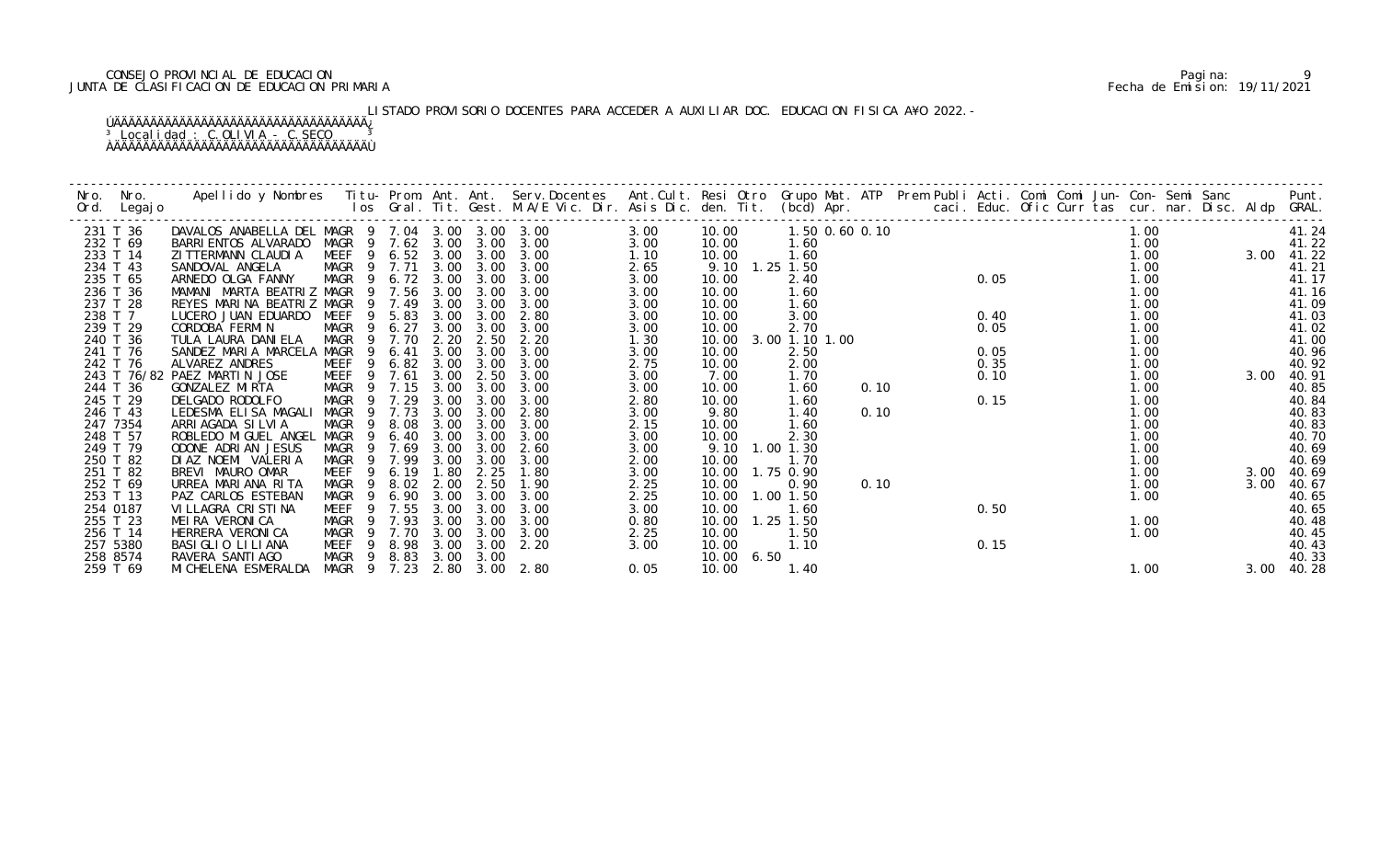## CONSEJO PROVINCIAL DE EDUCACION Pagina: 10 JUNTA DE CLASIFICACION DE EDUCACION PRIMARIA Fecha de Emision: 19/11/2021

# LISTADO PROVISORIO DOCENTES PARA ACCEDER A AUXILIAR DOC. EDUCACION FISICA A¥O 2022.-

| Nro. | Nro.<br>Ord. Legajo  | Apellido y Nombres Titu- Prom. Ant. Ant. Serv.Docentes Ant.Cult. Resi Otro Grupo Mat. ATP Prem Publi Acti. Comi Comi Jun- Con- Semi Sanc Punt.<br>Ios Gral. Tit. Gest. M.A/E Vic. Dir. Asis Dic. den. Tit. (bcd) Apr. |                                 |        |      |              |                   |                            |                         |       |                             |      |                                                                                                                                                                                                                                                                                                          |      |  |      |      |      |                     |
|------|----------------------|-----------------------------------------------------------------------------------------------------------------------------------------------------------------------------------------------------------------------|---------------------------------|--------|------|--------------|-------------------|----------------------------|-------------------------|-------|-----------------------------|------|----------------------------------------------------------------------------------------------------------------------------------------------------------------------------------------------------------------------------------------------------------------------------------------------------------|------|--|------|------|------|---------------------|
|      | 260 T 57             | VASQUEZ VI VI ANA                                                                                                                                                                                                     | MAGR 9 8.06 3.00 3.00 3.00      |        |      |              |                   |                            | 0.80                    | 10.00 | 1.80 0.60                   |      | 0.60<br>0.15<br>0.10<br>0.15<br>0.15<br>0.15<br>0.15<br>0.15<br>0.10<br>0.15<br>0.10<br>0.15<br>0.10<br>0.15<br>0.10<br>0.15<br>1.00<br>1.00<br>1.00<br>1.00<br>1.00<br>1.00<br>1.00<br>1.00<br>1.00<br>1.00<br>1.00<br>1.00<br>1.00<br>1.00<br>1.00<br>1.00<br>1.00<br>1.00<br>1.00<br>1.00<br>1.00<br> |      |  |      |      |      | 40.26               |
|      | 261 T 57             | PALACIOS MARCOS                                                                                                                                                                                                       | MAGR 9 7.80 2.60 3.00           |        |      |              |                   | 2.80                       | 2.50                    | 10.00 | 1.40                        |      |                                                                                                                                                                                                                                                                                                          |      |  |      |      |      | 40.25               |
|      | 262 T 69             | BERENGUEL FLORENCIA                                                                                                                                                                                                   |                                 |        |      |              |                   | MAGR 9 8.04 1.80 2.25 1.90 | 2.20                    | 10.00 | 0.90                        |      |                                                                                                                                                                                                                                                                                                          |      |  |      |      |      | 3.00 40.19          |
|      | 263 T 43             | SALOMON JULIETA DE                                                                                                                                                                                                    | MAGR 9 7.07                     |        |      | 1.80         | 2.25              | 1.90                       | 2.45                    | 10.00 | 0.90 0.80                   |      |                                                                                                                                                                                                                                                                                                          |      |  |      |      | 3.00 | 40.17               |
|      | 264 T 14<br>265 7438 | GORDI LLO DORI LA<br>PAULETE CLAUDIA                                                                                                                                                                                  | MAGR 9 6.85 3.00<br>MAGR 9 7.99 |        |      | 2.60         | 3.00              | 2.50 3.00<br>2.30          | 3.00<br>3.00 0.80 10.00 |       | 7.00 1.00 1.80<br>1.10      |      |                                                                                                                                                                                                                                                                                                          |      |  |      |      | 2.00 | 40.15<br>40.14      |
|      | 266 T 88             | HERRERA NORMA                                                                                                                                                                                                         | MAGR 9 6.79                     |        |      | 3.00         | 3.00              | 2.80                       | 3.00                    | 10.00 | 1.40                        |      |                                                                                                                                                                                                                                                                                                          |      |  |      |      |      | 40.14               |
|      | 267 T 20             | QUI PI LDOR VERONI CA                                                                                                                                                                                                 | MAGR 9 8.12 3.00                |        |      |              | 3.00              | 2.80                       | 0.40                    | 9.80  | 3.00                        |      |                                                                                                                                                                                                                                                                                                          |      |  |      |      |      | 40.12               |
|      | 268 T 57             | CANZIANI FERREYRA                                                                                                                                                                                                     | MAGR                            | 9 7.62 |      | 2.60         | 3.00              | 2.60                       | 2.95                    | 10.00 | 1.30                        |      |                                                                                                                                                                                                                                                                                                          |      |  |      |      |      | 40.07               |
|      | 269 4968             | SANCHEZ MARIA                                                                                                                                                                                                         | MAGR 9                          |        | 8.74 | 3.00         | 3.00              | 0.20                       | 3.00                    | 10.00 | 3.00 0.10                   |      |                                                                                                                                                                                                                                                                                                          |      |  |      |      |      | 40.04               |
|      | 270 T 57             | NIEVA MABEL                                                                                                                                                                                                           | MAGR 9 7.13                     |        |      | 3.00         | 3.00              | 3.00                       | 2.40                    | 10.00 | 1.50                        |      |                                                                                                                                                                                                                                                                                                          |      |  |      | 1.00 |      | 40.03               |
|      | 271 T 57             | ZELAYA ANGELA                                                                                                                                                                                                         | MAGR                            | 9 7.31 |      | 3.00         | 3.00              | 2.40 0.30                  | 2.00                    |       | 9.10 1.50 1.30              | 0.10 |                                                                                                                                                                                                                                                                                                          |      |  | 1.00 |      |      | 40.01               |
|      | 272 T 82             | OSSES SANDRA DELFINA MAGR                                                                                                                                                                                             |                                 | 9 7.49 |      | 3.00         | 3.00              | 2.40                       | 3.00                    | 9.80  | 1.30                        |      |                                                                                                                                                                                                                                                                                                          |      |  | 1.00 |      |      | 39.99               |
|      | 273 T 57             | D'AMICO EVELYN                                                                                                                                                                                                        | MEEF                            |        | 6.29 | 3.00         | 3.00              | 3.00                       | 3.00                    | 10.00 | 1.70                        |      |                                                                                                                                                                                                                                                                                                          |      |  | 1.00 |      |      | 39.99               |
|      | 274 T 79             | DELGADO NATALIA                                                                                                                                                                                                       | MAGR 9 6.92                     |        |      | 1.40         | 1.75              | 1.40                       | 2.30                    |       | 10.00 2.50 0.70             |      |                                                                                                                                                                                                                                                                                                          |      |  | 1.00 |      | 3.00 | 39.97               |
|      | 275 T 69             | CARI LIDIA GRACIELA MAGR 9                                                                                                                                                                                            |                                 |        | 6.84 | 3.00         | 3.00              | 3.00                       | 2.05                    | 7.70  | 2.30                        |      |                                                                                                                                                                                                                                                                                                          |      |  | 1.00 |      | 2.00 | 39.89               |
|      | 276 9611             | NI ETO DEBORA JULI ETA MEEF                                                                                                                                                                                           |                                 | 9      | 7.71 | 2.00         | 2.50              | 2.00                       | 2.40                    | 10.00 | 1.00                        |      |                                                                                                                                                                                                                                                                                                          | 0.25 |  |      |      | 3.00 | 39.86               |
|      | 277 T 65             | QUI ROGA ANTONIO                                                                                                                                                                                                      | MAGR                            | - 9    | 7.64 | 2.60         | 3.00              | 2.20                       | 3.00                    | 10.00 | 1.40                        |      |                                                                                                                                                                                                                                                                                                          |      |  | 1.00 |      |      | 39.84               |
|      | 278 T 29             | CIRIGNOLI VANESA                                                                                                                                                                                                      | MAGR                            | 9 6.20 |      | 3.00         | 3.00              | 3.00                       | 3.00                    | 10.00 | 1.50                        |      |                                                                                                                                                                                                                                                                                                          | 0.10 |  | 1.00 |      |      | 39.80               |
|      | 279 9568             | NU¥EZ GLADYS RAMONA                                                                                                                                                                                                   | MAGR 9 7.19                     |        |      | 3.00         | 2.25              | 2.00                       | 2.15                    |       | 7.70 2.50 1.00              |      |                                                                                                                                                                                                                                                                                                          |      |  |      |      |      | 3.00 39.79          |
|      | 280 T 29             | CANTERO HECTOR LEON                                                                                                                                                                                                   | MAGR                            | 9 5.59 |      | 3.00         | 3.00              | 3.00                       | 3.00                    | 10.00 | 2.00                        | 0.10 |                                                                                                                                                                                                                                                                                                          | 0.10 |  | 1.00 |      |      | 39.79               |
|      | 281 T 36             | VILTES RAUL AMANCIO                                                                                                                                                                                                   | MAGR                            | 9 5.30 |      | 3.00         | 3.00              | 3.00                       | 3.00                    | 10.00 | 2.30                        |      |                                                                                                                                                                                                                                                                                                          | 0.10 |  | 1.00 |      |      | 39.70               |
|      | 282 9384<br>283 T 69 | PERALTA SI LVI A<br>MENDOZA GRACI ELA                                                                                                                                                                                 | MAGR<br>MAGR 9 7.15             | 9 6.41 |      | 3.00<br>3.00 | 2.75<br>2.75      | 2.10<br>2.20               | 3.00                    | 7.70  | 7.70 1.50 1.00<br>2.75 1.10 | 0.20 |                                                                                                                                                                                                                                                                                                          |      |  | 1.00 |      |      | 3.00 39.66<br>39.65 |
|      | 284 T 57             | JEREZ MARIA DE LOS                                                                                                                                                                                                    | MAGR                            | -9     | 8.33 | 3.00         | 3.00              | 2.80                       | 3.00<br>1.00            | 9.10  | 1.40 1.00                   |      |                                                                                                                                                                                                                                                                                                          |      |  | 1.00 |      |      | 39.63               |
|      | 285 T 82             | I LLANES MARIA                                                                                                                                                                                                        | MAGR                            | 9 7.57 |      | 3.00         | 3.00              | 2.80                       | 2.00                    | 9.80  | 1.40                        |      |                                                                                                                                                                                                                                                                                                          |      |  | 1.00 |      |      | 39.57               |
|      | 286 8531             | ZURITA EDUARDA                                                                                                                                                                                                        | MEEF                            | 9 8.20 |      | 2.80         | 3.00              | 1.90                       | 2.35                    | 8.40  | 0.90                        |      |                                                                                                                                                                                                                                                                                                          |      |  |      |      | 3.00 | 39.55               |
|      | 287 T 82             | CONTRERAS VI LLEGAS                                                                                                                                                                                                   | MAGR 9 7.51                     |        |      |              | 3.00 3.00         | 2.00                       | 3.00                    | 10.00 | 1.00                        |      |                                                                                                                                                                                                                                                                                                          |      |  | 1.00 |      |      | 39.51               |
|      | 288 T 82             | SUAREZ LAURA DEL                                                                                                                                                                                                      | MAGR 9 6.85                     |        |      |              | $3.00 \quad 3.00$ | 2.20                       | 0.45                    | 10.00 | 1.00                        |      |                                                                                                                                                                                                                                                                                                          |      |  | 1.00 |      |      | 3.00 39.50          |
|      |                      |                                                                                                                                                                                                                       |                                 |        |      |              |                   |                            |                         |       |                             |      |                                                                                                                                                                                                                                                                                                          |      |  |      |      |      |                     |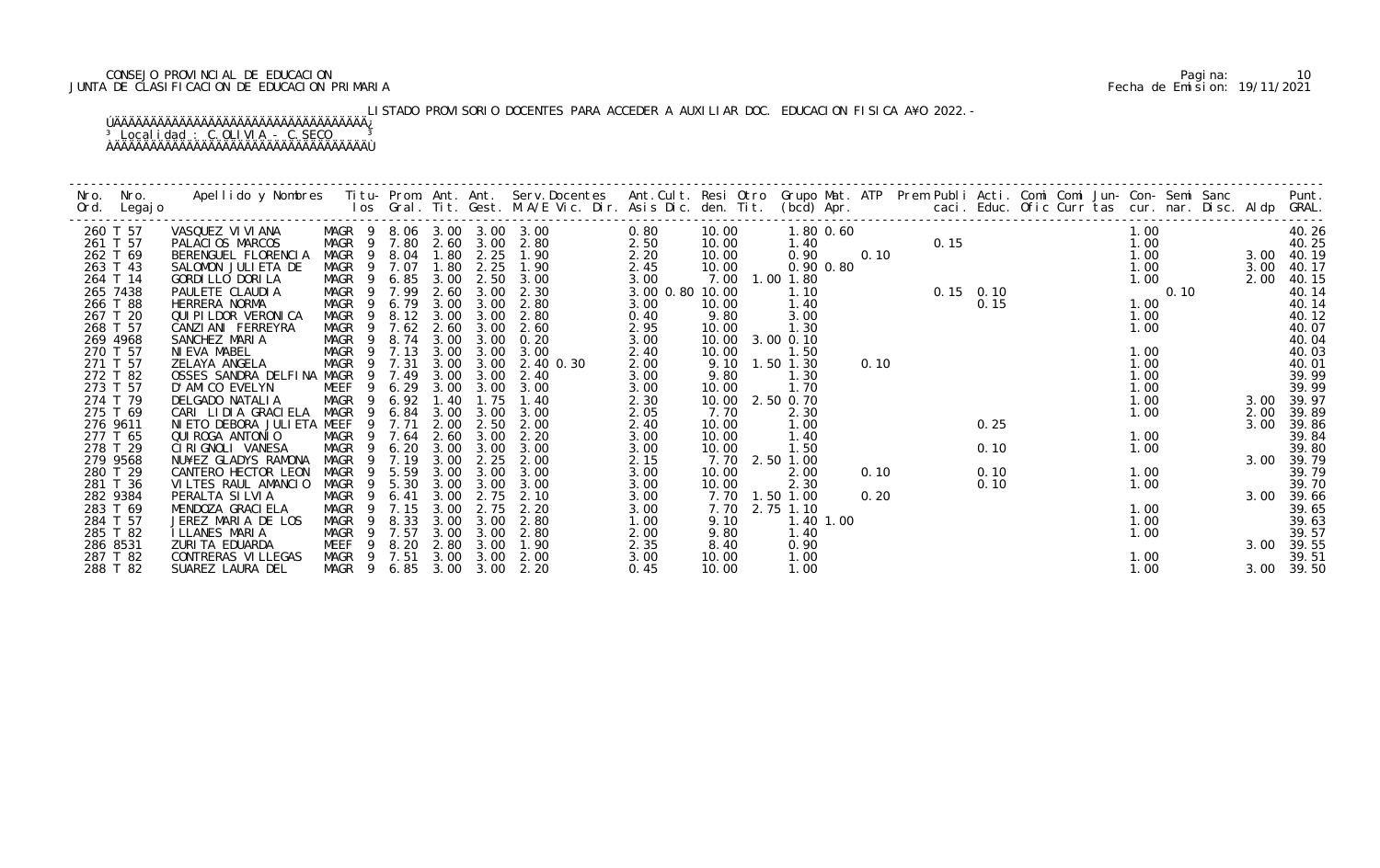## CONSEJO PROVINCIAL DE EDUCACION Pagina: 11 JUNTA DE CLASIFICACION DE EDUCACION PRIMARIA Fecha de Emision: 19/11/2021

# LISTADO PROVISORIO DOCENTES PARA ACCEDER A AUXILIAR DOC. EDUCACION FISICA A¥O 2022.-

| Nro. | Nro.                 | Apellido y Nombres  Titu- Prom. Ant. Ant. Serv.Docentes  Ant.Cult. Resi Otro Grupo Mat. ATP  Prem Publi Acti. Comi Comi Jun- Con- Semi Sanc        Punt.<br>Ios Gral. Tit. Gest. M.A/E Vic. Dir. Asis Dic. den. Tit. (bcd) Apr. |                            |                |      |              |              |              |               |       |                        |      |      |      |  |      |  |              |                |
|------|----------------------|---------------------------------------------------------------------------------------------------------------------------------------------------------------------------------------------------------------------------------|----------------------------|----------------|------|--------------|--------------|--------------|---------------|-------|------------------------|------|------|------|--|------|--|--------------|----------------|
| Ord. | Legaj o              |                                                                                                                                                                                                                                 |                            |                |      |              |              |              |               |       |                        |      |      |      |  |      |  |              |                |
|      | 289 T 29             | SUAREZ JESUS YSMAEL                                                                                                                                                                                                             | MAGR 9 6.79 3.00 3.00 3.00 |                |      |              |              |              | 1.10          | 10.00 | 2.40                   | 0.20 |      |      |  | 1.00 |  |              | 39.49          |
|      | 290 T 14             | FERNANDEZ LI LI ANA                                                                                                                                                                                                             | MAGR 9 8.17 3.00           |                |      |              | 3.00         | 3.00         | 0.40          | 10.00 | 1.90                   |      |      |      |  | 1.00 |  |              | 39.47          |
|      | 291 T 69             | VAZQUEZ GRACI ELA                                                                                                                                                                                                               | MAGR 9 8.63                |                |      | 1.80         | 2.50         | 2.00         | 0.45          | 10.00 | 1.00                   |      |      |      |  | 1.00 |  | 3.00 39.38   |                |
|      | 292 T 36             | ESQUIVEL LIDIA                                                                                                                                                                                                                  | MAGR 9 8.18                |                |      | 3.00         | 3.00         | 3.00         | 0.40          | 10.00 | 1.80                   |      |      |      |  | 1.00 |  |              | 39.38          |
|      | 293 T 29             | MU OZ VIVIANA                                                                                                                                                                                                                   | MAGR                       | 9 7.45         |      | 2.20         | 2.75         | 2.20         | 0.55          | 10.00 | 1.10                   |      |      |      |  | 1.00 |  |              | 3.00 39.25     |
|      | 294 T 28/14          | QUI NTI LI ANO CLAUDI A                                                                                                                                                                                                         | MEEF                       | -9             | 7.64 | 3.00         | 3.00         | 1.60         | 3.00          | 10.00 | 0.80                   |      |      | 0.20 |  | 1.00 |  |              | 39.24          |
|      | 295 7360             | HIDALGO FAMA SAUL G.                                                                                                                                                                                                            | MAGR                       | 9 7.72         |      | 2.60         | 3.00         | 2.40         | 0.30          | 10.00 | 1.20                   |      |      |      |  |      |  |              | 3.00 39.22     |
|      | 296 T 28             | QUI PI LDOR GABRI EL                                                                                                                                                                                                            | MAGR                       | -9             | 7.32 | 1.80         | 2.25         | 1.90         | 1.50          | 10.00 | 1.50 0.90              |      |      |      |  |      |  | 3.00         | 39.17          |
|      | 297 9421             | BRI ZUELA ELI SABET                                                                                                                                                                                                             | MAGR                       | - 9            | 7.60 | 2.60         | 2.50         | 2.20         | 1.80          | 7.70  | 1.50 1.10              |      |      | 0.10 |  |      |  | 3.00         | 39.10          |
|      | 298 8383             | ALDERETE JOSE LUIS                                                                                                                                                                                                              | MEEF                       | 9              | 6.36 | 2.80         | 3.00         | 1.00         | 3.00          | 9.10  | 4.00 0.50              |      |      | 0.30 |  |      |  |              | 39.06          |
|      |                      | 299 T 29/69 BALBOA FERNANDO                                                                                                                                                                                                     | MEEF                       | 9 8.16         |      | 2.00         | 2.25         | 1.40         | 1.55          | 10.00 | 0.70                   |      |      |      |  | 1.00 |  | 3.00         | 39.06          |
|      | 300 7434             | UGARTE CLAUDIA                                                                                                                                                                                                                  | MAGR                       | 9 7.96         |      | 3.00<br>3.00 | 2.75<br>3.00 | 0.40         | 0.70          | 10.00 | 4.00 0.20              |      | 1.00 |      |  |      |  |              | 39.01          |
|      | 301 8579<br>302 9616 | LABANDOCZKA ELSA<br>AGUERO NI COLASA                                                                                                                                                                                            | MAGR 9<br>MAGR 9 7.94      |                | 7.22 | 2.40         | 2.25         | 1.60<br>2.10 | 1.25<br>3.00  | 10.00 | 0.80<br>7.70 0.50 1.00 | 0.10 |      |      |  |      |  | 3.00<br>3.00 | 38.97<br>38.89 |
|      | 303 9649             | YNSAURRALDE LAURA                                                                                                                                                                                                               | MAGR                       | 9 8.32         |      | 3.00         | 2.25         | 2.00         | 3.00          | 7.00  | 1.00                   | 0.10 |      | 0.15 |  |      |  | 3.00         | 38.82          |
|      | 304 T 14             | TOLEDO GABRI ELA                                                                                                                                                                                                                | MAGR                       | -9             | 7.47 | 2.20         | 2.75         | 2.20         | 0.10          | 10.00 | 1.10                   |      |      |      |  | 1.00 |  | 3.00         | 38.82          |
|      | 305 T 36             | MORENO CECILIA DEL                                                                                                                                                                                                              | MAGR                       | -9             | 7.52 | 1.80         | 2.25         | 2.00         | $0.80$ $0.40$ | 10.00 | 1.00                   |      |      |      |  | 1.00 |  | 3.00         | 38.77          |
|      | 306 10180            | BORQUEZ DANIEL OMAR                                                                                                                                                                                                             | <b>MEEF</b>                | 9              | 8.67 | 1.60         | 2.25         | 1.60         | 1.75          | 10.00 | 0.80                   |      |      | 0.10 |  |      |  | 3.00         | 38.77          |
|      | 307 T 88             | PAREDES ADRIANA                                                                                                                                                                                                                 | MEEF                       | 9              | 7.83 | 1.60         | 2.00         | 1.70         | 1.75          | 10.00 | 0.80                   |      |      |      |  | 1.00 |  | 3.00         | 38.68          |
|      | 308 T 36             | SEGURA FANNY BEATRIZ MAGR                                                                                                                                                                                                       |                            | 9 7.76         |      | 2.20         | 2.75         | 2.20         | 2.60          | 10.00 | 1.10                   |      |      |      |  | 1.00 |  |              | 38.61          |
|      | 309 11810            | GOMEZ GABRIELA                                                                                                                                                                                                                  | MAGR                       | $\overline{9}$ | 8.99 | 1.20         | 1.00         | 0.40         | 3.00          |       | 2.10 9.50 0.20         |      |      |      |  |      |  | 3.00 38.39   |                |
|      | 310 T 28             | SOTOMAYOR MARIA                                                                                                                                                                                                                 | MAGR                       | - 9            | 9.77 | 3.00         | 2.50         | 2.00         | 0.10          | 10.00 | 1.00                   |      |      |      |  | 1.00 |  |              | 38.37          |
|      | 311 T 82             | VITTA MAGDALENA DE                                                                                                                                                                                                              | MAGR                       | 9 7.91         |      | 2.80         | 3.00         | 2.60         | 0.70          | 10.00 | 1.30                   |      |      |      |  | 1.00 |  |              | 38.31          |
|      | 312 10685            | LOPEZ LAURA LORENA                                                                                                                                                                                                              | MAGR                       | -9             | 9.02 | 1.40         | 1.75         | 1.40         | 2.35          | 5.60  | 4.00 0.70              |      |      |      |  |      |  | 3.00         | 38.22          |
|      | 313 8672             | ALAMO CLAUDIA ANDREA                                                                                                                                                                                                            | MAGR                       | 9              | 8.32 | 2.40         | 3.00         | 1.00         | 3.00          | 10.00 | 0.50 0.70              |      |      | 0.30 |  |      |  |              | 38.22          |
|      | 314 9206             | VERA I RENE NATALIA                                                                                                                                                                                                             | MAGR                       | -9.            | 8.67 | 2.20         |              | 2.75 0.90    | 3.00          | 10.00 | $1.25 \, 0.40$         |      |      |      |  |      |  |              | 38.17          |
|      | 315 T 43             | MARIO VERONICA                                                                                                                                                                                                                  | MAGR 9 6.96                |                |      | 1.80         | 2.00         | 1.60         | 1.85          | 10.00 | 0.80                   |      |      | 0.10 |  | 1.00 |  | 3.00         | 38.11          |
|      | 316 9426             | MENDOZA FABIANA                                                                                                                                                                                                                 | MAGR 9 7.60                |                |      | 2.80         | 2.75         | 2.20         | 0.30          |       | 7.70 4.50 1.10         |      |      | 0.10 |  |      |  |              | 38.05          |
|      | 317 T 57             | NIETO LIDIA ROSA                                                                                                                                                                                                                | MAGR 9 7.25                |                |      | 3.00         | 3.00         | 2.50         | 0.30          |       | 9.80 1.00 1.20         |      |      |      |  | 1.00 |  |              | 38.05          |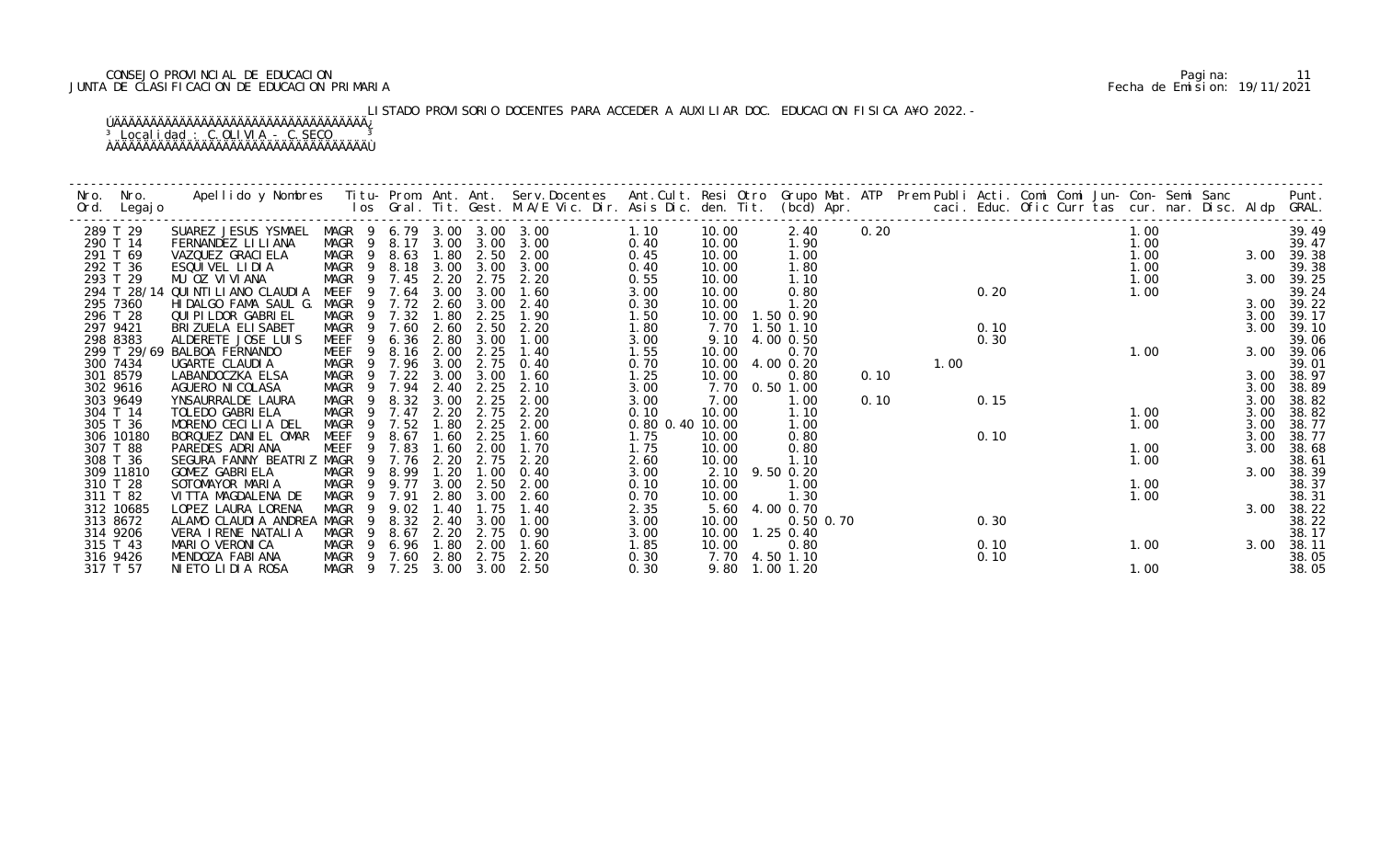## CONSEJO PROVINCIAL DE EDUCACION Pagina: 12 JUNTA DE CLASIFICACION DE EDUCACION PRIMARIA Fecha de Emision: 19/11/2021

# LISTADO PROVISORIO DOCENTES PARA ACCEDER A AUXILIAR DOC. EDUCACION FISICA A¥O 2022.-

| Nro. | Nro.<br>Ord. Legajo | Apellido y Nombres  Titu- Prom. Ant. Ant. Serv.Docentes  Ant.Cult. Resi Otro  Grupo Mat. ATP  Prem Publi Acti. Comi Comi Jun- Con- Semi Sanc                Punt.<br>Ios Gral. Tit. Gest. M.A/E Vic. Dir. Asis Dic. den. Tit. (bc |                        |           |      |      |                |               |            |                 |      |      |  |                |  |            |            |
|------|---------------------|-----------------------------------------------------------------------------------------------------------------------------------------------------------------------------------------------------------------------------------|------------------------|-----------|------|------|----------------|---------------|------------|-----------------|------|------|--|----------------|--|------------|------------|
|      | 318 9017            | SANCHEZ ANA GRACI ELA MAGR 9 5.93 3.00 2.75 3.00                                                                                                                                                                                  |                        |           |      |      |                | 3.00          | 8.40       | 2.80            |      | 0.10 |  |                |  |            | 37.98      |
|      | 319 T 69            | ORTEGA SANDRA                                                                                                                                                                                                                     | MAGR 9 6.41            |           |      |      | 3.00 3.00 3.00 | 0.45          | 9.10       | 3.00            |      |      |  | 1.00           |  |            | 37.96      |
|      | 320 T 43            | LUNA VALERIA BEATRIZ MAGR 9 7.05                                                                                                                                                                                                  |                        |           | 1.80 | 2.75 | 1.60           | 0.95          | 10.00      | 0.80            |      |      |  |                |  | 3.00 37.95 |            |
|      | 321 T 88            | GOMEZ ZURITA MIRYAM                                                                                                                                                                                                               | MAGR 9 8.05            |           | 3.00 | 2.75 | 3.00           | 0.85          | 7.70       | 2.50            |      | 0.10 |  | 1. 00<br>1. 00 |  |            | 37.95      |
|      | 322 10522           | GAJARDO ADRIANA                                                                                                                                                                                                                   | MAGR                   | 9 8.67    | 1.40 | 1.00 | 0.60           | $3.00$ $0.10$ | 8.40       | 2.50 0.20       |      |      |  |                |  |            | 3.00 37.87 |
|      | 323 4885            | PEREZ ADRIANA                                                                                                                                                                                                                     | MEEF                   | 6.57<br>9 | 3.00 | 3.00 | 0.20           | 3.00          |            | 10.00 3.00 0.10 |      |      |  |                |  |            | 37.87      |
|      | 324 9612            | GOMEZ NELIDA MARIA                                                                                                                                                                                                                | MAGR 9 6.75            |           | 3.00 | 2.50 | 2.00           | 3.00          | 7.00       | $0.50$ 1.00     | 0.10 |      |  |                |  |            | 3.00 37.85 |
|      | 325 T 14            | MALDONADO MARIO                                                                                                                                                                                                                   | MAGR                   | 9 7.46    | 3.00 | 2.75 | 2.80           | 2.65          | 7.70       | 1.40            |      |      |  | 1.00           |  |            | 37.76      |
|      | 326 7502            | RIOS BLANCA SOLEDAD                                                                                                                                                                                                               | MAGR<br>9              | 8.49      | 3.00 | 3.00 | 1.70           | 0.50          | 10.00      | 1.25 0.80       |      |      |  |                |  |            | 37.74      |
|      | 327 7504            | I SASMENDI ROSANA                                                                                                                                                                                                                 | MAGR<br>$\overline{9}$ | 8.20      | 3.00 | 3.00 | 1.00           | 1.90          | 10.00      | $0.50$ 1.00     |      |      |  |                |  |            | 37.60      |
|      | 328 7556            | ALBARRAN JORGE                                                                                                                                                                                                                    | MEEF                   | 9 7.45    | 2.80 | 3.00 | 1.20           | 3.00          | 10.00      | 0.60            |      | 0.55 |  |                |  |            | 37.60      |
|      | 329 T 29            | SOSA FATIMA                                                                                                                                                                                                                       | MEEF 9 7.14            |           | 3.00 | 3.00 | 1.40           | 2.35          | 10.00      | 0.70            |      |      |  | 1.00           |  |            | 37.59      |
|      | 330 10000           | BAYON MARIA ELISA                                                                                                                                                                                                                 | MAGR 9                 | 7.18      | 1.80 | 2.25 | 1.50           | 3.00          | 10.00      | 2.00 0.70       | 0.10 | 0.05 |  |                |  |            | 37.58      |
|      | 331 T 28            | CRUZ JUAN ALEJANDRO                                                                                                                                                                                                               | MEEF<br>- 9            | 8.03      | 2.40 | 3.00 | 1.80           | 1.35          | 10.00      | 0.90            |      | 0.05 |  | 1.00           |  |            | 37.53      |
|      | 332 9036            | CARPIO JESICA                                                                                                                                                                                                                     | MAGR                   | 9 7.72    | 2.40 | 2.75 | 1.70           | 3.00          |            | 5.60 4.50 0.80  |      |      |  |                |  |            | 37.47      |
|      | 333 8985            | COMELLI MELISA                                                                                                                                                                                                                    | MEEF<br>9              | 6.94      | 2.40 | 3.00 | 2.00           | 3.00          | 10.00      | 1.00            |      | 0.10 |  |                |  |            | 37.44      |
|      | 334 7523            | FORNES ALVARO                                                                                                                                                                                                                     | MAGR<br>9              | 6.68      | 3.00 | 3.00 | 2.80           | 1.30          | 10.00      | 1.60            |      |      |  |                |  |            | 37.38      |
|      | 335 6770            | BENITEZ SILVANA                                                                                                                                                                                                                   | MEEF<br>-9             | 7.87      | 3.00 | 3.00 | 0.90           | 3.00          | 10.00      | 0.40            |      | 0.05 |  |                |  |            | 37.22      |
|      | 336 10409           | VIDAL LUCIANA                                                                                                                                                                                                                     | MAGR<br>$\overline{9}$ | 7.31      | 1.20 | 1.50 | 1.30           | 0.55          | 10.00      | 3.75 0.60       |      |      |  |                |  | 2.00       | 37.21      |
|      | 337 T 74            | GAYET FERNANDA                                                                                                                                                                                                                    | MAGR<br>-9             | 9.24      | 1.00 | 1.50 | 1.00           | 0.85          | 10.00      | 0.50            | 0.10 |      |  | 1.00           |  | 3.00       | 37.19      |
|      | 338 10272           | OBANDO JAVI ER                                                                                                                                                                                                                    | MAGR<br>9              | 7.74      | 1.60 | 2.00 | 1.60           | 1.40          | 10.00      | 0.80            |      |      |  |                |  | 3.00       | 37.14      |
|      | 339 T 13            | HERRERA FRANCO                                                                                                                                                                                                                    | MEEF                   | 6.87      | 2.40 | 2.75 | 2.40           | 1.30          | 10.00      | 1.20            |      | 0.20 |  | 1.00           |  |            | 37.12      |
|      | 340 10113           | TEJADA VIRGINIA                                                                                                                                                                                                                   | MAGR<br>-9             | 6.85      | 2.00 | 2.25 | 1.80           | 3.00          |            | 6.30 2.00 0.90  |      |      |  |                |  |            | 3.00 37.10 |
|      | 341 7873            | RASGI DO WALTER                                                                                                                                                                                                                   | MEEF<br>-9             | 6.64      | 3.00 | 3.00 | 2.80           | 1.35          | 9.80       | 1.40            |      |      |  |                |  |            | 36.99      |
|      | 342 8902            | CORONEL SANDRA                                                                                                                                                                                                                    | MAGR                   | 6.37      | 3.00 | 3.00 | 2.40           | 0.05          | 8.40       | 1.50 1.20       |      |      |  |                |  | 2.00       | 36.92      |
|      | 343 10072           | I GLESIAS CARINA                                                                                                                                                                                                                  | MAGR<br>-9             | 9.42      | 3.00 | 2.25 | 1.80           | 3.00          | 6.30       | $1.25$ 0.90     |      |      |  |                |  |            | 36.92      |
|      | 344 9304            | SORIA MYRTHA JUDIT                                                                                                                                                                                                                | MAGR 9 7.49            |           | 3.00 | 3.00 | 2.20           | 2.30          |            | 7.70 1.00 1.10  | 0.10 |      |  |                |  |            | 36.89      |
|      | 345 4571            | VERA FABIAN HECTOR                                                                                                                                                                                                                | MEEF 9 7.97 3.00       |           |      | 3.00 | 0.20           | 3.00          | 10.00      | 0.10            |      | 0.60 |  |                |  |            | 36.87      |
|      | 346 7125            | SANCHEZ MARIELA                                                                                                                                                                                                                   | MEEF 9 7.94 3.00       |           |      | 3.00 |                | 2.85          | 10.00 1.00 |                 |      | 0.05 |  |                |  |            | 36.84      |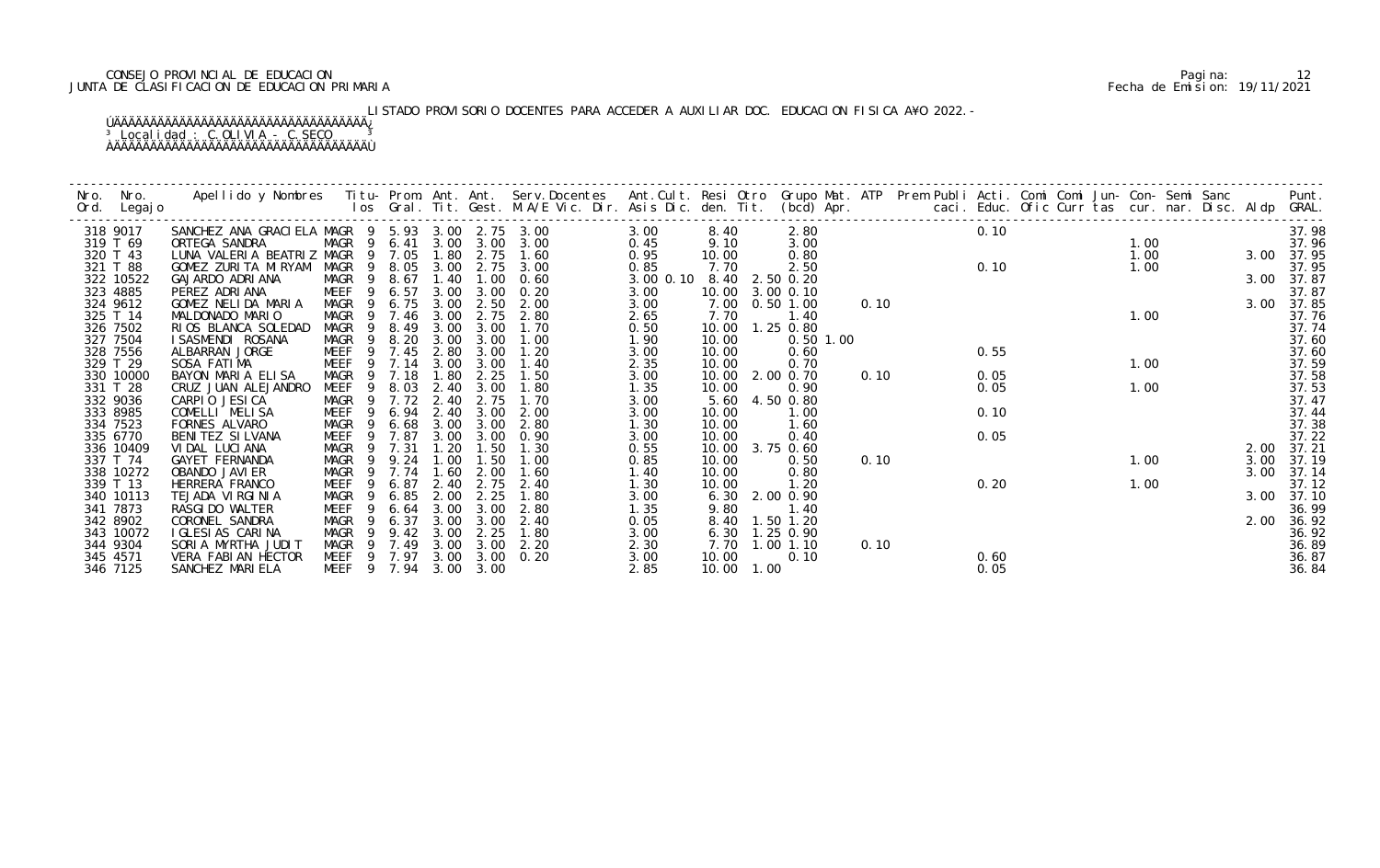## CONSEJO PROVINCIAL DE EDUCACION Pagina: 13 JUNTA DE CLASIFICACION DE EDUCACION PRIMARIA Fecha de Emision: 19/11/2021

# LISTADO PROVISORIO DOCENTES PARA ACCEDER A AUXILIAR DOC. EDUCACION FISICA A¥O 2022.-

| Nro.    | Nro.<br>Ord. Legajo  | Apellido y Nombres  Titu- Prom. Ant. Ant. Serv.Docentes  Ant.Cult. Resi Otro  Grupo Mat. ATP  Prem Publi Acti. Comi Comi Jun- Con- Semi Sanc                    Punt.<br>Ios Gral. Tit. Gest. M.A/E Vic. Dir. Asis Dic. den. Tit. |                       |     |                |              |                        |                            |              |                   |           |                       |                                |  |      |  |      |      |  |      |                |
|---------|----------------------|-----------------------------------------------------------------------------------------------------------------------------------------------------------------------------------------------------------------------------------|-----------------------|-----|----------------|--------------|------------------------|----------------------------|--------------|-------------------|-----------|-----------------------|--------------------------------|--|------|--|------|------|--|------|----------------|
|         | 347 7203             | ALZOGARAY ROSA                                                                                                                                                                                                                    |                       |     |                |              |                        | MEEF 9 7.39 3.00 3.00 1.00 | 3.00         | 9.80              |           |                       | 0. 50<br>0. 90  0. 10<br>0. 70 |  | 0.05 |  |      |      |  |      | 36.74          |
|         | 348 T 28             | TEJERINA FATIMA                                                                                                                                                                                                                   | MAGR 9 7.24           |     |                |              | 1.80 2.25              | 1.90                       | 0.45         | 10.00             |           |                       |                                |  | 0.10 |  | 1.00 |      |  |      | 2.00 36.64     |
|         | 349 7921<br>350 7891 | CORDOBA I VANNA<br>MORALES RAQUEL                                                                                                                                                                                                 | MEEF                  | - 9 | 8.69<br>9 7.48 |              | 3.00 3.00<br>2.80 3.00 | 1.40                       | 3.00<br>2.20 | 7.70<br>9.10 3.00 |           |                       |                                |  |      |  |      |      |  |      | 36.59<br>36.58 |
|         | 351 0076             | OVIEDO LILIANA ESTER MAGR                                                                                                                                                                                                         | MAGR                  | - 9 | 7.83           | 3.00         | 3.00                   | 1.00                       | 2.15         | 10.00             |           | 0.50                  |                                |  | 0.05 |  |      |      |  |      | 36.53          |
|         | 352 8319             | ARIAS JOSE MARTIN                                                                                                                                                                                                                 | MAGR 9                |     | 7.73           | 3.00         | 3.00                   | 1.00                       | 1.45         | 7.70 3.00 0.50    |           |                       |                                |  |      |  |      |      |  |      | 36.38          |
|         | 353 3893             | GALITZKI PATRICIA                                                                                                                                                                                                                 | MAGR                  |     | 9 9.33         | 3.00         | 3.00                   |                            | 2.00         | 10.00             |           |                       |                                |  | 0.05 |  |      |      |  |      | 36.38          |
|         | 354 10703            | MAZA GERARDO MATIAS                                                                                                                                                                                                               | MEEF                  | 9   | 7.61           | 1.40         | 1.75                   | 1.20                       | 1.80         | 10.00             |           | 0.60                  |                                |  |      |  |      |      |  |      | 3.00 36.36     |
|         | 355 T 13             | FERNANDEZ PAOLA                                                                                                                                                                                                                   | MAGR                  | - 9 | 7.74           | 2.00         | 2.50                   | 2.00                       | 1.00         | 10.00             |           | 1.00                  |                                |  | 0.10 |  |      | 1.00 |  |      | 36.34          |
|         | 356 10135            | VILTE CLAUDIA                                                                                                                                                                                                                     | MAGR                  |     | 6.88           | 1.60         | 2.00                   | 1.60                       | 1.40         | 10.00             |           | 0.80                  |                                |  |      |  |      |      |  | 3.00 | 36.28          |
|         | 357 8995             | FI ORENTI NI VERONI CA                                                                                                                                                                                                            | <b>MEEF</b>           | -9  | 7.88           | 3.00         | 2.75                   | 1.30                       | 1.55         | 10.00             |           | 0.60                  |                                |  | 0.20 |  |      |      |  |      | 36.28          |
|         | 358 11712            | ZUBREZKI CAROLINA                                                                                                                                                                                                                 | MAGR                  | - 9 | 8.25           | 2.80         | 1.25                   | 2.40                       | 2.00         | 2.80              | 6.50 1.20 |                       |                                |  |      |  |      |      |  |      | 36.20          |
|         | 359 9804             | MARTINEZ SILVINA                                                                                                                                                                                                                  | MAGR                  | - 9 | 9.05           | 2.00         | 2.25                   | 1.20                       |              | 9.10              |           | 0.60                  |                                |  |      |  |      |      |  |      | 3.00 36.20     |
|         | 360 8711             | I GLESI AS GABRI ELA                                                                                                                                                                                                              | MEEF                  | - 9 | 7.61           | 3.00         | 2.25                   | 0.80                       | 2.85         | 10.00             |           | 0.40                  |                                |  | 0.20 |  |      |      |  |      | 36.11          |
|         | 361 11817            | GARCIA SILVINA NOEL                                                                                                                                                                                                               | MEEF                  | 9   | 7.30           | 0.80         | 1.00                   |                            |              | 10.00 8.00        |           |                       |                                |  |      |  |      |      |  |      | 36.10          |
|         | 362 8549             | <b>GUZMAN GLADYS</b>                                                                                                                                                                                                              | MAGR                  |     | 9 7.04         | 3.00         | 2.75                   | 1.80                       | 0.30         | 8.40              | 3.00 0.80 |                       |                                |  |      |  |      |      |  |      | 36.09          |
|         | 363 10878            | CONTRERAS ELDA LUCIA MAGR                                                                                                                                                                                                         |                       | 9   | 8.01           | 1.40         | l. 75                  | 1.40                       | 0.80         | 10.00             |           | 0.70                  |                                |  |      |  |      |      |  | 3.00 | 36.06          |
|         | 364 10211            | CRUZ MELISA VANESA                                                                                                                                                                                                                | MEEF                  |     | 6.52           | 1.60         | 2.00                   | 1.60                       | 1.25         | 10.00             |           | 0.80                  |                                |  | 0.15 |  |      |      |  | 3.00 | 35.92          |
|         | 365 7633             | SOLOHAGA LUNA ARIEL                                                                                                                                                                                                               | MEEF                  | -9  | 6.70           | 3.00         | 3.00                   | 0.80                       | 2.00         | 8.40 2.50 0.40    |           |                       |                                |  | 0.05 |  |      |      |  |      | 35.85          |
|         | 366 8558             | YA¥EZ ANDREA ELINA                                                                                                                                                                                                                | MAGR 9 7.74           |     |                | 3.00         | 2.75                   | 0. 20<br>1.80              | 3.00         | 10.00             |           | 0.10                  |                                |  |      |  |      |      |  |      | 35.79          |
|         | 367 9987<br>368 9630 | JULIO SILVA                                                                                                                                                                                                                       | MAGR 9                | - 9 | 7.15           | 2.40<br>3.00 | 2.50<br>2.50           | 2.00                       | 2.05         | 6.30              |           | $0.90$ $0.60$<br>1.00 | 0.10                           |  |      |  |      |      |  |      | 3.00 35.70     |
| 369 613 |                      | SARABI A DEBORA<br>GONZALEZ FRANCO                                                                                                                                                                                                | MAGR<br>MEEF          | -9  | 8.07<br>7.50   | 3.00         | 3.00                   |                            | 3.00<br>3.00 | 7.00<br>10.00     |           |                       |                                |  | 0.10 |  |      |      |  |      | 35.67<br>35.60 |
|         | 370 10134            | LOPEZ CARLOS DARIO                                                                                                                                                                                                                | MAGR                  | - 9 | 8.44           | 3.00         | 2.00                   | 1.80                       | 0.80 0.45    | 5.60              |           | 1.50 1.00             |                                |  |      |  |      |      |  | 2.00 | 35.59          |
|         | 371 9351             | CI FUENTES TAMARA                                                                                                                                                                                                                 | MEEF                  |     | 7.24           | 2.20         | 2.75                   | 1.60                       | 1.00         | 10.00             |           | 0.80                  |                                |  |      |  |      | 1.00 |  |      | 35.59          |
|         | 372 9333             | GOMEZ LORENA                                                                                                                                                                                                                      | MAGR 9                |     | 7.65           | 3.00         | 2.50                   | 1.80                       | 3.00         | 7.70              |           | 0.90                  |                                |  |      |  |      |      |  |      | 35.55          |
|         | 373 9883             | CIAN KARINA NOEMI                                                                                                                                                                                                                 | MAGR 9                |     | 8.35           | 1.80         | 2.25                   | 1.90                       | 1.30         | 10.00             |           | 0.90                  |                                |  |      |  |      |      |  |      | 35.50          |
|         | 374 T 14             | VILLAGRA MARIA DE                                                                                                                                                                                                                 | MAGR 9 7.38           |     |                | 2.00         | 2.25                   | 2.20                       | 0.55         | 10.00             |           | 1.10                  |                                |  |      |  |      | 1.00 |  |      | 35.48          |
|         | 375 10099            | HERRERA MARIA BELEN                                                                                                                                                                                                               | MAGR 9 8.05 2.60 2.25 |     |                |              |                        | 1.70                       | 1.75         | 6.30              |           | 0.80                  |                                |  |      |  |      |      |  |      | 3.00 35.45     |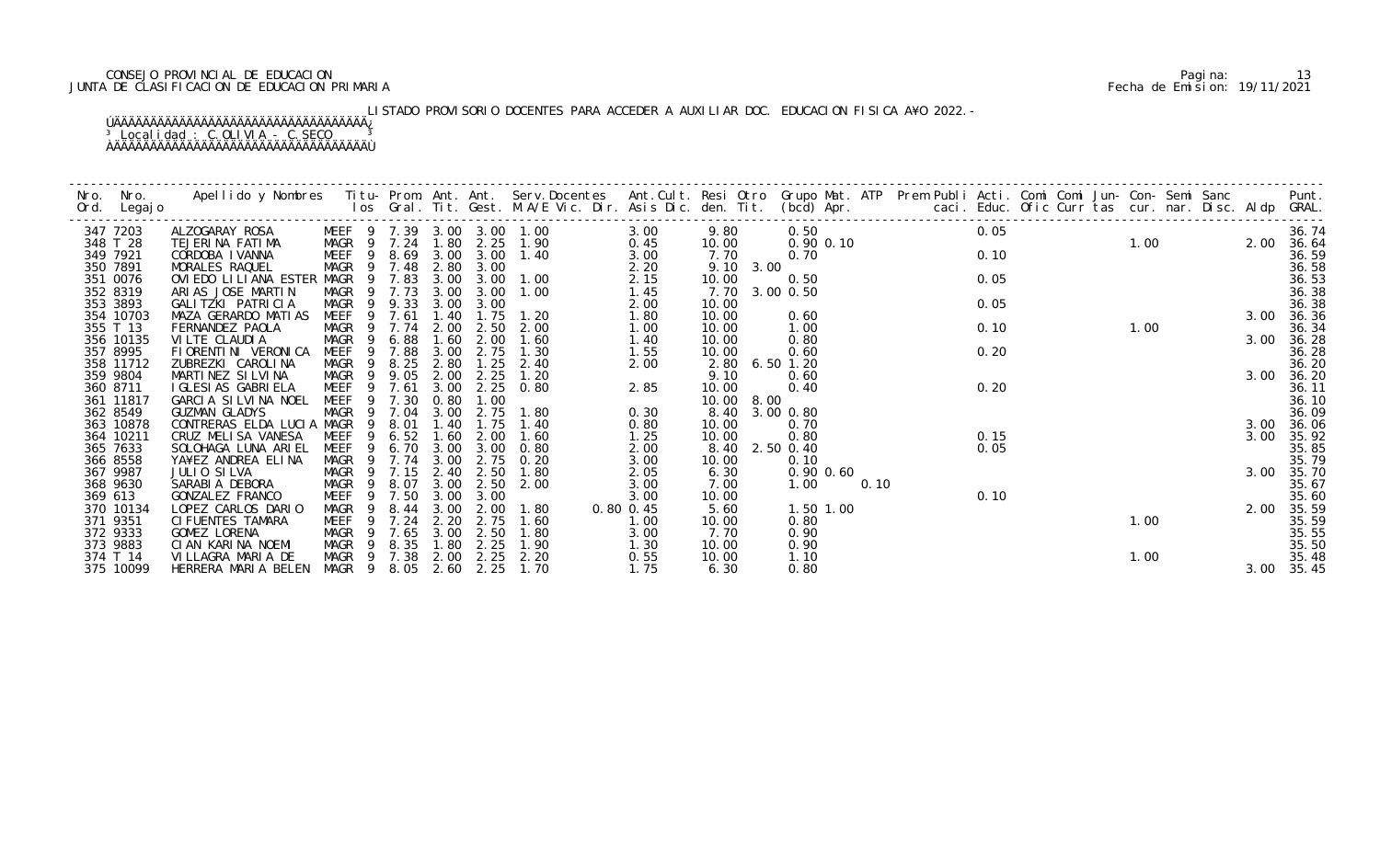## CONSEJO PROVINCIAL DE EDUCACION Pagina: 14 JUNTA DE CLASIFICACION DE EDUCACION PRIMARIA Fecha de Emision: 19/11/2021

LISTADO PROVISORIO DOCENTES PARA ACCEDER A AUXILIAR DOC. EDUCACION FISICA A¥O 2022.-

|                        |                                      |                        |                                                          |              |      |                   |                 |               |           |  |  |  |  |  |            | Punt.              |
|------------------------|--------------------------------------|------------------------|----------------------------------------------------------|--------------|------|-------------------|-----------------|---------------|-----------|--|--|--|--|--|------------|--------------------|
|                        |                                      |                        |                                                          |              |      |                   |                 |               |           |  |  |  |  |  |            |                    |
| 376 6287               |                                      |                        |                                                          |              |      |                   |                 |               |           |  |  |  |  |  |            | 35.40              |
| 377 T 88               |                                      |                        |                                                          |              |      |                   |                 |               |           |  |  |  |  |  | 15.00 3.00 | 35.37              |
| 378 12025<br>379 4637  | MARQUEZ JOANA<br>DI AZ ROXANA ANDREA |                        | MAGR 9 7.61 0.60 0.75 0.60<br>MAGR 9 6.27 3.00 3.00 0.60 |              |      |                   | 0.50<br>3.00    |               |           |  |  |  |  |  |            | 35.36<br>35.22     |
| 380 9978               | ARIAS CRISTIAN LUIS                  |                        | MEEF 9 6.90                                              |              |      | 2.60 2.25 1.80    | 1.35            |               |           |  |  |  |  |  |            | 35.20              |
| 381 10640              | MARTINEZ SILVIA                      | MAGR 9 8.41            |                                                          | 1.40         |      | $1.75$ $1.50$     | 0.20            |               |           |  |  |  |  |  |            | 35.06              |
| 382 11021              | SALAZAR ROMINA                       |                        | MEEF 9 7.30                                              | 1.20         | 1.25 | 0.60              | 0.90            |               |           |  |  |  |  |  |            | 35.05              |
| 383 9576               | CERIMEDO CAROLINA                    | MEEF <sub>9</sub>      | 8.45                                                     | 2.00         |      | $2.50 \quad 0.10$ | 2.00            |               |           |  |  |  |  |  |            | 35.05              |
| 384 9969               | SOTOMAYOR GLENDA                     | MAGR<br>9              | 8.12 2.80                                                |              | 2.25 | 1.80              | 0.80            |               |           |  |  |  |  |  |            | 34.97              |
| 385 9942               | APARICIO ALEJANDRA                   | MEEF<br>$\overline{9}$ | 6.52                                                     | 1.80         | 2.25 | 1.50              | 0.20            |               |           |  |  |  |  |  |            | 3.00 34.97         |
| 386 9622               | BALOD ROMINA AILEN                   | MEEF                   | 9 8.16 2.00                                              |              |      | 2.50 1.50         | 1.05            |               |           |  |  |  |  |  |            | 34.91              |
| 387 9633               | <b>BUSTAMANTE JESUS</b>              |                        | MAGR 9 7.74 2.40 2.50 2.30                               |              |      |                   | 0.45            |               |           |  |  |  |  |  |            | 34.89              |
| 388 10137              | OJEDA EVANGELINA DEL MAGR 9 7.86     |                        |                                                          | 1.60         | 2.00 | 1.80              | 1.50            |               |           |  |  |  |  |  |            | 34.76              |
| 389 10923              | CI FUENTES NATALIA                   |                        | MAGR 9 7.46 1.20                                         |              | 1.75 | 1.40              | 1.50            |               |           |  |  |  |  |  |            | 34.71              |
| 390 9614<br>391 4785   | CANTELA ALDERETE<br>VARGAS FLORES    |                        | MAGR 9 8.13                                              | 3.00<br>3.00 | 2.00 | 0.60<br>2.75 0.40 | 3.00<br>3.00    |               |           |  |  |  |  |  |            | 34.63<br>34.63     |
| 392 6942               | OSES NORMA LUCRECIA                  | $\overline{9}$<br>MEEF | MAGR 9 6.28<br>6.52                                      | 3.00         | 3.00 |                   | 3.00            |               |           |  |  |  |  |  |            |                    |
| 393 9552               | SALDI VI A SANTI BA¥EZ               | MAGR                   | 9 7.40                                                   | 2.00         |      | 2.75 0.10         | 3.00 0.10 10.00 |               |           |  |  |  |  |  |            | $34.62$<br>$34.60$ |
| 394 8108               | COLQUE CANALE DAMIAN MEEF            |                        | 9 7.56                                                   | 2.80         | 3.00 |                   | 1.75            |               |           |  |  |  |  |  |            | 34.46              |
| 395 9677               | ABALLAY MARIA JOSEFA MAGR 9 8.03     |                        |                                                          |              |      | 2.00 2.50 1.90    | 0.10            |               |           |  |  |  |  |  |            | 34.43              |
| 396 10205              | RAMIREZ IRINA                        | MAGR 9                 | 8.36                                                     | 1.60         | 2.00 | 1.60              | 2.40            | 5.60          | 0.80      |  |  |  |  |  | 3.00       | 34.36              |
| 397 5024               | MEDINA CLAUDIO                       |                        | MAGR 9 7.78                                              | 3.00         | 2.75 |                   | 1.70            | 10.00         |           |  |  |  |  |  |            | 34.23              |
| 398 10681              | MARI DANIEL                          | MEEF                   | 9 8.52                                                   | 2.20         | 1.75 | 1.20              | 0.90            | 7.00          | 3.00 0.60 |  |  |  |  |  |            | 34.17              |
| 399 11329              | CARO PABLO DAVID                     | MEEF<br>9              | 7.66                                                     | 1.20         | 1.25 | 0.90              | 0.70            | 10.00         | 0.40      |  |  |  |  |  | 3.00       | 34.11              |
| 400 11009              | RAMOS RAUL ALFREDO                   | MEEF<br>9              | 6.54                                                     | 1.20         | 1.50 | 1.20              | 1.00            | 10.00         | 0.60      |  |  |  |  |  | 3.00       | 34.04              |
| 401 9615               | FLORES MONICA ROMINA MAGR            |                        | 9 7.02                                                   | 2.40         |      | 2.50 2.00         | 3.00            | 7.00          | 1.00      |  |  |  |  |  |            | 33.92              |
| 402 10061              | CHIODI MARIANELA<br>PURULLA SEGOVIA  |                        | MEEF 9 7.59 1.80<br>MEEF 9 6.74 3.00 3.00 2.30           |              | 2.25 | 1.40              | 1.80            | 6.30          | 0.70      |  |  |  |  |  |            | 3.00 33.84         |
| 403 TN8067<br>404 9617 | GOMEZ IVANNA                         |                        | MEEF 9 7.77 2.00 2.50                                    |              |      |                   | 3.00<br>2.40    | 5.60<br>10.00 | 1.10      |  |  |  |  |  |            | 33.74<br>33.67     |
|                        |                                      |                        |                                                          |              |      |                   |                 |               |           |  |  |  |  |  |            |                    |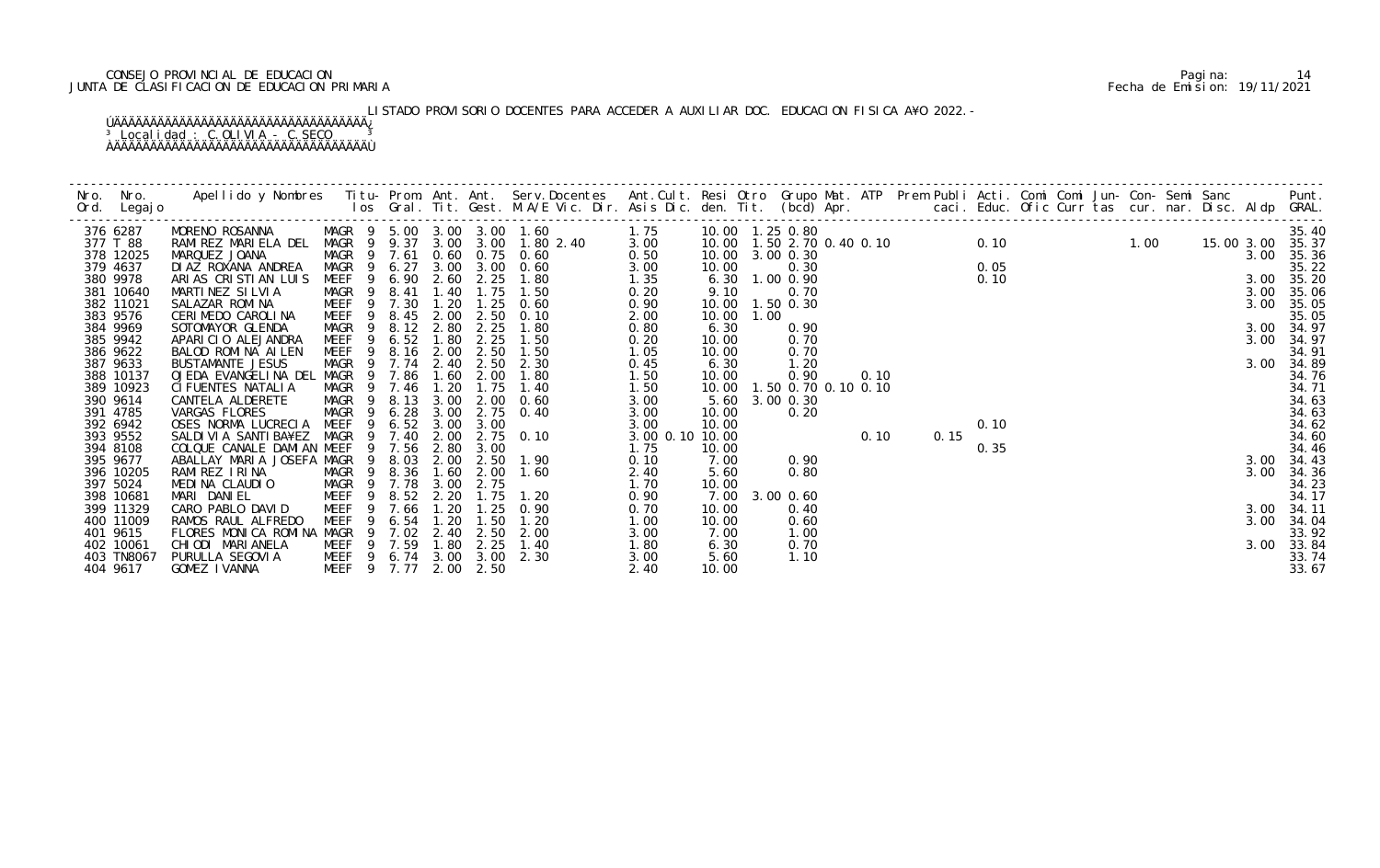## CONSEJO PROVINCIAL DE EDUCACION Pagina: 15 JUNTA DE CLASIFICACION DE EDUCACION PRIMARIA Fecha de Emision: 19/11/2021

LISTADO PROVISORIO DOCENTES PARA ACCEDER A AUXILIAR DOC. EDUCACION FISICA A¥O 2022.-

| Nro. Nro.<br>Ord. Legajo | Apellido y Nombres Titu- Prom. Ant. Ant. Serv.Docentes Ant.Cult. Resi Otro Grupo Mat. ATP Prem Publi Acti. Comi Comi Jun- Con- Semi Sanc Punt.<br>Ios Gral. Tit. Gest. M.A/E Vic. Dir. Asis Dic. den. Tit. (bcd) Apr.                  |                        |              |              |                   |                |      |               |                |                |      |  |      |  |  |  |      |                |
|--------------------------|----------------------------------------------------------------------------------------------------------------------------------------------------------------------------------------------------------------------------------------|------------------------|--------------|--------------|-------------------|----------------|------|---------------|----------------|----------------|------|--|------|--|--|--|------|----------------|
| 405 11353                | 4GUILERA ROLDAN ROSA MAGR 9 7.15 3.00 1.50 1.20<br>TRONCOSO MARTIN ABEL MEEF 9 6.69 2.20 2.75 3.00<br>GIMENEZ FLAVIA NOELI MEEF 9 8.48 1.60 2.00 2.55<br>FERNANDEZ BARRIA ANA MEEF 9 7.76 1.60 2.25 0.60 2.10<br>MONCADA SAN MARTIN MA |                        |              |              |                   |                |      | 7.00          |                | 0.60 1.00 0.20 |      |  |      |  |  |  |      | 3.00 33.65     |
| 406 9047                 |                                                                                                                                                                                                                                        |                        |              |              |                   |                |      | 10.00         |                |                |      |  |      |  |  |  |      | 33.64          |
| 407 10175                |                                                                                                                                                                                                                                        |                        |              |              |                   |                |      | 10.00         |                |                |      |  |      |  |  |  |      | 33.63          |
| 408 10179                |                                                                                                                                                                                                                                        |                        |              |              |                   |                |      | 10.00         | 0.30           |                |      |  |      |  |  |  |      | 33.61          |
| 409 10294                |                                                                                                                                                                                                                                        |                        |              |              |                   |                |      | 10.00         | 0.80           |                |      |  |      |  |  |  |      | 33.58          |
| 410 10594                | MARTINEZ ALICIA                                                                                                                                                                                                                        | MAGR 9 7.52 2.20       |              |              |                   | $1.75$ $1.40$  | 3.00 | 4.90          | 0.70           |                | 0.10 |  |      |  |  |  |      | 3.00 33.57     |
| 411 10181                | ALANIZ FABIANA                                                                                                                                                                                                                         | MEEF 9 7.13            |              | 1.80         | 2.00              | 0.30           | 0.30 | 10.00         |                |                |      |  |      |  |  |  |      | 3.00 33.53     |
| 412 10136                | VRDOLJAK SONIA                                                                                                                                                                                                                         | MAGR 9 7.65            |              | 3.00         | 2.25              | 1.80           | 0.30 |               | 5.60 3.00 0.90 |                |      |  |      |  |  |  |      | 33.50          |
| 413 9951                 | CASAS PEDRO SAUL                                                                                                                                                                                                                       | MAGR 9 7.43 2.40 2.25  |              |              |                   | 1.90           | 3.00 | 6.30          | 1.00           |                | 0.10 |  | 0.10 |  |  |  |      | 33.48          |
| 414 11638                | OLAVARRIA ANDREA                                                                                                                                                                                                                       | MEEF<br>$\overline{9}$ | 7.95         | 1.00         | 1.25              | 0.70           | 0.25 | 10.00         | 0.30           |                |      |  |      |  |  |  |      | 3.00 33.45     |
| 415 9826                 | O HIGGINS DIONICIA                                                                                                                                                                                                                     | MAGR 9                 | 6.24         | 3.00         | 2.75              | 1.80           | 0.35 |               | 8.40 1.00 0.90 |                |      |  |      |  |  |  |      | 33.44          |
| 416 11136                | CISNEROS ROSA ALICIA MAGR                                                                                                                                                                                                              | - 9                    | 7.05         | 3.00         | 1.75              | 3.00           | 2.10 |               | 4.90 1.00 1.60 |                |      |  |      |  |  |  |      | 33.40          |
| 417 10861                | RAMI REZ VALERIA                                                                                                                                                                                                                       | MAGR<br>- 9            | 8.10         | 2.60         | 1.75              | 1.30           | 2.85 | 4.20          | 0.60           |                |      |  |      |  |  |  |      | 3.00 33.40     |
| 418 10998                | BARRI ONUEVO MARI ANA                                                                                                                                                                                                                  | MEEF                   | 8.48         | 1.20         | $\overline{.50}$  | 0.70           | 2.20 | 10.00         | 0.30           |                |      |  |      |  |  |  |      | 33.38          |
| 419 9044                 | DI AZ DANI EL EDUARDO                                                                                                                                                                                                                  | MAGR 9                 | 6.62         | 3.00         | 2.75              | 2.40           |      | 8.40          | 1.20           |                |      |  |      |  |  |  |      | 33.37          |
| 420 11932                | TOLABA MARIA                                                                                                                                                                                                                           | MEEF <sub>9</sub>      | 8.00         |              |                   | 0.80 0.75 0.60 | 0.85 | 10.00         | 0.30           |                |      |  |      |  |  |  |      | 3.00 33.30     |
| 421 12474                | BENITEZ MARIA                                                                                                                                                                                                                          | MAGR 9 7.83            |              |              | $0.20 \quad 0.25$ | 0. 20          | 1.90 |               | 7.70 3.00 0.10 |                |      |  |      |  |  |  | 3.00 | 33.18          |
| 422 9618                 | ABALLAY ANDREA IVANA MAGR                                                                                                                                                                                                              |                        | 7.93         | 2.00         | 2.50              | 1.80           |      | 7.00          | 0.90           |                |      |  |      |  |  |  | 2.00 | 33.13          |
| 423 6624                 | BAZAN ANDREA LORENA                                                                                                                                                                                                                    | MEEF                   | 9 7.25       | 3.00         | 3.00              |                | 0.70 | 10.00         |                |                |      |  |      |  |  |  |      | 32.95          |
| 424 11086                | CASTI LLO NANCY                                                                                                                                                                                                                        | MAGR 9 9.28            |              | 1.40<br>2.00 | 1.50<br>2.50      | 1. 20          | 1.00 |               | 4.90 1.00 0.60 |                |      |  |      |  |  |  | 3.00 | 32.88          |
| 425 8974                 | CASTI LLO JAVI ER                                                                                                                                                                                                                      | MEEF 9 7.00            |              | 2.40         | 2.75              | 0.30<br>1.40   | 1.85 | 10.00<br>7.70 | 0.10<br>0.70   |                |      |  | 0.10 |  |  |  |      | 32.85          |
| 426 9245                 | PORRAS AGUI RRE                                                                                                                                                                                                                        | MEEF                   | 5.77         |              |                   |                | 3.00 |               |                |                |      |  | 0.05 |  |  |  |      | 32.77<br>32.61 |
| 427 8565<br>428 10017    | ZARATE MARIA LEONORA MAGR 9<br>GARECA MARIELA DEL                                                                                                                                                                                      | MAGR<br>$\overline{9}$ | 8.51<br>7.30 | 3.00<br>1.80 | 3.00<br>2.25      | 1.90           | 1.65 | 9.10          | 6.30 1.50 0.90 |                |      |  |      |  |  |  |      | 32.60          |
| 429 10507                | VI LLARROEL TAMARA                                                                                                                                                                                                                     | MEEF<br>- 9            | 7.60         | 1.20         | 1.50              | 1.20           | 1.40 | 10.00         | 0.70           |                |      |  |      |  |  |  |      | 32.60          |
| 430 9681                 | PAZ LIDIA CRISTINA                                                                                                                                                                                                                     | MAGR<br>- 9            | 6.94         | 3.00         | 2.50              | 2.00           | 0.15 |               | 7.00 1.00 1.00 |                |      |  |      |  |  |  |      | 32.59          |
| 431 9980                 | CARPIO JOSE DARIO                                                                                                                                                                                                                      | MAGR 9 7.39            |              |              |                   | 3.00 2.50 0.60 | 3.00 |               | 6.30 0.50 0.30 |                |      |  |      |  |  |  |      | 32.59          |
| 432 5011                 | PALAVECINO NEGRETTI                                                                                                                                                                                                                    | MAGR 9 6.57 3.00 3.00  |              |              |                   |                | 0.85 | 10.00         |                |                |      |  | 0.05 |  |  |  |      | 32.47          |
| 433 12095                | HERNANDEZ CEREZO                                                                                                                                                                                                                       | MEEF 9 7.87            |              |              |                   | 0.60 0.75 0.40 | 0.55 | 10.00         | 0.20           |                |      |  |      |  |  |  |      | 3.00 32.37     |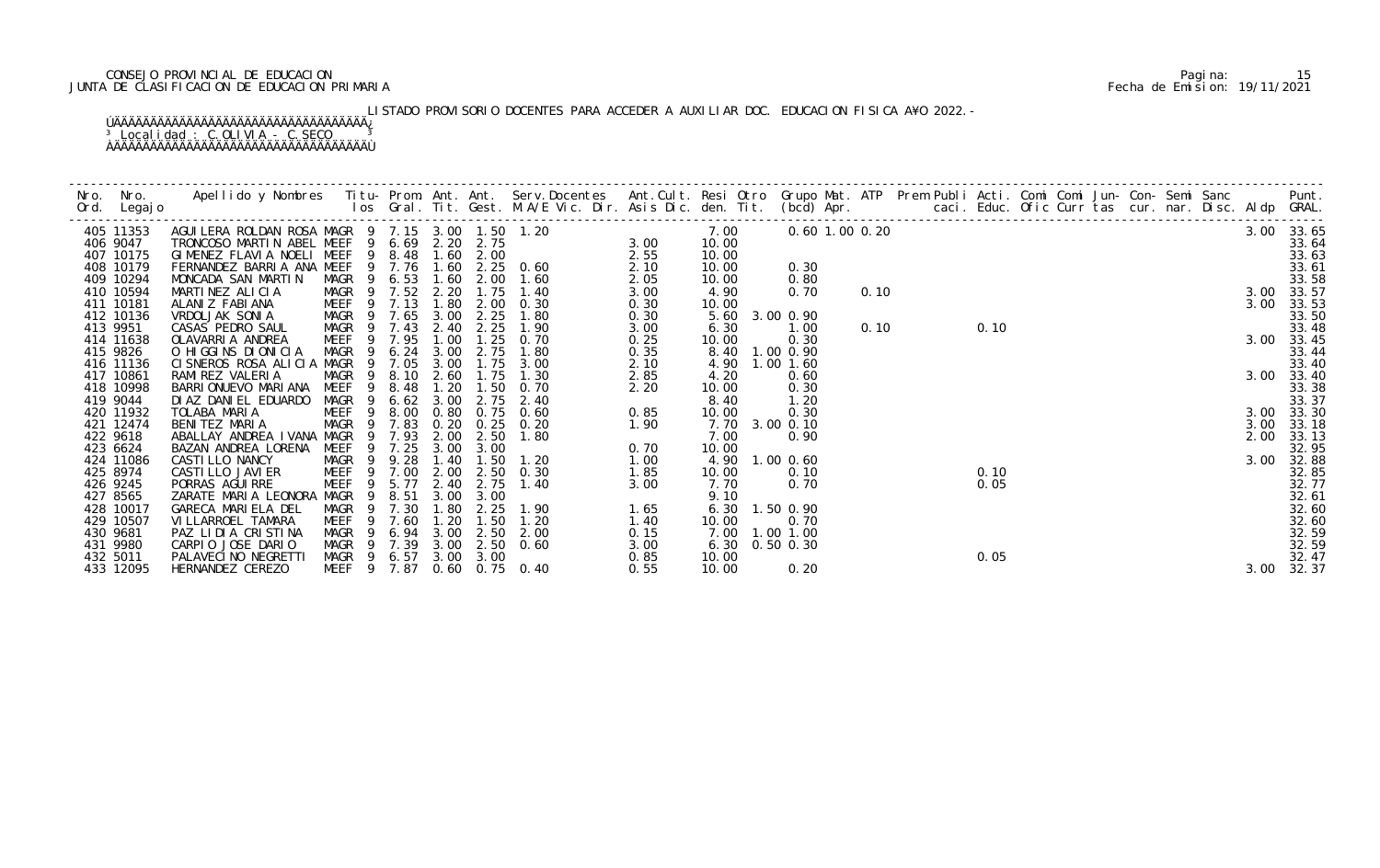## CONSEJO PROVINCIAL DE EDUCACION Pagina: 16 JUNTA DE CLASIFICACION DE EDUCACION PRIMARIA Fecha de Emision: 19/11/2021

LISTADO PROVISORIO DOCENTES PARA ACCEDER A AUXILIAR DOC. EDUCACION FISICA A¥O 2022.-

| 434 11309   | LOPEZ ARIEL MEEF 9 7.57 1.20 1.50 0.30         |                            |                        |           |             |      |                   | 2.45            | 10.00      |           | 0.10              |      |                   |      |  |  |  |      | 32.12      |
|-------------|------------------------------------------------|----------------------------|------------------------|-----------|-------------|------|-------------------|-----------------|------------|-----------|-------------------|------|-------------------|------|--|--|--|------|------------|
| 435 8548    | DAENS HECTOR JAVIER MEEF 9 6.80 2.20 2.50 0.40 |                            |                        |           |             |      |                   | 0.85            | 10.00      |           | 0.20              |      |                   | 0.15 |  |  |  |      | 32.10      |
| 436 10702   | LAMAS DI EGO RAFAEL                            | MEEF 9 7.49 1.80           |                        |           |             |      | 1.75 1.20         | 2.90            | 4.20       |           | 0.60              |      |                   |      |  |  |  |      | 3.00 31.94 |
| 437 12029   | SIAREZ ARACELI                                 | MAGR 9 6.77 0.80 1.00 0.60 |                        |           |             |      |                   | 1.45            | 10.00      |           | 2.00 0.30         |      |                   |      |  |  |  |      | 31.92      |
| 438 10645   | LUNA DE LA VEGA ANA                            | MAGR 9                     | 6.35                   | 1.80      |             | 1.75 | 1.40              | 3.00            | 4.90       |           | 0.70              |      |                   |      |  |  |  |      | 3.00 31.90 |
| 439 12473   | RODRI GUEZ PATRI CI A                          | MAGR 9 7.85                |                        |           |             |      | 0.20 0.25 0.20    | 1.30            | 10.00      |           | 0.10              |      |                   |      |  |  |  | 3.00 | 31.90      |
| 440 12149   | BARRERA ROMINA DEL                             | MAGR 9 7.42                |                        |           |             |      | 0.60 0.75 0.60    | 3.00            | 10.00      |           | 0.30              |      | 0.20              |      |  |  |  |      | 31.87      |
| 441 10150   | MAZA KAREN NATALIA                             | MAGR <sub>9</sub>          | 8.79                   | 1.60      |             |      | $1.75$ 0.40       |                 | 0.10 10.00 |           | 0.20              |      |                   |      |  |  |  |      | 31.84      |
| 442 11982   | MACCHIA JUAN                                   | MEEF 9 7.49 0.80           |                        |           |             | 1.00 |                   | 3.00            |            | 3.50 7.00 |                   |      |                   |      |  |  |  |      | 31.79      |
| 443 12276   | CACERES SI LVANA                               | MAGR 9 9.19                |                        |           |             |      | 0.40 0.50 0.40    | 1.00            |            |           | 10.00  1.00  0.20 |      |                   |      |  |  |  |      | 31.69      |
| 444 12176   | CARRIZO CRISTINA                               | MAGR 9                     | 8.61                   |           |             |      | 0.60 0.75 0.10    | 2.15            | 10.00      |           |                   |      | $0.25$ 0.10       |      |  |  |  |      | 31.56      |
| 445 11175   | SERRANO SILVIA                                 | MAGR 9 7.57                |                        |           |             |      | 3.00 1.50 2.60    | 1.70            |            |           | 3.50 1.25 1.30    | 0.10 |                   |      |  |  |  |      | 31.52      |
| 446 10716   | PORRO ROMINA                                   | MEEF                       | 8.57<br>9              | 2.20      |             | 1.75 | 1.40              | 3.00            | 4.90       |           | 0.70              |      |                   |      |  |  |  |      | 31.52      |
| 447 9621    | PORRAS YOMA HECTOR                             | MAGR 9                     | 6.86                   | 2.00      |             |      | 2.50 2.00         | 1.10            | 7.00       |           | 1.00              |      |                   |      |  |  |  |      | 31.46      |
| 448 10203   | DI AZ JUAN                                     | MEEF 9 7.00                |                        | 1.60      |             | 2.00 | 1.00              | 0.35            | 10.00      |           | 0.50              |      |                   |      |  |  |  |      | 31.45      |
| 449 11024   | CORVALAN ANA LAURA                             | <b>MEEF</b>                | 6.81<br>- 9            | 1.00      |             | 1.25 | 1.10              | 1.75            | 10.00      |           | 0.50              |      |                   |      |  |  |  |      | 31.41      |
| 450 10937   | FERMANELLI ARIELA                              | MAGR<br>- 9                |                        | 8.12 2.20 |             | 1.75 | 1.40              | 3.00            |            | 4.20      | 1.00 0.70         |      |                   |      |  |  |  |      | 31.37      |
| 451 11162   | GONZALEZ NAZARENO                              | MAGR 9 7.92 2.20           |                        |           |             |      | $1.50$ $2.00$     | 0.75            | 7.00       |           | 1.00              |      |                   |      |  |  |  |      | 31.37      |
| 452 10075   | CHAVEZ DORA ANALIA                             | MAGR 9 6.34 3.00           |                        |           |             | 2.00 |                   | 3.00            | 7.00       | 1.00      |                   |      |                   |      |  |  |  |      | 31.34      |
| 453 12585   | SALDA¥O PABLO JOSE                             | MEEF<br>9                  | 7.49                   | 3.00      |             | 0.25 |                   | 0.10            |            | 8.40 3.00 |                   |      |                   | 0.10 |  |  |  |      | 31.34      |
| 454 11759   | LOBOS SILVIA BEATRIZ MAGR                      |                            | 6.88                   | 3.00      |             |      | $1.25 \quad 0.90$ | 0.05            |            |           | 2.80 4.00 0.40    |      |                   |      |  |  |  |      | 3.00 31.28 |
| 455 9813    | FRANCO DEBORA EDITH                            | MAGR                       | 8.62<br>$\overline{9}$ | 3.00      |             | 2.25 | 1.10              | 0.45            | 6.30       |           | 0.50              |      |                   |      |  |  |  |      | 31.22      |
| 456 10354   | CARRIZO FERNANDEZ                              | MAGR                       | 9 7.56                 | 1.60      |             |      | $1.75$ 0.10       | 1.10            | 10.00      |           |                   |      |                   |      |  |  |  |      | 31.11      |
| 457 9857    | PINTOS ERICA VANESA                            | MAGR                       | 7.38<br>9              | 1.80      |             | 2.25 |                   | 0.45 0.10 10.00 |            |           |                   |      |                   |      |  |  |  |      | 30.98      |
| 458 TP10688 | BUSTAMANTE ELVA                                | MAGR 9                     |                        | 6.70 3.00 |             |      | 1.75 3.00         |                 |            |           | 4.90 0.50 2.10    |      |                   |      |  |  |  |      | 30.95      |
| 459 12101   | VALEI RAS CAROLI NA                            | MEEF 9 7.83                |                        |           | $0.60$ 1.00 |      | 0.60              | 0.55            |            |           | 10.00 1.00 0.30   |      |                   |      |  |  |  |      | 30.88      |
| 460 12234   | MOLINA GRACIELA                                | MAGR 9 8.03                |                        |           |             |      | 0.40 0.50 0.50    | 2.20            | 10.00      |           | 0.20              |      |                   |      |  |  |  |      | 30.83      |
| 461 11273   | FLORES TORRICO LIDIA MAGR 9 8.17               |                            |                        | 1.20      |             | 1.50 | 1.20              | 0.90            | 4.90       |           | 0.60              |      | $0.30 \quad 0.05$ |      |  |  |  | 3.00 | 30.82      |
| 462 10503   | MAIDANA CACERES JUAN MEEF 9 7.31               |                            |                        |           |             |      | 1.40 1.75 0.70    | 0.30            | 10.00      |           | 0.30              |      |                   |      |  |  |  |      | 30.76      |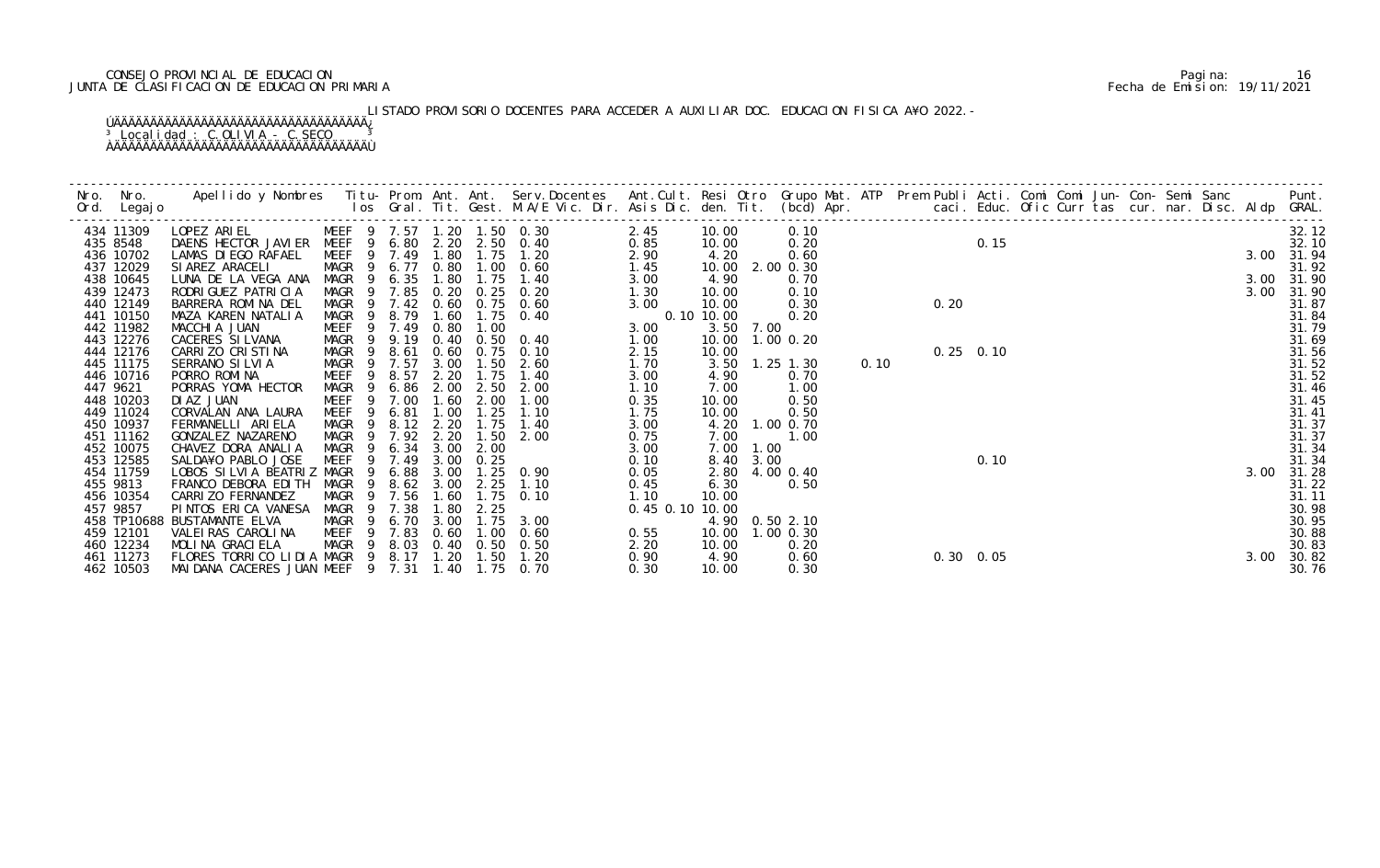## CONSEJO PROVINCIAL DE EDUCACION Pagina: 17 JUNTA DE CLASIFICACION DE EDUCACION PRIMARIA Fecha de Emision: 19/11/2021

# LISTADO PROVISORIO DOCENTES PARA ACCEDER A AUXILIAR DOC. EDUCACION FISICA A¥O 2022.-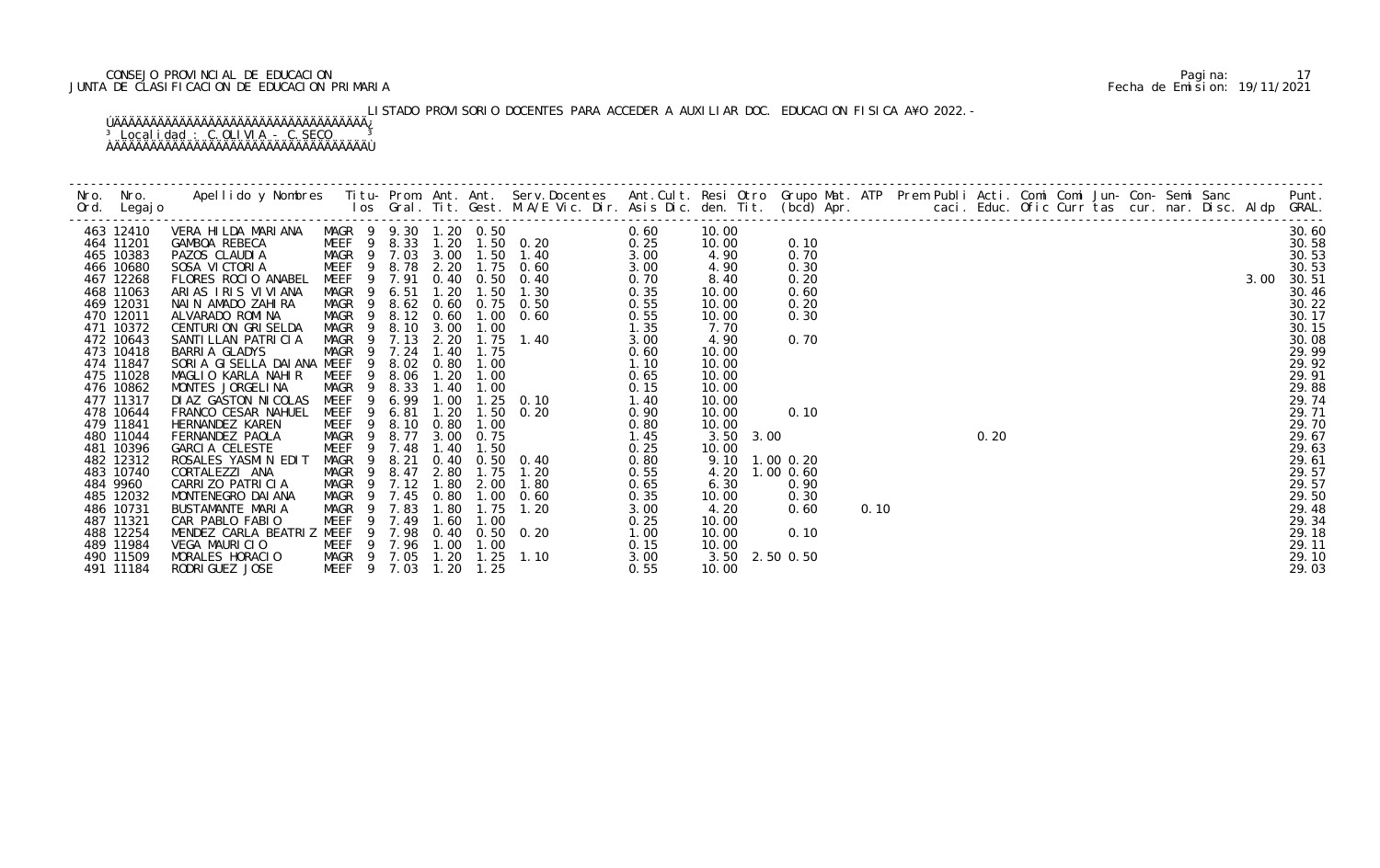## CONSEJO PROVINCIAL DE EDUCACION Pagina: 18 JUNTA DE CLASIFICACION DE EDUCACION PRIMARIA Fecha de Emision: 19/11/2021

LISTADO PROVISORIO DOCENTES PARA ACCEDER A AUXILIAR DOC. EDUCACION FISICA A¥O 2022.-

| 492 11783 |                             |                                        |                  |      |                   | 0.20                                                                                                                                                                                                                                                                                                 | 7.00           | 0.40 |  | $\frac{3000}{3000} = \frac{1000}{3000} = 0.011 - 0.035$<br>$\frac{200}{3000} = 0.011 - 0.035$<br>$\frac{200}{3000} = 0.011 - 0.035$<br>$\frac{200}{3000} = 0.011 - 0.035$<br>$\frac{200}{3000} = 0.011 - 0.035$ |  |  |  |      | 3.00 29.02 |
|-----------|-----------------------------|----------------------------------------|------------------|------|-------------------|------------------------------------------------------------------------------------------------------------------------------------------------------------------------------------------------------------------------------------------------------------------------------------------------------|----------------|------|--|-----------------------------------------------------------------------------------------------------------------------------------------------------------------------------------------------------------------|--|--|--|------|------------|
| 493 12104 |                             |                                        |                  |      |                   | $\begin{array}{cccccc} 2 & 0.80 & 1.00 & 0.80 & & & & 0.20 \ 0 & 0.60 & 0.75 & & & & 0.25 \ 3 & 1.60 & 2.00 & 1.50 & & & 1.55 \ 3.00 & 2.25 & & & 0.50 \ 0.80 & 1.00 & & & & 0.25 \ 0.80 & 1.00 & & & & 0.25 \ 0.60 & 0.75 & & & 0.40 & & & 0.40 \ 0.80 & 0.75 & & & & 0.60 \ 0.20 & 0.25 & & & 0.8$ | 10.00 1.00     |      |  |                                                                                                                                                                                                                 |  |  |  |      | 28.97      |
| 494 10287 | RODRI GUEZ MARI SA          | MAGR 9 7.68                            |                  |      |                   |                                                                                                                                                                                                                                                                                                      | 4.90           | 0.70 |  |                                                                                                                                                                                                                 |  |  |  |      | 28.93      |
| 495 9865  | CORDOBA SONIA RITA          | MAGR 9 8.53                            |                  |      |                   |                                                                                                                                                                                                                                                                                                      | 5.60           |      |  |                                                                                                                                                                                                                 |  |  |  |      | 28.88      |
| 496 11593 | OLIMA ARACELI ANAHI         | MEEF 9 7.77                            |                  |      |                   |                                                                                                                                                                                                                                                                                                      | 10.00          | 0.10 |  |                                                                                                                                                                                                                 |  |  |  |      | 28.87      |
| 497 11904 | SANTOS CAMILA               | MEEF 9 7.81                            |                  |      |                   |                                                                                                                                                                                                                                                                                                      | 10.00          |      |  |                                                                                                                                                                                                                 |  |  |  |      | 28.86      |
| 498 12235 | OLMOS VICTORIA              | MAGR 9 7.66 0.60 0.75 0.40             |                  |      |                   |                                                                                                                                                                                                                                                                                                      | 9.80           | 0.20 |  |                                                                                                                                                                                                                 |  |  |  |      | 28.81      |
| 499 11940 | ARGUELLO KAREN              | MEEF 9 7.45                            |                  |      |                   |                                                                                                                                                                                                                                                                                                      | 10.00          |      |  |                                                                                                                                                                                                                 |  |  |  |      | 28.80      |
| 500 12056 | HERNANDEZ CAMILA BEL MEEF   |                                        | 9 7.84 0.60 0.75 |      |                   |                                                                                                                                                                                                                                                                                                      | 10.00          |      |  |                                                                                                                                                                                                                 |  |  |  |      | 28.79      |
| 501 12529 | MAMANI TALIA                | MAGR <sub>9</sub>                      | 8.47             |      |                   |                                                                                                                                                                                                                                                                                                      | 10.00          |      |  |                                                                                                                                                                                                                 |  |  |  |      | 28.77      |
| 502 11945 | TOLEDO KAREN DAIANA         | MEEF 9 7.44                            |                  |      |                   |                                                                                                                                                                                                                                                                                                      | 10.00          |      |  |                                                                                                                                                                                                                 |  |  |  |      | 28.69      |
| 503 12233 | COSTANCIO CLAUDIA           | MAGR 9                                 |                  |      |                   | 8.14 0.40 0.50 0.40                                                                                                                                                                                                                                                                                  | 10.00          | 0.20 |  |                                                                                                                                                                                                                 |  |  |  |      | 28.64      |
| 504 12026 | BORDON SILVIA               | MAGR 9                                 | 8.09             |      |                   |                                                                                                                                                                                                                                                                                                      | 7.00 1.50 0.30 |      |  |                                                                                                                                                                                                                 |  |  |  |      | 28.59      |
| 505 12054 | GOMEZ GABRIELA              | 9<br>MEEF                              | 8.21             |      |                   |                                                                                                                                                                                                                                                                                                      | 10.00          |      |  |                                                                                                                                                                                                                 |  |  |  |      | 28.56      |
| 506 10604 | GOMEZ MARIA AGUSTINA MAGR 9 |                                        | 8.08             |      |                   |                                                                                                                                                                                                                                                                                                      | 4.90 2.50 0.10 |      |  |                                                                                                                                                                                                                 |  |  |  |      | 28.53      |
| 507 12043 | COMELLI BETIANA             | MAGR <sub>9</sub><br>MEEF <sub>9</sub> | 8.47             |      | $0.60$ $0.25$     |                                                                                                                                                                                                                                                                                                      | 10.00          |      |  |                                                                                                                                                                                                                 |  |  |  |      | 28.52      |
| 508 12192 | CHANAMPA JIMENA             |                                        | 8.27             |      |                   |                                                                                                                                                                                                                                                                                                      | 10.00          | 0.10 |  |                                                                                                                                                                                                                 |  |  |  |      | 28.22      |
| 509 11503 | TAPIA MAYRA NOHELI          | MAGR 9 7.75                            |                  |      |                   | 1.00  1.25  1.00                                                                                                                                                                                                                                                                                     | 7.70           | 0.50 |  |                                                                                                                                                                                                                 |  |  |  |      | 28.20      |
| 510 10677 | FUENTES NESTOR              | <b>MEEF</b>                            | 9 7.56           |      | $0.40\quad 0.50$  |                                                                                                                                                                                                                                                                                                      | 10.00          |      |  |                                                                                                                                                                                                                 |  |  |  |      | 28.11      |
| 511 10297 | HERRERA VALERIA DEL         | MAGR 9                                 | 8.34             |      | 1.80 1.75         |                                                                                                                                                                                                                                                                                                      | 4.20           |      |  |                                                                                                                                                                                                                 |  |  |  |      | 28.09      |
| 512 12316 | MACHUCA NURIA               | 9<br>MEEF                              | 8.42             |      | 0.40 0.25         |                                                                                                                                                                                                                                                                                                      | 10.00          |      |  |                                                                                                                                                                                                                 |  |  |  |      | 28.07      |
| 513 11000 | CORZO SOFIA DEL             | MAGR <sub>9</sub>                      | 8.00             | 1.40 |                   |                                                                                                                                                                                                                                                                                                      | 4.20           | 0.50 |  |                                                                                                                                                                                                                 |  |  |  | 2.00 | 28.05      |
| 514 11863 | TABOADA CINTIA              | MAGR 9                                 | 7.20             | 0.80 |                   |                                                                                                                                                                                                                                                                                                      | 2.80 3.00 0.40 |      |  |                                                                                                                                                                                                                 |  |  |  | 3.00 | 28.00      |
| 515 10849 | MI ROLO MARCOS              | MEEF<br>9                              | 8.03             | 2.80 |                   |                                                                                                                                                                                                                                                                                                      | 6.30           |      |  |                                                                                                                                                                                                                 |  |  |  |      | 27.88      |
| 516 12097 | YAPURA FACUNDO              | - 9<br>MEEF                            | 7.83             | 0.80 |                   |                                                                                                                                                                                                                                                                                                      | 10.00          |      |  |                                                                                                                                                                                                                 |  |  |  |      | 27.88      |
| 517 11115 | BARRAZA MARIA DE LOS MAGR 9 |                                        | 8.90             | 1.20 |                   | 1. 75 0. 20 0. 60<br>0. 25 0. 10<br>1. 25 1. 00<br>0. 50 0. 65<br>1. 75 3. 00<br>0. 25<br>1. 50 1. 10<br>1. 00 0. 80<br>1. 75<br>0. 25<br>1. 00 0. 80<br>1. 75<br>0. 25<br>1. 00 0. 80<br>1. 75<br>0. 25<br>1. 00 0. 80<br>1. 75<br>0. 25<br>1. 00 0. 80<br>0.40 0.50 0.40                           | 4.20           | 0.60 |  |                                                                                                                                                                                                                 |  |  |  |      | 27.85      |
| 518 12278 | TI TO DORA EULALIA          | MAGR 9 6.47                            |                  |      |                   | 0. $\overline{40}$ 0. $\overline{65}$<br>0. 20                                                                                                                                                                                                                                                       | 4.20 3.00 0.20 |      |  |                                                                                                                                                                                                                 |  |  |  |      | 27.82      |
| 519 11739 | VILCHES LUCIA               | MEEF 9 7.31                            |                  |      | $1.20 \quad 0.25$ |                                                                                                                                                                                                                                                                                                      | 10.00          |      |  |                                                                                                                                                                                                                 |  |  |  |      | 27.76      |
| 520 12715 | RODRI GUEZ NADI A           | MEEF 9 8.47                            |                  |      |                   |                                                                                                                                                                                                                                                                                                      | 10.00          |      |  |                                                                                                                                                                                                                 |  |  |  |      | 27.67      |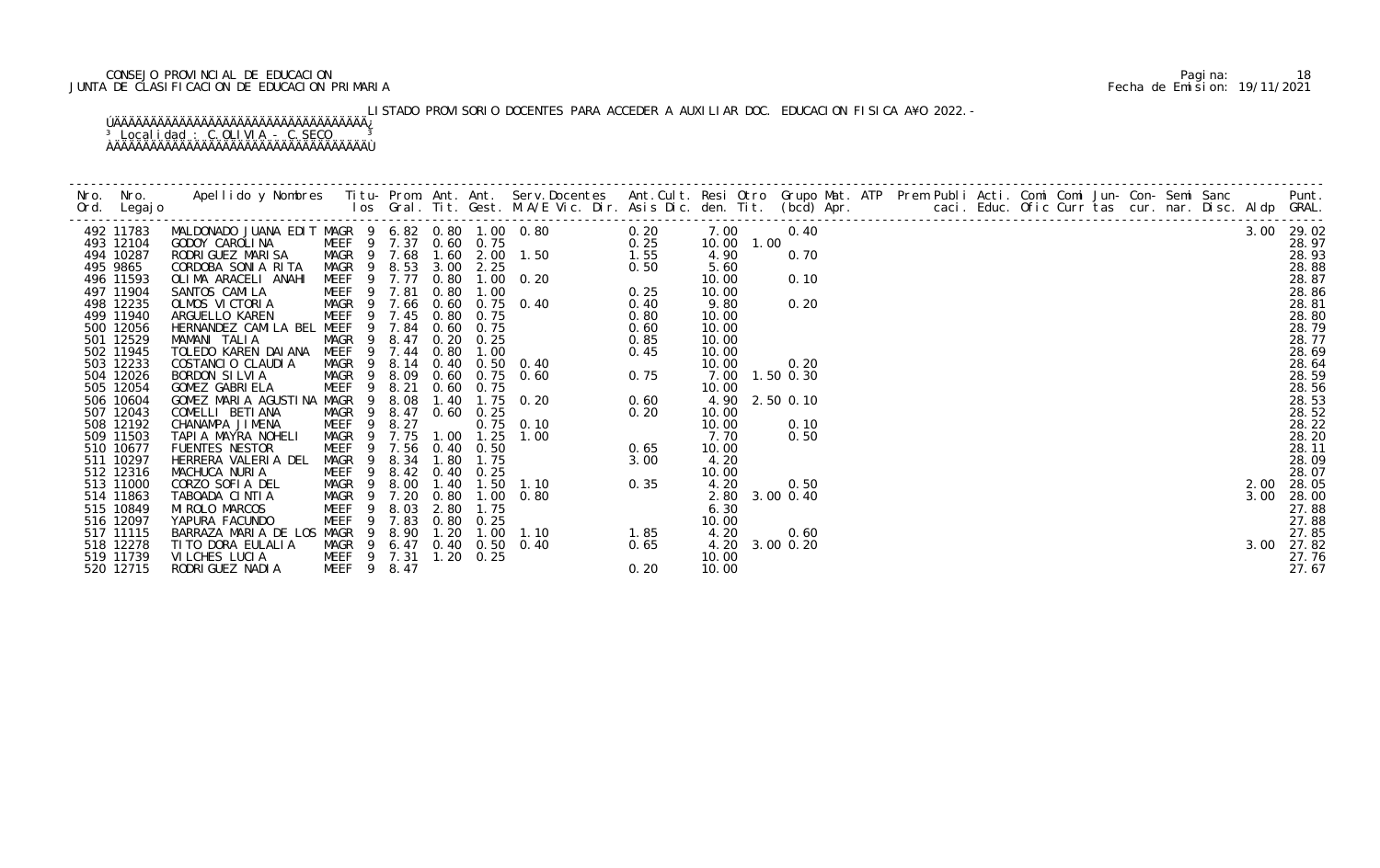## CONSEJO PROVINCIAL DE EDUCACION Pagina: 19 JUNTA DE CLASIFICACION DE EDUCACION PRIMARIA Fecha de Emision: 19/11/2021

# LISTADO PROVISORIO DOCENTES PARA ACCEDER A AUXILIAR DOC. EDUCACION FISICA A¥O 2022.-

| 521 12682              | AVILIER IN THERE MAGR 9 3.01<br>ANIEDRA NATANAEL MAGR 9 7.24 2.40 2.75 0.40<br>CARRIZO CECILIA MAGR 9 7.24 2.40 2.75 0.40 0.60<br>CARRIZO CECILIA MAGR 9 7.24 2.40 2.75 0.40 0.45<br>CARRIZO CECILIA MEEF 9 8.01 0.20 0.25 0.70<br>COMOL |                   |                |                  |      |           |                            |      | 10.00          |           |      |               |  |  |  |  |  | 27.61          |
|------------------------|------------------------------------------------------------------------------------------------------------------------------------------------------------------------------------------------------------------------------------------|-------------------|----------------|------------------|------|-----------|----------------------------|------|----------------|-----------|------|---------------|--|--|--|--|--|----------------|
| 522 11572              |                                                                                                                                                                                                                                          |                   |                |                  |      |           |                            |      | 3.50           | 0.50      |      |               |  |  |  |  |  | 3.00 27.60     |
| 523 9466               |                                                                                                                                                                                                                                          |                   |                |                  |      |           |                            |      | 2.10 3.00 0.20 |           |      |               |  |  |  |  |  | 27.54          |
| 524 12654              |                                                                                                                                                                                                                                          |                   |                |                  |      |           |                            |      | 10.00          |           |      |               |  |  |  |  |  | 27.53          |
| 525 12530              |                                                                                                                                                                                                                                          |                   |                |                  |      |           |                            |      | 10.00          |           |      |               |  |  |  |  |  | 27.51          |
| 526 11693              |                                                                                                                                                                                                                                          |                   |                |                  |      |           |                            |      | 2.10 4.00 0.30 |           |      |               |  |  |  |  |  | 27.41          |
| 527 11906              |                                                                                                                                                                                                                                          |                   |                |                  |      |           |                            |      | 2.80           |           | 0.50 |               |  |  |  |  |  | 3.00 27.39     |
| 528 12513              |                                                                                                                                                                                                                                          |                   |                |                  |      |           |                            |      | 10.00          |           |      |               |  |  |  |  |  | 27.34          |
| 529 12652              |                                                                                                                                                                                                                                          |                   |                |                  |      |           |                            |      | 10.00          |           |      |               |  |  |  |  |  | 27.01          |
| 530 12485              |                                                                                                                                                                                                                                          |                   |                |                  |      |           |                            |      | 10.00          |           |      |               |  |  |  |  |  | 26.94          |
| 531 12145              |                                                                                                                                                                                                                                          |                   |                |                  |      |           |                            |      | 10.00          |           |      |               |  |  |  |  |  | 26.94          |
| 532 11360              |                                                                                                                                                                                                                                          |                   |                |                  |      |           |                            |      | 3.50           |           | 0.50 |               |  |  |  |  |  | 26.89<br>26.88 |
| 533 12318<br>534 12645 |                                                                                                                                                                                                                                          |                   |                |                  |      |           |                            |      | 10.00<br>10.00 |           |      |               |  |  |  |  |  | 26.88          |
| 535 11124              |                                                                                                                                                                                                                                          |                   |                |                  |      |           |                            |      | 4.20           |           |      | $0.80$ $0.50$ |  |  |  |  |  | 26.86          |
| 536 10091              |                                                                                                                                                                                                                                          |                   |                |                  |      |           |                            |      | 6.30           |           |      |               |  |  |  |  |  | 26.50          |
| 537 11048              |                                                                                                                                                                                                                                          |                   |                |                  |      |           |                            |      | 5.60           |           |      |               |  |  |  |  |  | 26.33          |
| 538 12737              |                                                                                                                                                                                                                                          |                   |                |                  |      |           |                            |      | 10.00          |           |      |               |  |  |  |  |  | 26.21          |
| 539 10360              |                                                                                                                                                                                                                                          |                   |                |                  |      |           |                            |      | 4.90           |           | 0.10 |               |  |  |  |  |  | 26.10          |
| 540 11320              |                                                                                                                                                                                                                                          |                   |                |                  |      |           |                            |      | 3.50           |           | 0.60 |               |  |  |  |  |  | 26.03          |
| 541 12526              | PEREA ARIAS GEOVANA                                                                                                                                                                                                                      | MEEF <sub>9</sub> |                | 6.30 0.20 0.25   |      |           |                            |      | 10.00          |           |      |               |  |  |  |  |  | 25.75          |
| 542 11130              | ROJAS ANGELA NOEMI                                                                                                                                                                                                                       |                   |                | MAGR 9 7.70      | 1.40 |           | $1.50$ $1.20$              | 0.10 | 4.20           |           | 0.50 |               |  |  |  |  |  | 25.60          |
| 543 12111              | GIMENEZ HILDA                                                                                                                                                                                                                            |                   |                | MAGR 9 7.68      |      | 1.40 0.75 |                            | 3.00 | 2.10           | 1.25 0.20 |      |               |  |  |  |  |  | 25.38          |
| 544 10856              | RIVERA MARCELA                                                                                                                                                                                                                           | MAGR              | $\overline{9}$ | 6.50             | 2.20 |           | $1.75$ 0.40                | 0.25 | 4.90           |           | 0.20 |               |  |  |  |  |  | 25.20          |
| 545 11311              | TABOADA JUAN RAMON                                                                                                                                                                                                                       | MAGR 9            |                | 7.44             | 1.20 | 1.25      | 1.20                       |      | 4.20           |           | 0.60 |               |  |  |  |  |  | 24.89          |
| 546 11861              | TRONCOSO MARINA                                                                                                                                                                                                                          |                   |                | MAGR 9 7.11      |      |           | 0.60 0.50 0.40             | 0.05 | 7.00           |           | 0.20 |               |  |  |  |  |  | 24.86          |
| 547 12063              | MEJIA VARGAS ROXANA                                                                                                                                                                                                                      |                   |                |                  |      |           | MAGR 9 7.74 0.60 0.75 0.30 |      | 6.30           |           | 0.10 |               |  |  |  |  |  | 24.79          |
| 548 12888              | PURAFI LMORA ROSA                                                                                                                                                                                                                        |                   |                | MAGR 9 8.39 2.60 |      |           | 1.20                       | 3.00 |                |           | 0.60 |               |  |  |  |  |  | 24.79          |
| 549 11536              | VI LLALBA JULI ETA                                                                                                                                                                                                                       | MAGR 9            |                | 7.41             | 1.20 | 1.25      | 0.80                       | 0.15 | 3.50           |           |      | 0.40 0.50     |  |  |  |  |  | 24.21          |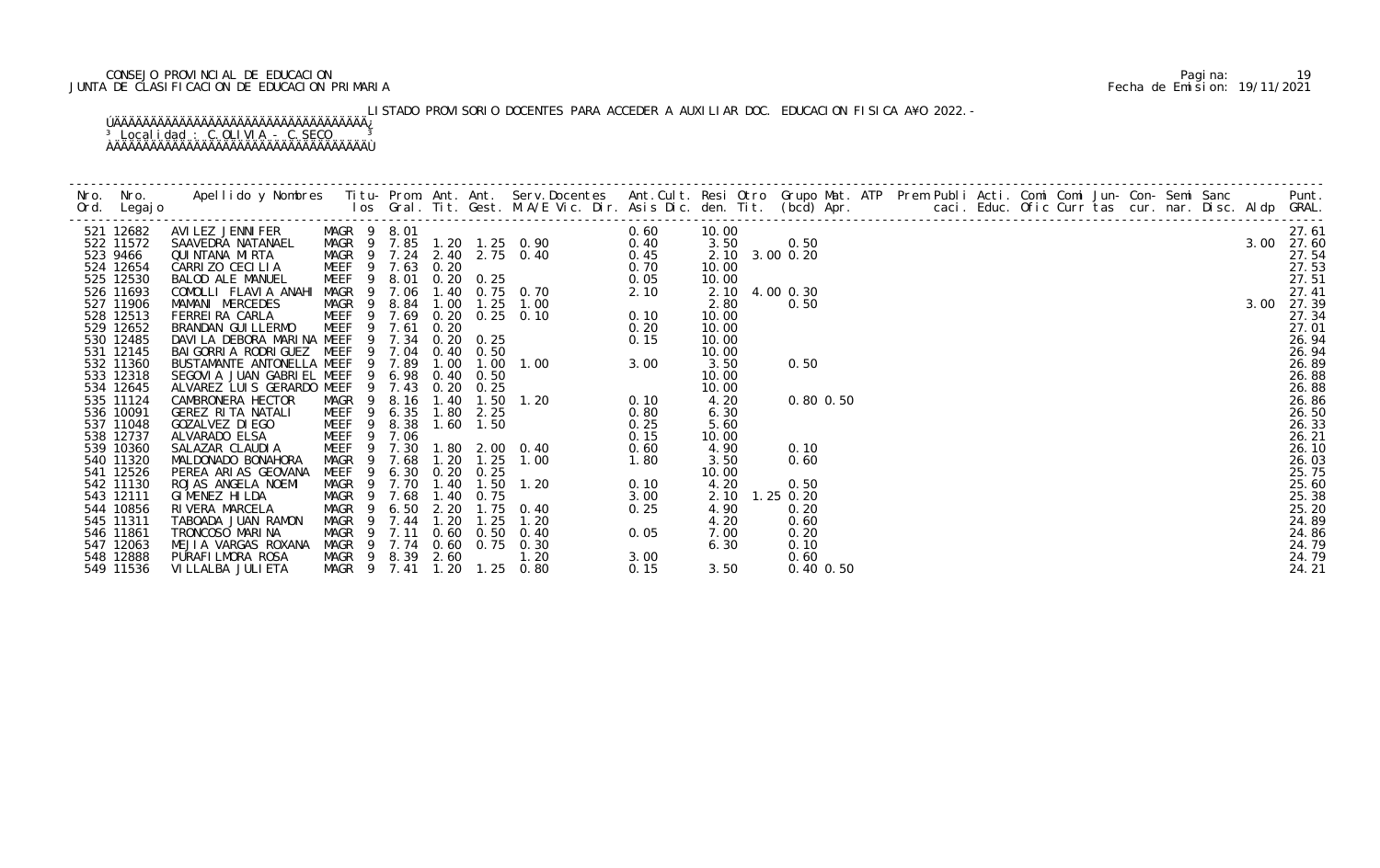## CONSEJO PROVINCIAL DE EDUCACION Pagina: 20 JUNTA DE CLASIFICACION DE EDUCACION PRIMARIA Fecha de Emision: 19/11/2021

# LISTADO PROVISORIO DOCENTES PARA ACCEDER A AUXILIAR DOC. EDUCACION FISICA A¥O 2022.-

| 550 11297              | CARCETE MIRIAN MAGR 9 8.09 1.40 1.25 0.26<br>ETCHEVERRY MARIA MAGR 9 8.09 1.40 1.25 0.10 0.45<br>DAVALOS FABIOLA MAGR 9 8.44 0.60 0.75 0.70 0.45<br>SOLIS NURIA GRISELDA MEEF 9 8.03 1.20 1.25 0.70<br>HERRERA MARIA DE LOS MAGR 9 7.9 |                       |     |               |      |                |                                                                                                                                                                                                                                                                              | 4.20                           |               |  |  |  |  |  |  |
|------------------------|----------------------------------------------------------------------------------------------------------------------------------------------------------------------------------------------------------------------------------------|-----------------------|-----|---------------|------|----------------|------------------------------------------------------------------------------------------------------------------------------------------------------------------------------------------------------------------------------------------------------------------------------|--------------------------------|---------------|--|--|--|--|--|--|
| 551 12539              |                                                                                                                                                                                                                                        |                       |     |               |      |                |                                                                                                                                                                                                                                                                              | 4.90                           |               |  |  |  |  |  |  |
| 552 11792              |                                                                                                                                                                                                                                        |                       |     |               |      |                |                                                                                                                                                                                                                                                                              | 2.10                           | 0.30          |  |  |  |  |  |  |
| 553 11588              |                                                                                                                                                                                                                                        |                       |     |               |      |                |                                                                                                                                                                                                                                                                              | 2.80                           | $0.50$ $0.20$ |  |  |  |  |  |  |
| 554 11878              |                                                                                                                                                                                                                                        |                       |     |               |      |                |                                                                                                                                                                                                                                                                              | 2.80                           | 0.40          |  |  |  |  |  |  |
| 555 11597              |                                                                                                                                                                                                                                        |                       |     |               |      |                |                                                                                                                                                                                                                                                                              | 1.40 1.25 0.10<br>1.40<br>1.50 |               |  |  |  |  |  |  |
| 556 12168<br>557 12826 |                                                                                                                                                                                                                                        |                       |     |               |      |                |                                                                                                                                                                                                                                                                              | 5.60                           |               |  |  |  |  |  |  |
| 558 12119              |                                                                                                                                                                                                                                        |                       |     |               |      |                |                                                                                                                                                                                                                                                                              | 2.10                           | 0.20          |  |  |  |  |  |  |
| 559 12107              |                                                                                                                                                                                                                                        |                       |     |               |      |                |                                                                                                                                                                                                                                                                              | 2.10                           |               |  |  |  |  |  |  |
| 560 11591              |                                                                                                                                                                                                                                        |                       |     |               |      |                |                                                                                                                                                                                                                                                                              | 3.50                           |               |  |  |  |  |  |  |
| 561 11526              |                                                                                                                                                                                                                                        |                       |     |               |      |                |                                                                                                                                                                                                                                                                              | 1.40                           |               |  |  |  |  |  |  |
| 562 11339              | BRITO LEONARDO RENE                                                                                                                                                                                                                    | MAGR 9 7.28           |     |               | 1.80 |                | $1.25$ 0.40<br>$0.30$<br>$0.55$<br>$1.65$                                                                                                                                                                                                                                    | 1.40                           |               |  |  |  |  |  |  |
| 563 12459              | PEREZ NORMA CATALINA MAGR 9 8.03                                                                                                                                                                                                       |                       |     |               |      |                | 1.60 0.50 1.20                                                                                                                                                                                                                                                               | 0.70                           |               |  |  |  |  |  |  |
| 564 12727              | JARA TAMARA                                                                                                                                                                                                                            | MEEF <sub>9</sub>     |     | 8.57          |      |                |                                                                                                                                                                                                                                                                              | 3.50                           |               |  |  |  |  |  |  |
| 565 12108              | BORD N JOS LUIS                                                                                                                                                                                                                        | MAGR 9                |     | 7.49          |      |                | 1.20 0.50 0.20                                                                                                                                                                                                                                                               | 1.40                           | 0.10          |  |  |  |  |  |  |
| 566 12127              | CHUQUI MI A KAROL                                                                                                                                                                                                                      | MAGR <sub>9</sub>     |     | 8.95          |      | $0.60$ $0.50$  |                                                                                                                                                                                                                                                                              | 2.10                           |               |  |  |  |  |  |  |
| 567 12027              | DAVALOS FRANCI SCO                                                                                                                                                                                                                     | MAGR 9 7.56           |     |               |      |                | 0.80 0.75 0.60                                                                                                                                                                                                                                                               | 2.10                           |               |  |  |  |  |  |  |
| 568 11985              | CENTURION ROXANA                                                                                                                                                                                                                       | MAGR                  | - 9 | 6.09          |      |                | 3.00 1.00 0.40                                                                                                                                                                                                                                                               | 1.40                           |               |  |  |  |  |  |  |
| 569 11706              | SANCHEZ NEGRETTE                                                                                                                                                                                                                       | MEEF                  | 9   | $6.73$ $1.00$ |      |                |                                                                                                                                                                                                                                                                              | 2.10                           |               |  |  |  |  |  |  |
| 570 11642              | ABALLAY TATI ANA DEL                                                                                                                                                                                                                   | MEEF <sub>9</sub>     |     | 7.20          |      |                | 1.00 1.25 0.20                                                                                                                                                                                                                                                               | 1.40                           |               |  |  |  |  |  |  |
| 571 12876              | PAILLAN IVAN GABRIEL MEEF                                                                                                                                                                                                              |                       | -9  | 7.39          |      |                |                                                                                                                                                                                                                                                                              | 4.20                           |               |  |  |  |  |  |  |
| 572 12647              | ARCE DANI ELA                                                                                                                                                                                                                          | MAGR 9<br>MEEF 9      |     |               |      | 8.90 1.00 0.25 |                                                                                                                                                                                                                                                                              |                                |               |  |  |  |  |  |  |
| 573 12456              | SOSA JULIO GUI LLERMO MEEF                                                                                                                                                                                                             |                       |     |               |      | 8.76 0.40 0.25 |                                                                                                                                                                                                                                                                              | 1.50                           |               |  |  |  |  |  |  |
| 574 12068<br>575 12798 | OVELAR ALCIDES RAMON MAGR 9 7.49 0.60 0.75 0.60<br>BRANDAN VI CTORI A                                                                                                                                                                  | MEEF 9 7.67 0.40      |     |               |      |                |                                                                                                                                                                                                                                                                              | 1.40<br>2.80                   |               |  |  |  |  |  |  |
| 576 11583              | OLI VA LEANDRO                                                                                                                                                                                                                         |                       |     |               |      |                | MEEF 9 6.40 0.80 0.75 0.40                                                                                                                                                                                                                                                   | 1.40                           | 0.10          |  |  |  |  |  |  |
| 577 12212              | NIETO SOFIA LILEN                                                                                                                                                                                                                      | MEEF 9 8.05 0.80 0.75 |     |               |      |                |                                                                                                                                                                                                                                                                              | 0.70                           |               |  |  |  |  |  |  |
| 578 12392              | SANCHEZ MARIA                                                                                                                                                                                                                          | MAGR 9 7.34 1.40 0.50 |     |               |      |                | 0. 50 0. 20 1. 65<br>0. 50<br>0. 75 0. 60<br>1. 00 0. 40<br>1. 00 1. 15<br>1. 25 0. 20 0. 75<br>0. 25<br>0. 25<br>0. 75 0. 60<br>0. 75 0. 40<br>0. 75 0. 40<br>0. 75<br>0. 75<br>0. 75<br>0. 75<br>0. 75<br>0. 15<br>0. 75<br>0. 15<br>0. 75<br>0. 15<br>0. 75<br>0. 15<br>0 | 1.40                           |               |  |  |  |  |  |  |